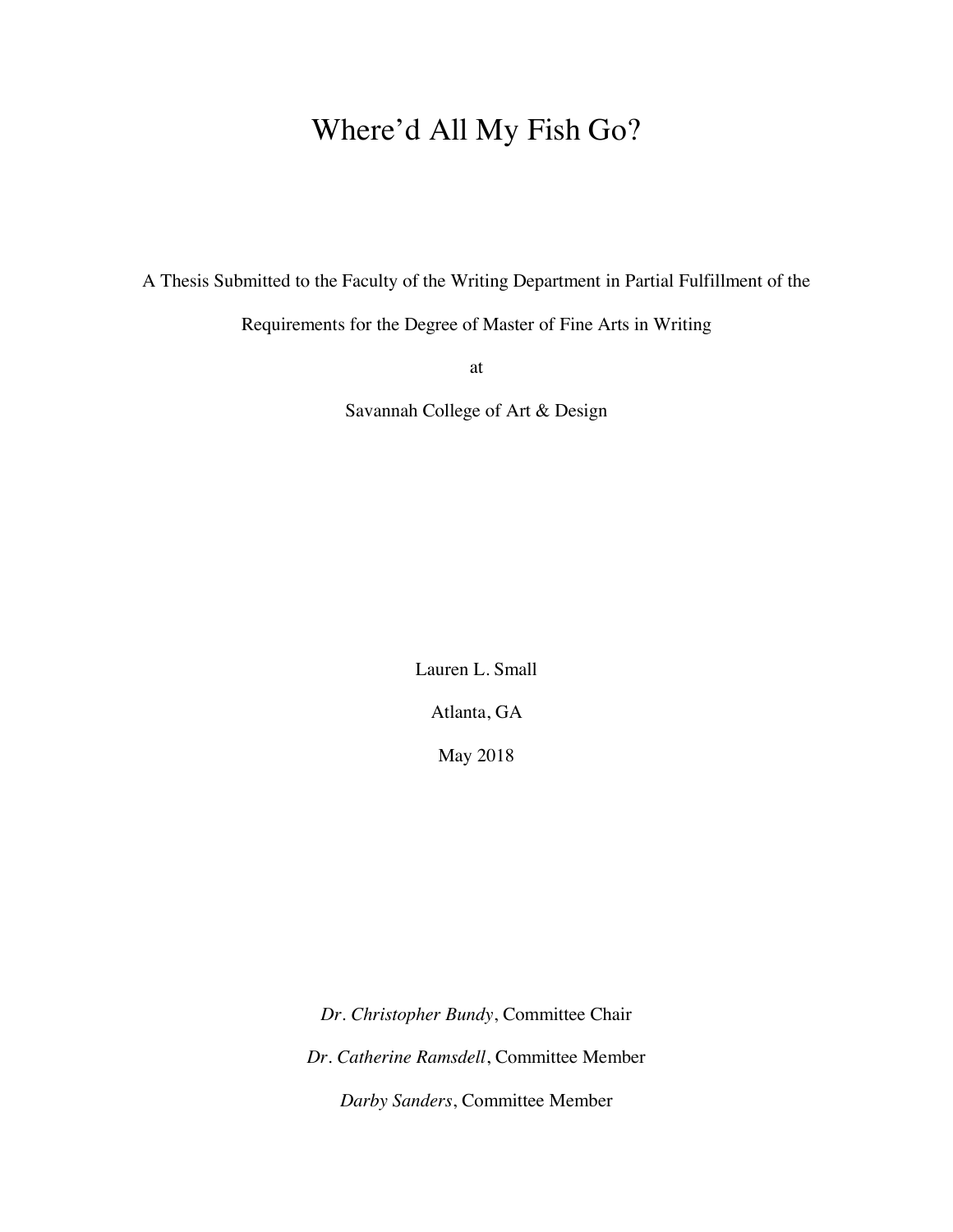*For my girls, the right fish is swimming to meet you.*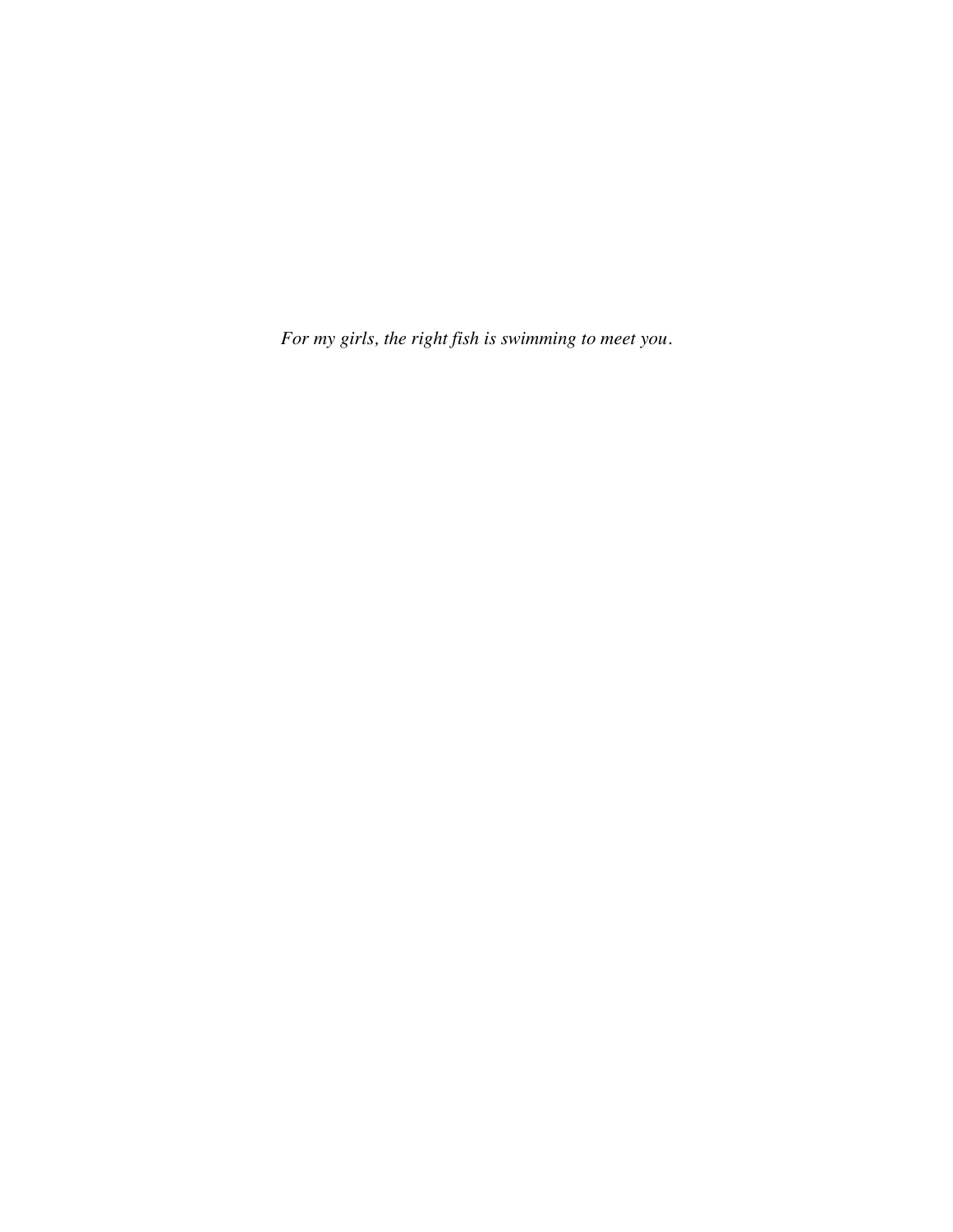### **Acknowledgements**

I can't believe you're reading this, but thank you. First and foremost, God, you're the real MVP. Thank you to my family and friends for loving me anyway and always. Special thanks to my bestie, Jennifer, for encouraging me to write in the first place. An even bigger thanks to Dr. Christopher Bundy, Ananya Vahal, Lauren May, and Charles for lighting a fire under my bum to finish this thing.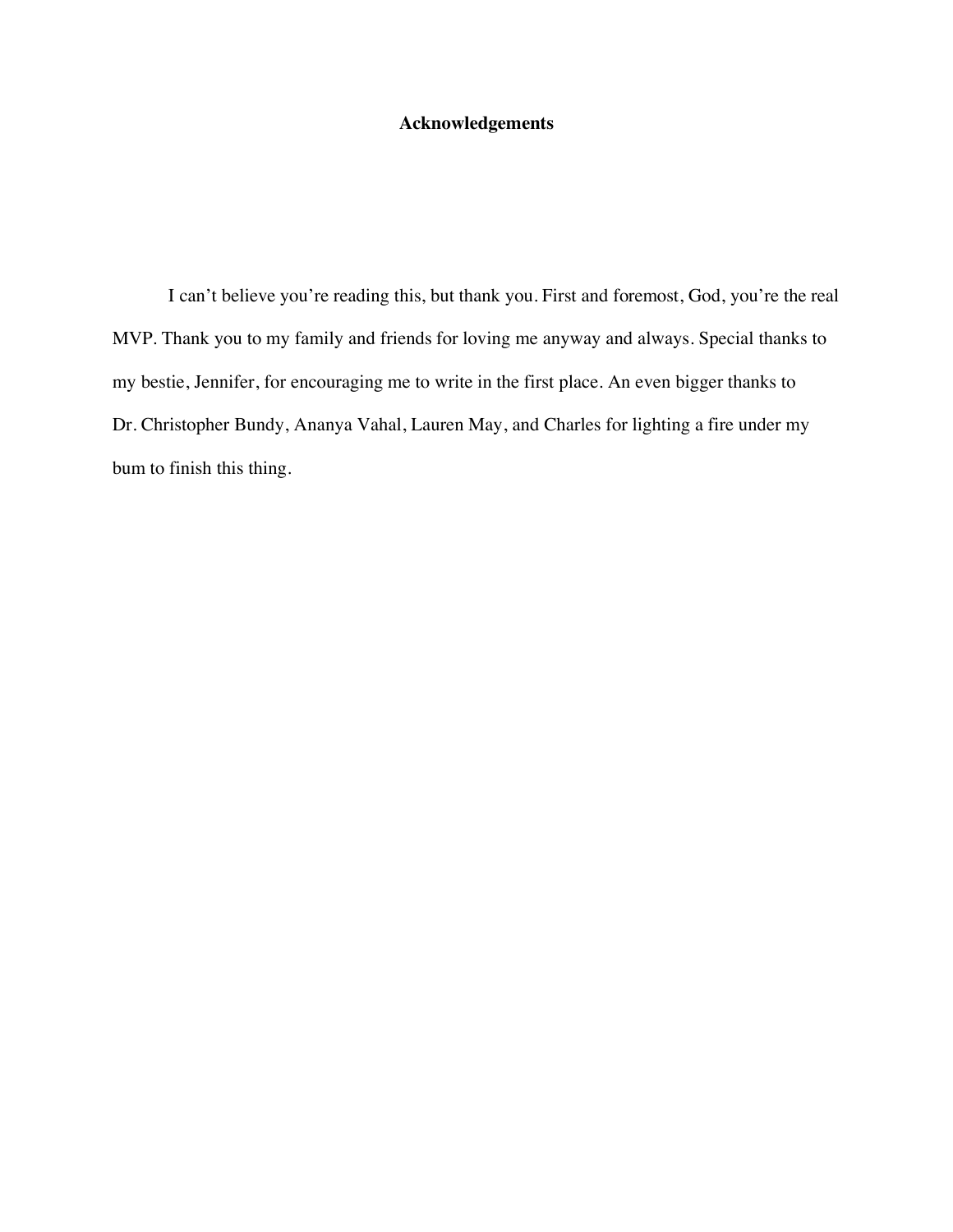# **TABLE OF CONTENTS**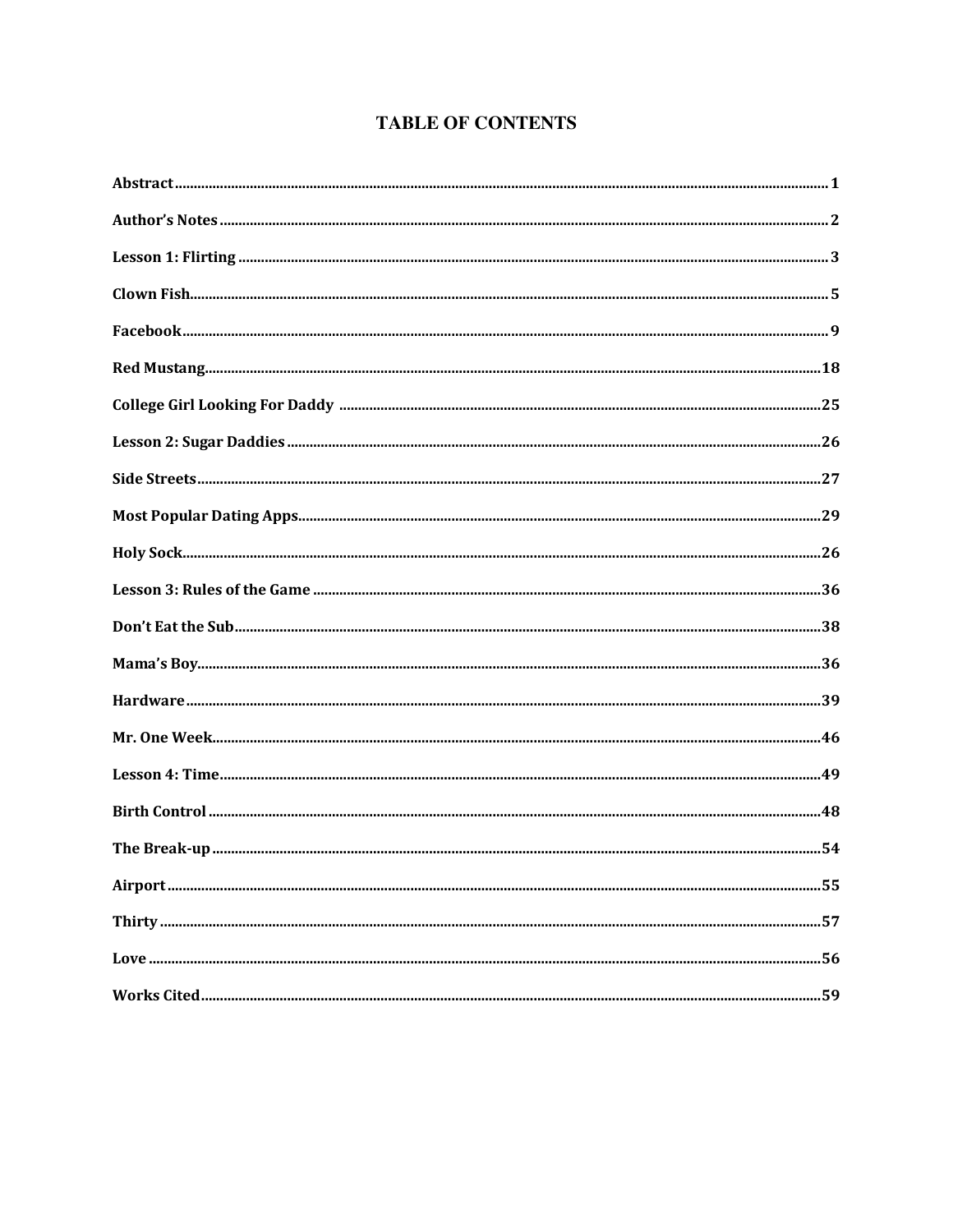### **Abstract**

Where'd All My Fish Go

Lauren L. Small

# May 2018

Where'd All My Fish Go is a collection of essays detailing my abnormal love life. It serves as a journal, safe space, and dating guide for women. Reflecting on failed relationships, I learned to forgive, never forget and accept my faults. Where'd All My Fish Go is as a reminder to single, twenty to thirty something women we're not alone.

Keywords: essays, non-fiction, love, humor, drama, women, relationships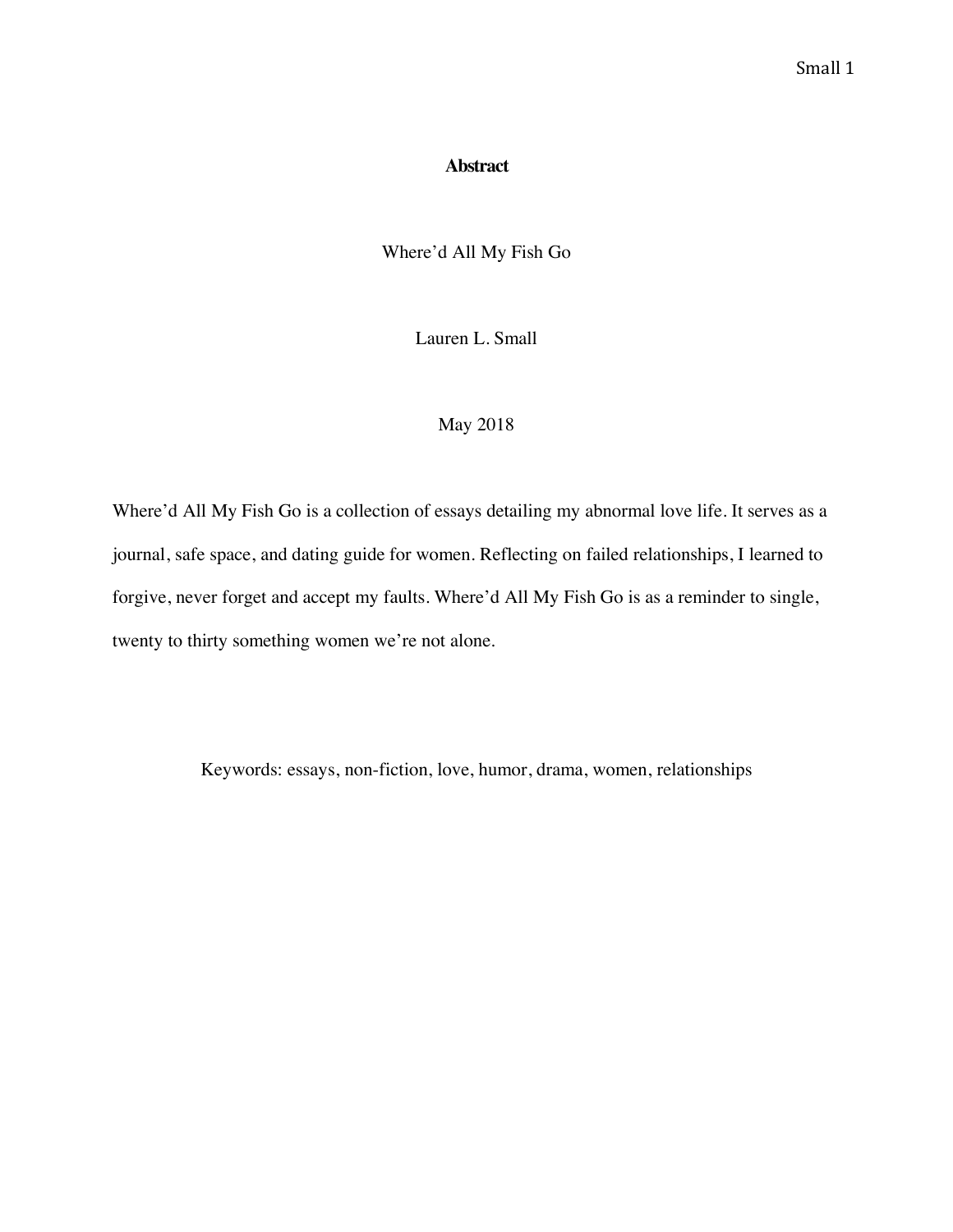### **Author's Notes**

I'm pretty darn awesome. That may sound conceited, but your perception of me may change if you continue beyond this page. Contradictory of the essays, I'm a lady and I was raised well in a traditional, Southern household. My mother, Jackie, taught me to cross my legs and to use common sense. My father, Rob, always tells me how beautiful I am. Both of them have more than five siblings. My family is huge. I have a slew of alternate parents, a lot of cousins, and a whole lot of love to give.

I'm drawn to kind men with hearts as big as the South. Their Southern drawl and charm make my heart vibrate like the pipes on an old truck. But, like that raggedy, pick-up truck the Southern gent continuously breaks down and makes me walk alone. I don't want you to feel bad for me, if anything you should feel bad for my family because they will be more embarrassed than I am. In my twisted mind I chose to protect the identity of the self-absorbed, strange, yet boring men that have come and gone, while my family and friends remain exposed. Sooner or later they will realize this is a learning opportunity for women like myself. Single, Black, and no signs of additional grandchildren for my parents in the near future. Learn from my mistakes.

P.S. Don't get it twisted, I'm a proud feminist.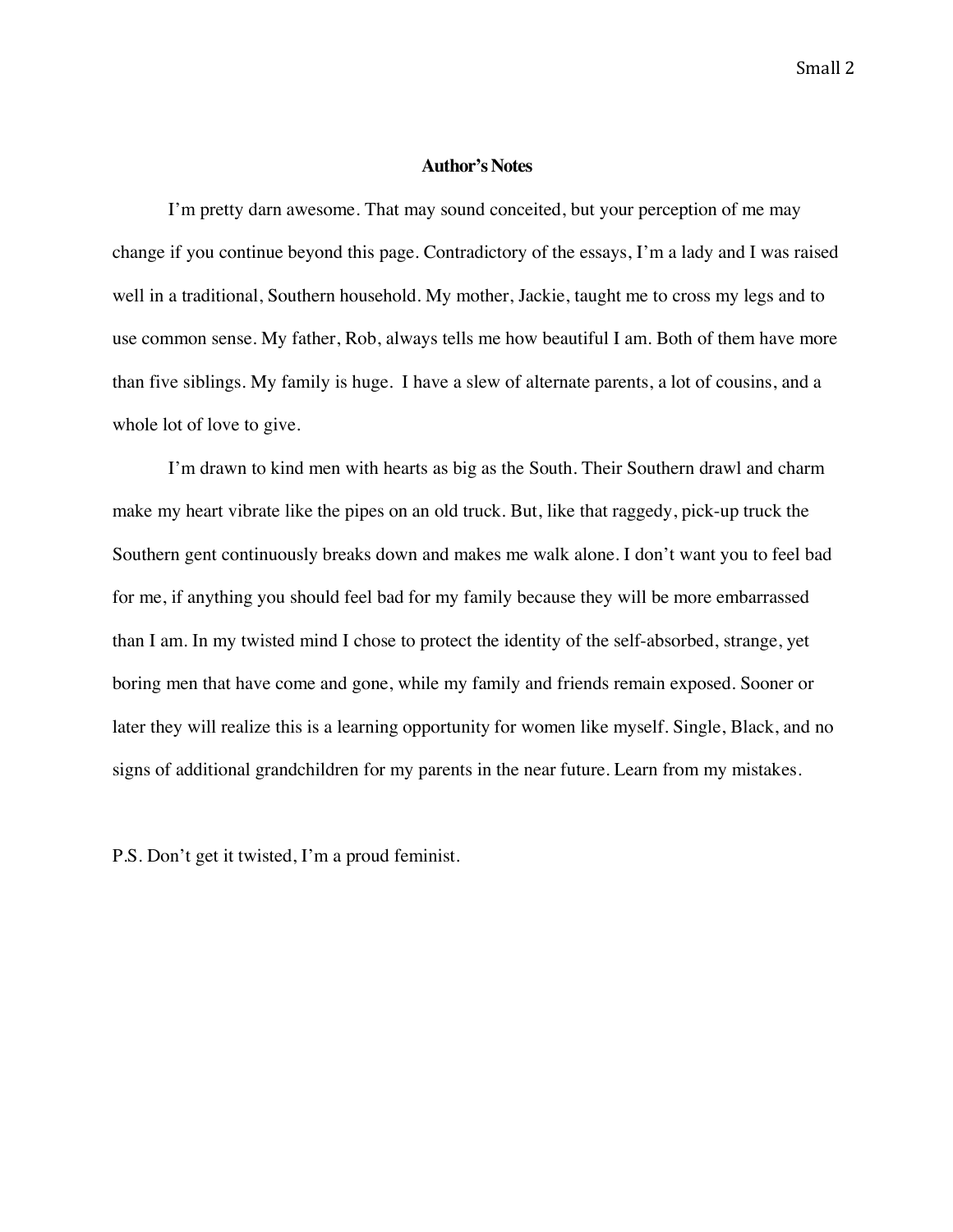### **Lesson 1: Flirting**

Flirting is complicated. The act of flirting always warrants one of two reactions. Either you're flattered someone is looking your way or you're disgusted by the audacity of the initiate. Secondly, it can be the start to a blossoming relationship or just an activity to pass the time. I've been the initiator or the victim.

We'll call him Tee, which is his nickname, but I have no idea what his first name actually is or what the Tee stands for. Nor do I remember what he looks like. This sums up a few people I met in high school, so I think I'm safe to share this story.

Tee was a Dapper Dan kind of guy. He dressed to the nines; slacks, bright socks, with matching suspenders and bowtie. I'd never seen anyone like him. It was high school, but he dressed like he was Rihanna's date to the Met Gala. But I know that wasn't the case because we had a standing appointment after school. Never to hang out or exchange notes, just to flirt (with the occasional make out session).

That was our thing for a full, spring semester. Fifteen minutes later the bell rang and the hallway cleared. We met at the bottom of the steps in M building around  $2:30$  p.m. We greeted each other as if we were long term lovers, but we were barely friends. I'm not sure how we met or how our dates started. I just remember our twenty-minute love song, nothing more or less. Neither of us asked for a longer commitment, phone calls, or real date nights. We never told a soul we even knew each other. It was nothing, but something all at once. 

Without titles, Tee was all I needed. The passion was perfect. I know what you're thinking, *OMG, you were just a child.* Yes, you're right. I was sixteen and by no means am I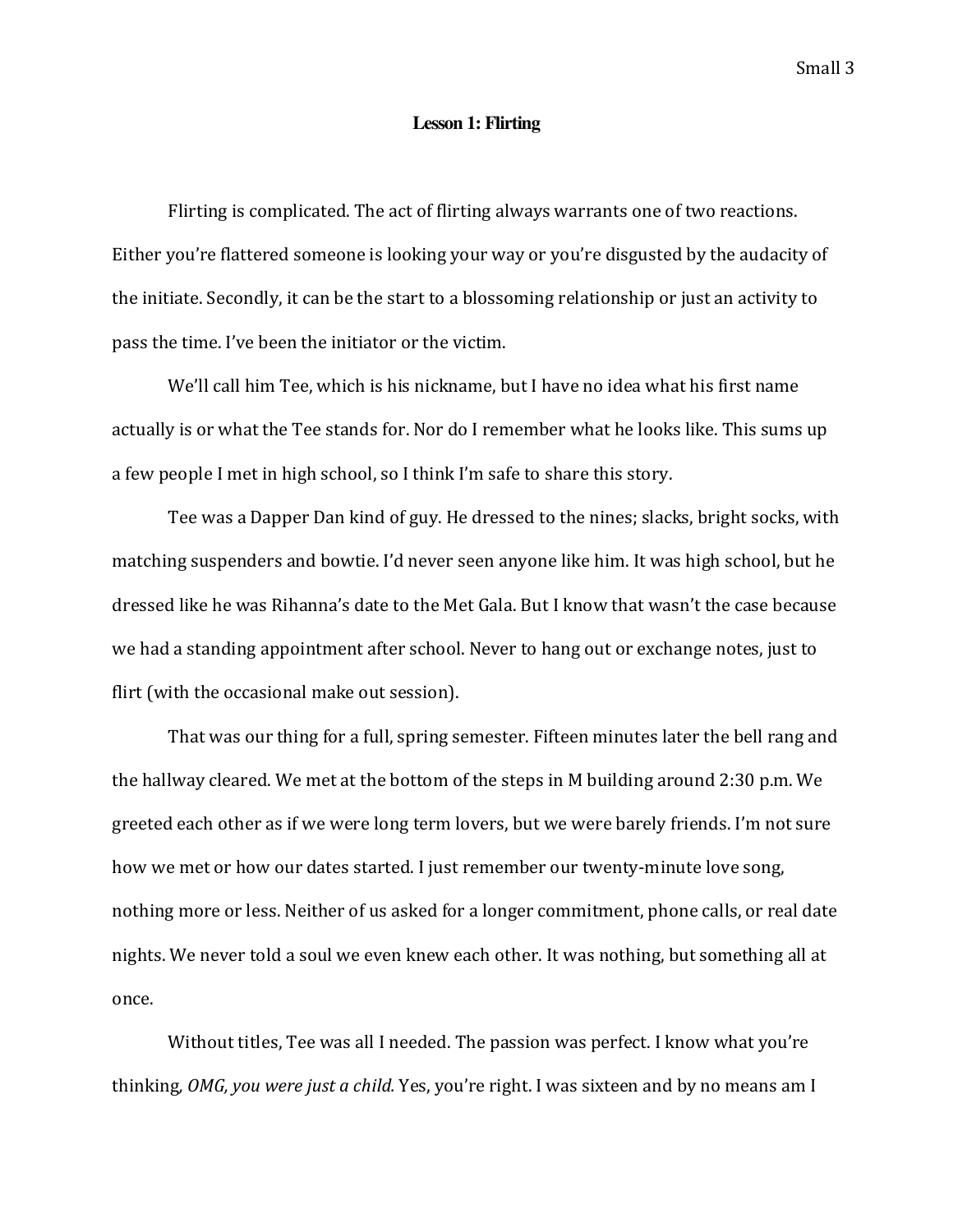advocating for sexually active teens, but the flirting saved me. I was a pimple faced, big toothed (this hasn't changed) teen with raging hormones, and zero fashion sense. Oh, let's not forget I never weighed over 100 lbs. Tee made me feel sexy without the sex, teen pregnancy, or a case of mono (which I thought only happened to beige people). Sure, an allgirl camp with daily affirmations could have done the same thing for my self-esteem, but I must give credit where credit is due. The key is to flirt wisely. If it'll give you the energy boost to feel good about yourself, by all means go for it. If you flirt seeking validation from others, start googling feminist camps.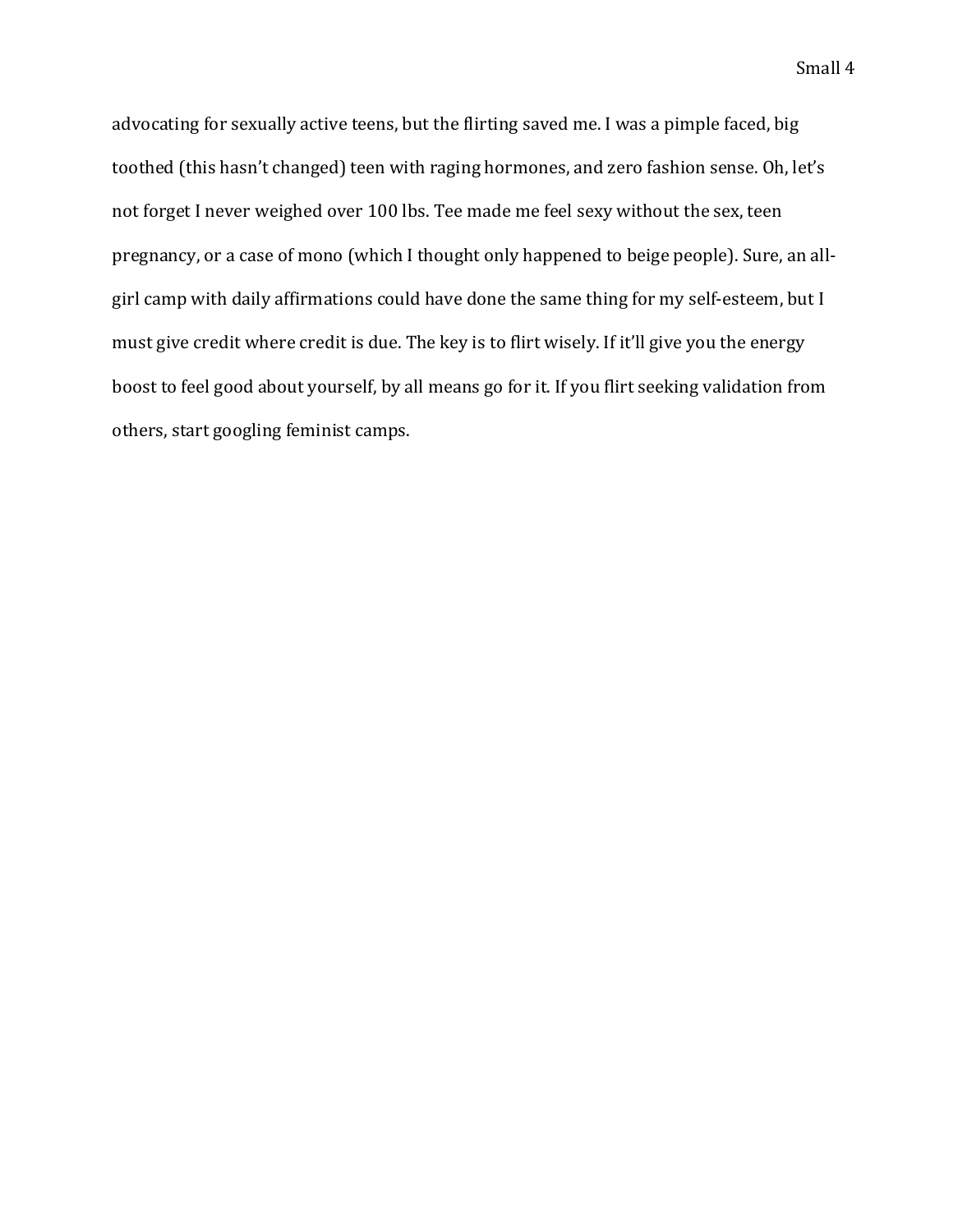### **Clown Fish**

"What happened to the friend you brought by the house the other day? He was cute," Michelle asked with enthusiasm.

"He said I was crazy and never wants to talk to me again," I replied. The confused look on her face let me know she didn't want me to elaborate. I wasn't sure if she was bothered because there's a seemingly manner able young man roaming the streets calling her elegant niece crazy or because of my nonchalant tone. My family hates how blunt and careless I am with words. The one thing I do know is she was surprised. A gorgeous, teen girl coined as one of those psychotic chicks you see holding a peach on *Atlanta Housewives*. I didn't care.

Out of five aunts, my Aunt Michelle is the most optimistic. She sugar coats things and tells you how much she loves you. She and my uncle act as newlyweds even after 30 years of marriage and they're ready to drop relationship advice faster than Usain Bolt. She buys you small gifts and calls them "little happies." The gifts are always pointless, but I assume that is the point. She just wants to see you smile even if it's temporary. She swears she knows what we like and sometimes the gifts are just what I needed and other times I wish she saved her \$5. One summer she gave me a small snakeskin credit card holder. It was fluorescent green and the skin couldn't possibly be real. I have never seen a snake shimmer with glitter. It was hideous and by far the worse "little happy" ever gifted. *What in her mind made her think I would like this?* Then it hit me, my taste. She finally met a guy I was interested in and his exhausting personality and shiny sun baked skin must have reminded her of a shiny snake. She can only pick something I like based off the things she has seen me do or wear and he was the only thing different. I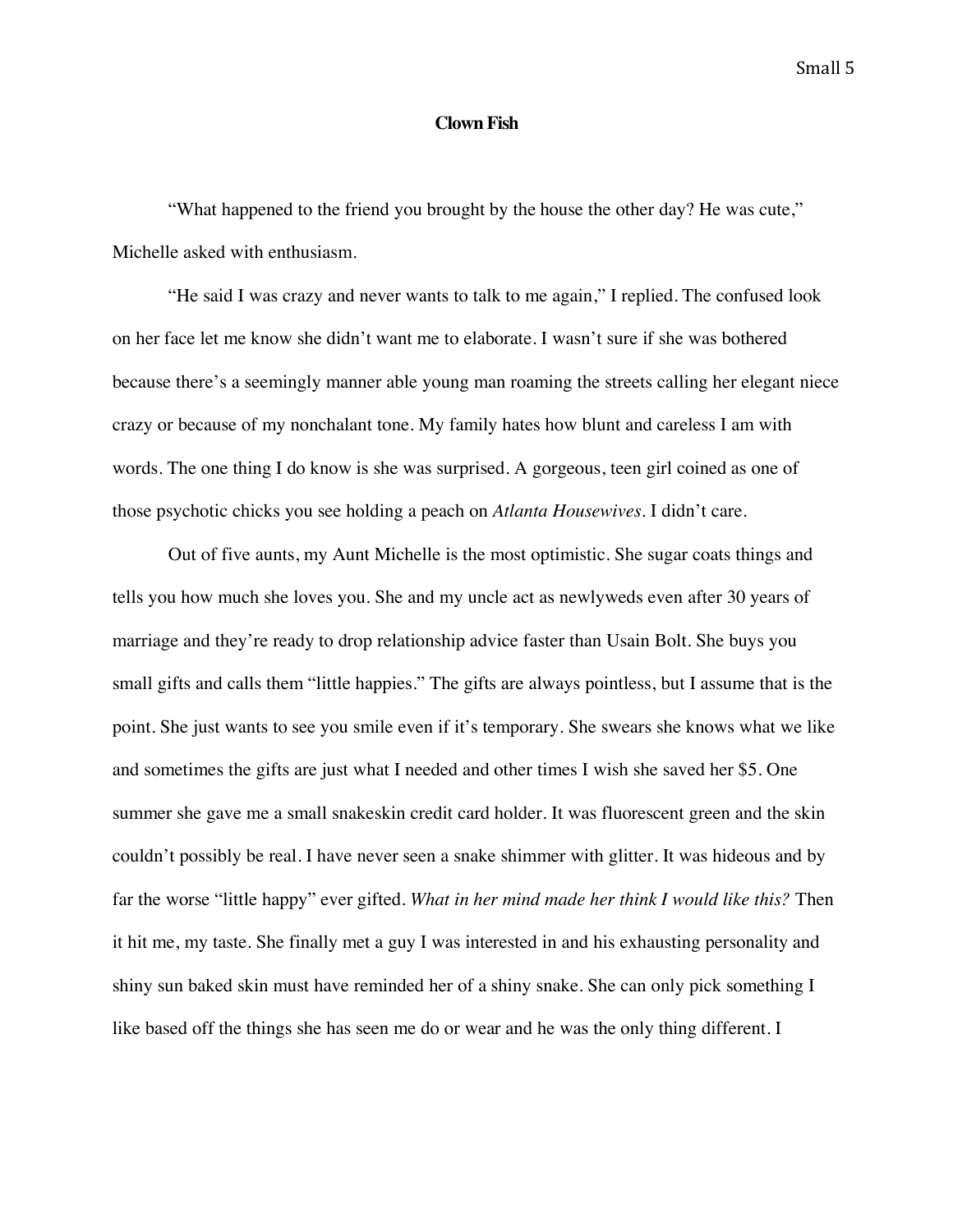decided to bring someone home for the first time and it ruined my future in receiving gifts. My poor choice to bring Jackson home to my family earned me a pet snake to store in my purse.

We met in high school. Back then we were just friends. We sat next to each other every morning in homeroom and he got on my last nerve. I liked it. He was spastic. Imagine a teenager jacked on Red Bull and three shots of tequila before 7:15 every morning. That's him, but sober. Instead of tequila it was the natural high of life plus an oversized cheeseburger from Sonic. I could always count on his breath to reek of extra onions and mustard. He was a clown. Our friends made fun of him all the time. He was an easy target from his quirky dance moves, perfectly arched eyebrows, and obsession with track season. We laughed at every word that came out of his mouth and every move he made. He never seemed to mind, he would laugh along with us, which always lead into another joke.

I, on the other hand, admired his confidence. He had the sexiest peanut butter brown skin, beautiful white teeth, and strong calf muscles that a teenage girl could ever imagine. He was hot and I wanted him and I don't mean in a cute Britney Spears' "Hit me one more time" kind of way. At the time, I worked at an ice cream shop and I made eight bucks an hour. I was rolling in the dough. I blew every check on the bare necessities: lip-gloss, kitten heels, and Victoria Secret.

I bought my first all-black push up bra just for him. I knew with the extra help he wouldn't be able to keep his eyes off of me. Without my mother noticing, I wore my busty bra with a low-cut tank, within school dress code, and I raced to school in my oversized '00 blue Ford Taurus. I got to homeroom first, he got held up at Sonic. As soon as he sat down, without warning he yelled across the room, "Dannnnnggggg girl, where you get them thangs from."

*Goal accomplished!*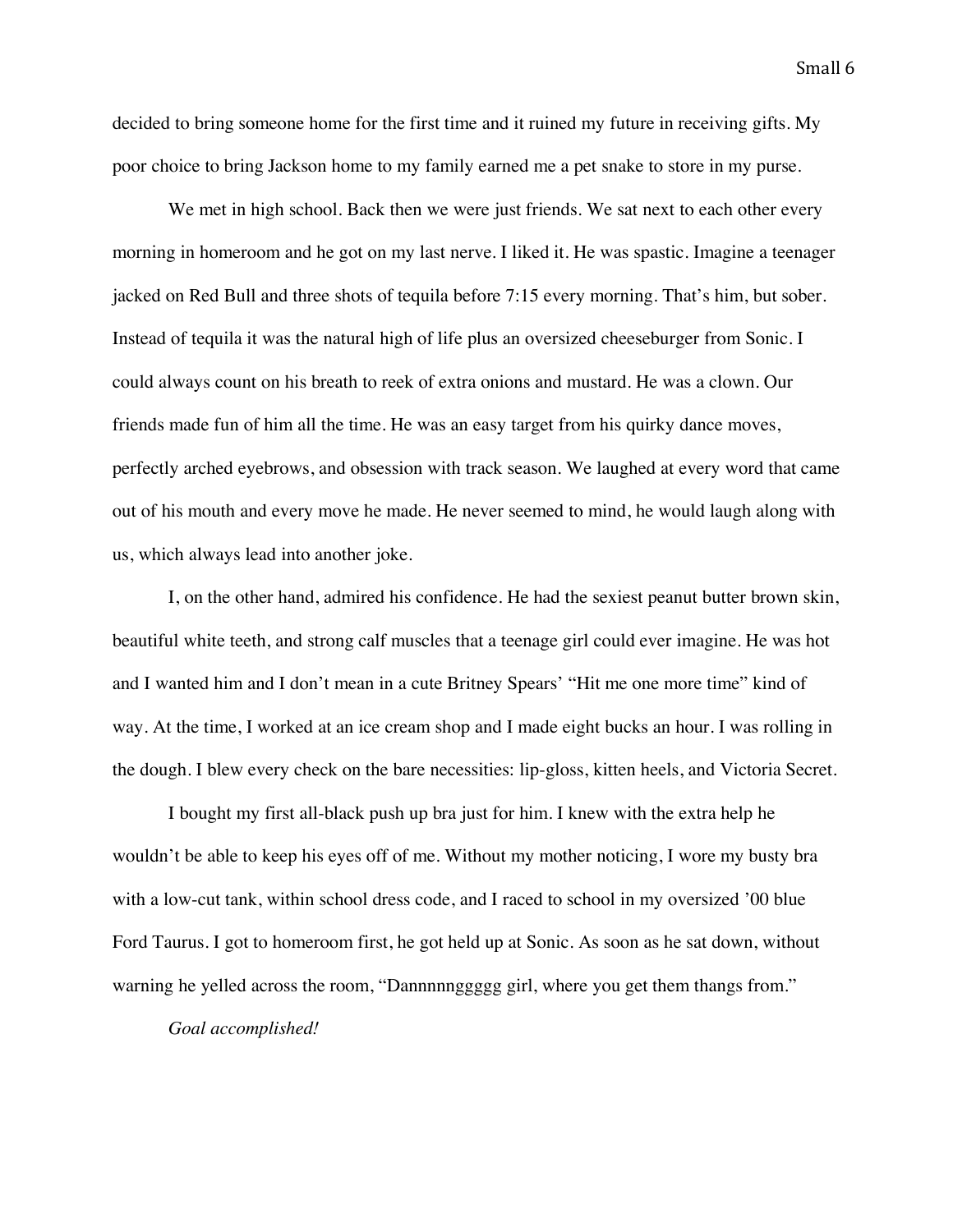My friends and I had a pretty tight group. The summer after our freshman year in college we reconvened as if we never left the city. We continued to laugh at him instead of with him as his immature comments and childish antics ensued. He and I spent a lot of time together even without the group. Casually, we decided to be more than friends, not in a relationship because I had just gotten out of a messy relationship with this screwed up college boy, but we were definitely more than friends. I'm unsure if that summer classifies me as a whore, but we had sex. A lot of it. Maybe, a bit too much for barely legal eighteen-year-olds but seeing as colleges house dirty, porn- watching adolescents it wasn't shocking. Anywhere parking was permitted, we were there in the backseat of his car, the movies, Target, Wal-Mart, a friend's house.

It was the best summer I had ever had, but it wasn't enough to convince me to be his girlfriend. I wanted James, screwed-up college guy. Every day he would ask and every day I found a new reason to decline.

"No, I just got out of a committed relationship."

Though there is nothing committing about college relationships built on booze and popularity.

"No, I can't handle a long distant relationship."

Our colleges were only 1.5 hours away from each other. He received rejection after rejection and still stuck around. Today, I couldn't pay a guy to be that loyal.

It was a reoccurring cycle. Summer ended, we went back to our respective residences of dorm rooms and drama-filled apartments. Jackson visited, I kicked him out of my apartment, and ignored his phone calls until my phone just stopped ringing.

Douche-bag college guy continued to show me how douche-y he was by looking at every girl with two feet and a Facebook page. Now, I wanted the clown. During our winter break I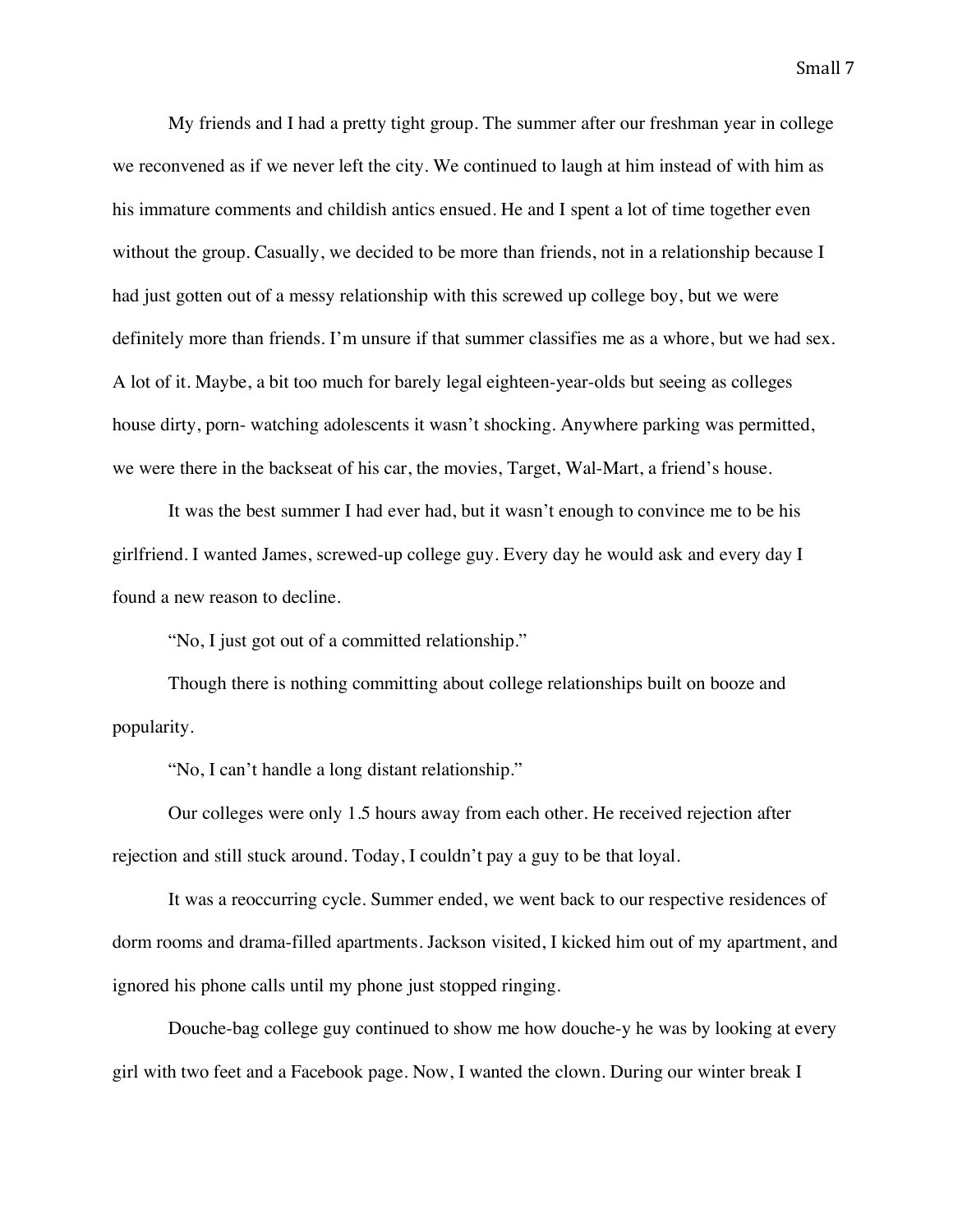went home and he was avoiding me. I called and he rushed me off the phone. Crying hysterically in the middle of the mall, I called over and over demanding he talk to me. He didn't want to talk. Passing the phone to Ashley, my only friend that was used to my antics, she took a message from him.

"I'm dating someone else and I'm with her right now, I wanted Lauren, but she's stuck on that guy that doesn't care about her. She's crazy and I don't want to talk to her."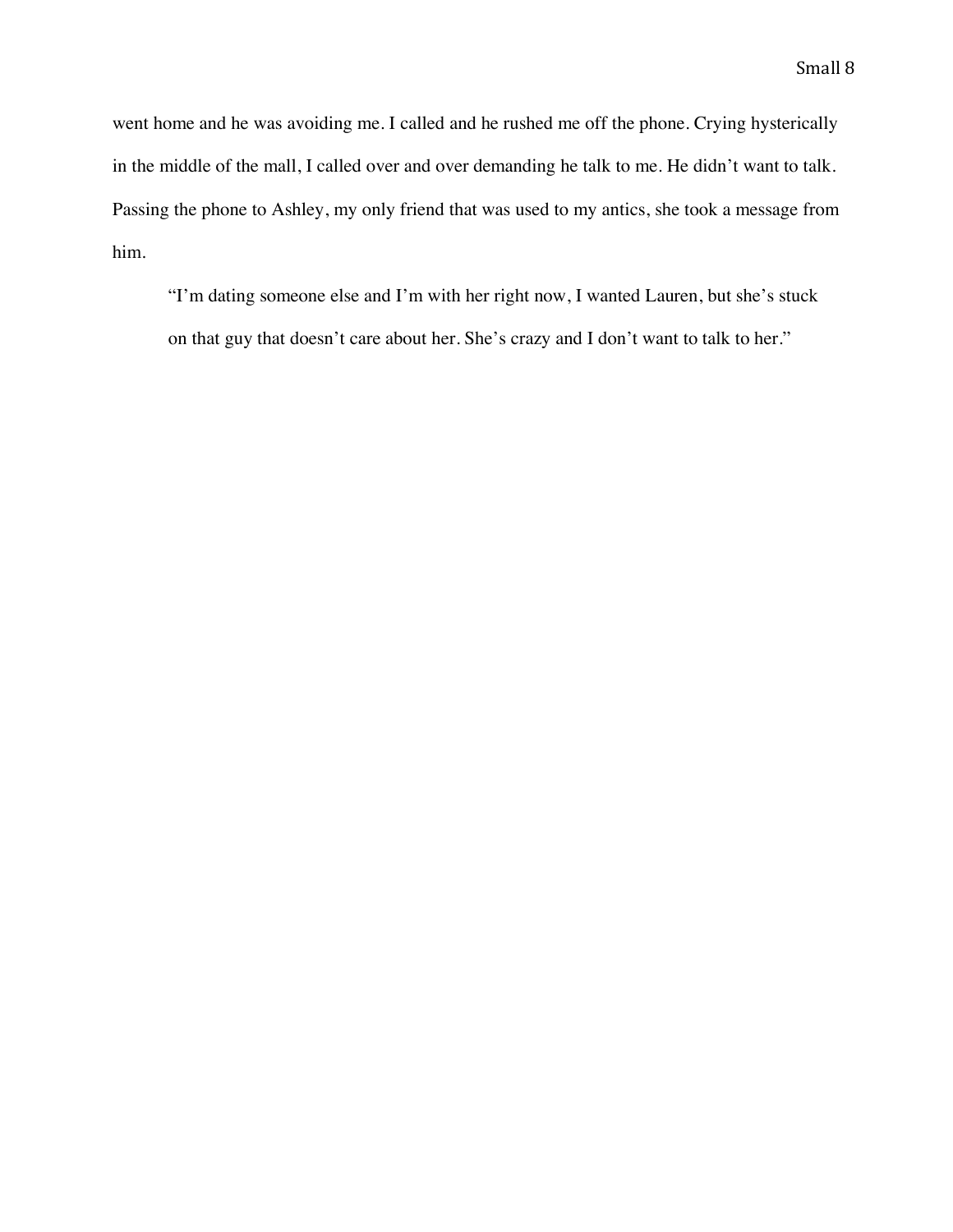### **Facebook**

I asked Morgan a million questions about my senior paraphernalia purchase.

*I think I'm about to get in trouble, please tell me everything you remember. Ok, was she blonde or brunette? What's her eye color? Did you get her social security number?* 

Morgan is a close friend and the most responsible. I knew I could count on her. While my fellow classmates submitted order forms for caps and gowns I was three stoplights away from the school gymnasium playing a different sport− hooky.

In high school, I was bat-shit, boy crazy. Technically, I was boy crazy at every grade level, I'd reached a new level of crazy after Tee. Boys were my extra-curricular activity. I spent valuable time plotting how and when I'd see my boyfriend of the month. My parents weren't exhaustingly strict, but one rule stood true. "No boyfriends until you're married." My dad's rule was just as serious as it was ridiculous, so I didn't dare challenge him, well not intentionally. I created my own rules to make sure my parents and I both got what we wanted.

- 1. Always use discretion.
- 2. No PDA.
- 3. Only call after I call you first.
- 4. Don't buy me anything I can't take home.

Boys never had a problem adhering to my guidelines but looking back it's probably because I made it easy for them to date me and a million other teenage girls simultaneously. Let's face it, who wouldn't want a beautiful woman you can consensually fool around with without buying her anything or taking her on a date? Exactly. I unintentionally transformed into ideal, side chick material.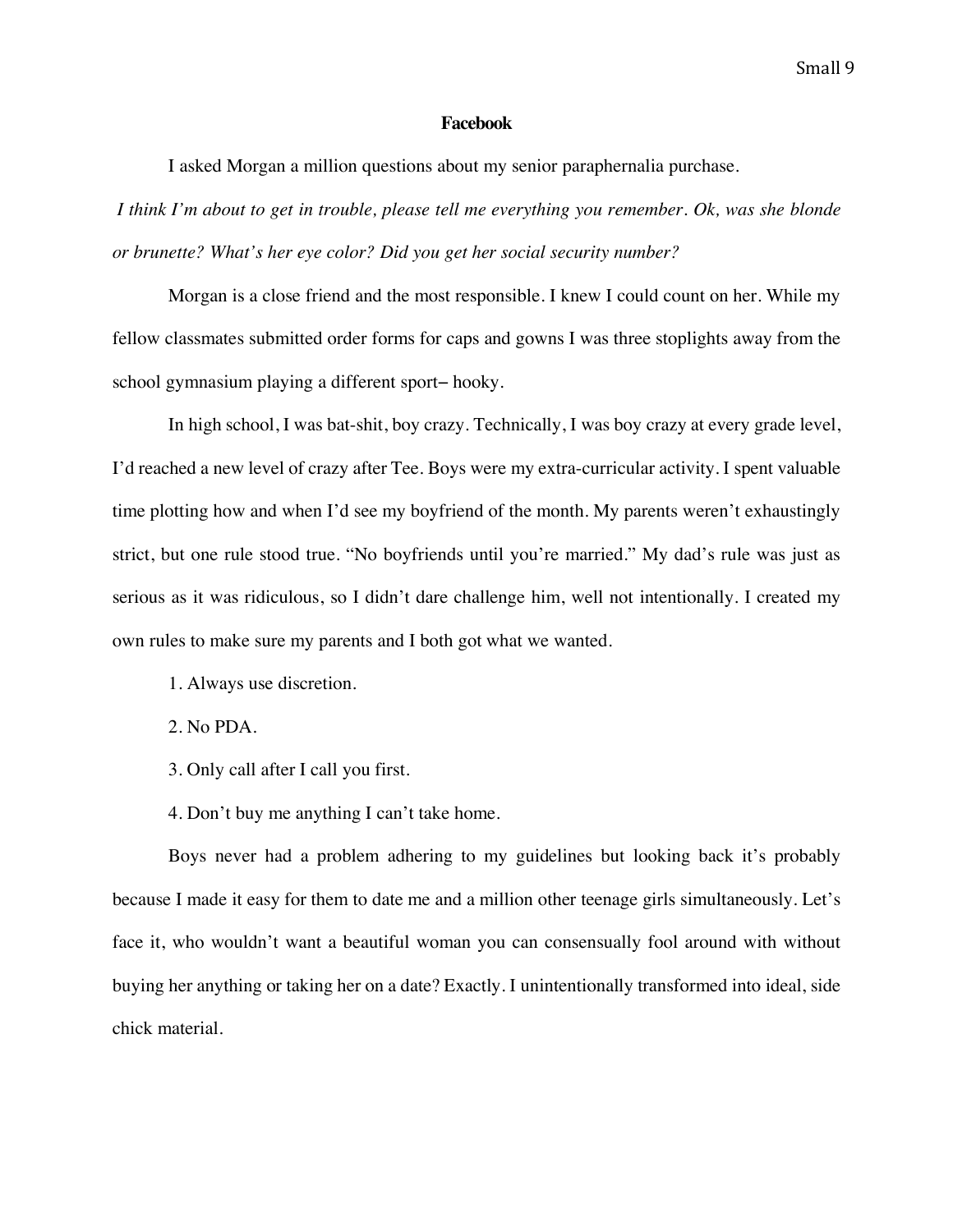Facebook was major in 2006. My senior class waited on acceptance letters from colleges across the U.S. We weren't excited about the new chapters we were embarking on full of booze and weed, well we were, but we were more excited about our new college email addresses. The infamous ".edu" was all you needed for the members only club, Facebook.

The night I interrogated Morgan I was doomed and thanks to Zuckerberg my only safe space was Facebook. Earlier, I received everything I ordered in my senior package from graduation invitations to my alma mater mug featuring the names of each of my classmates. Well, I thought I had everything until Jackie looked in the box.

*Where's the tassel? What tassel? Your red tassel that goes on the cap? I thought you checked the box. I did. How does the lady look? What lady? The lady you gave your order form to? Umm, I don't know, white. If I take you up there, can you point to her? Yea, sure. Ok, we're going by there tomorrow.* Panicking, I ran to my room to call Morgan for the full scoop on the lady "I" gave my order

form. I can't believe how careless I'd been over one guy.

Kenny was a year older and taking classes at the local community college. Whenever his class ended early, he'd call me to hang out at his cousin's two-story house, a few miles west of my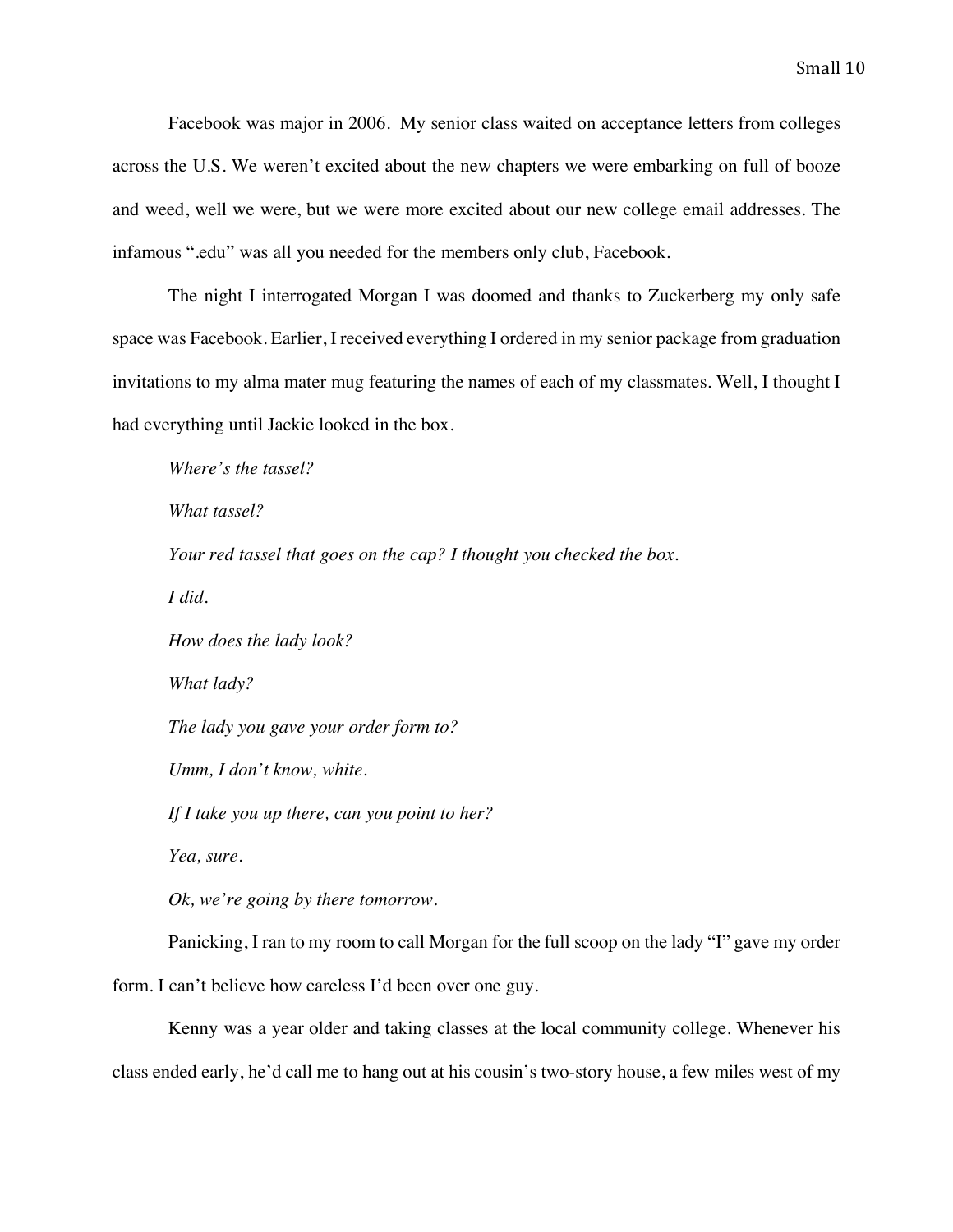high school. My friends were prepping for one of the best days of our lives and I was responding to a booty call. I was getting busted for not knowing the color of the sales associate's hair. He got my goods, and my goods were about to get whooped.

Morgan told me everything she remembered about the order taker. There was nothing left to do but wait for my mom to discover I never actually met the sales clerk. I pouted in front of our family computer all night waiting for Facebook to load, drowning my sorrows with the annoying sound of dial-up. It was the last reminder that I'd soon be free and college bound. Every phone call to the house phone line slowed the connection.

```
*Inbox Alert
```
**James: Hey, I see you're coming to UT this year. When will you get here?**

He noticed my profile picture while looking through a mutual friend's contact list.

**Me: Hey, I'm visiting in a couple of weeks if I don't get killed first.**

**James: What do you mean?**

**Me: I'm about to get in trouble.**

I went on telling James the entire story about skipping school and the missing tassel.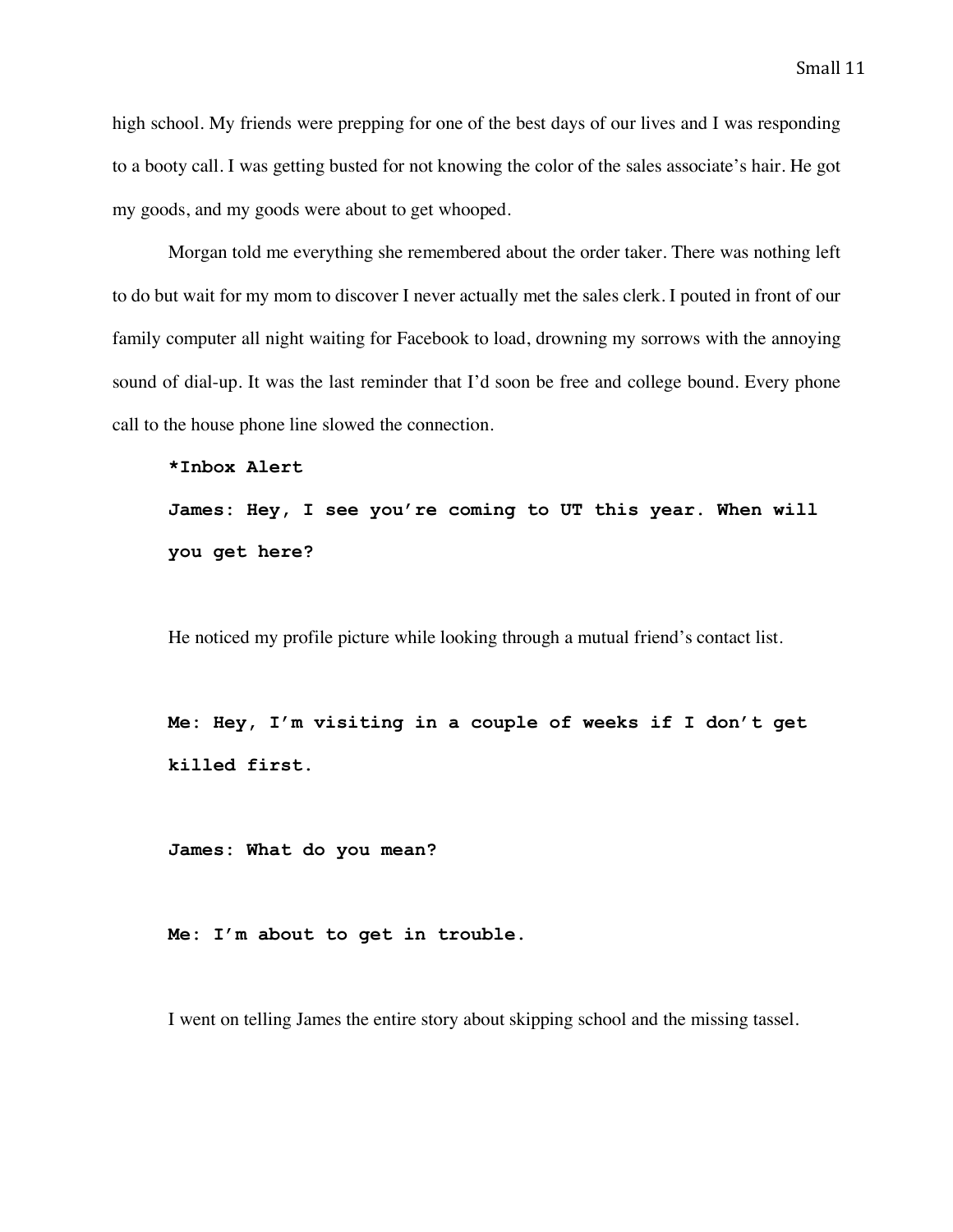**James: Ha Ha that's hilarious, you're going to get your ass whooped. But you'll be fine.**

We continued to message each other for an hour.

For the next few days, James and I talked non-stop in between classes via Facebook, text, and phone calls.

The following Saturday morning, my mom drove me to the Jostens office.

"Hi, how can I help you?"

*I scoped the office in search of this mystery woman.*

*Brunette? No*

*Tall? No*

My mom answered, "Hi, my daughter didn't receive her tassel, I have the receipt."

"No problem, which school?"

"Germantown."

"Ok, Linda will bring one out."

Linda didn't waste any time bringing out the new tassel without asking any questions.

*That's it? No interrogation or saleswoman hunt? James was right.*

In that moment, I fell in love with James.

\*\*\*

My college visit to my soon to be alma mater was the start of our relationship and lasted my entire college career. Four years of a solid foundation built on lies, but I couldn't see it through my lavender colored contacts.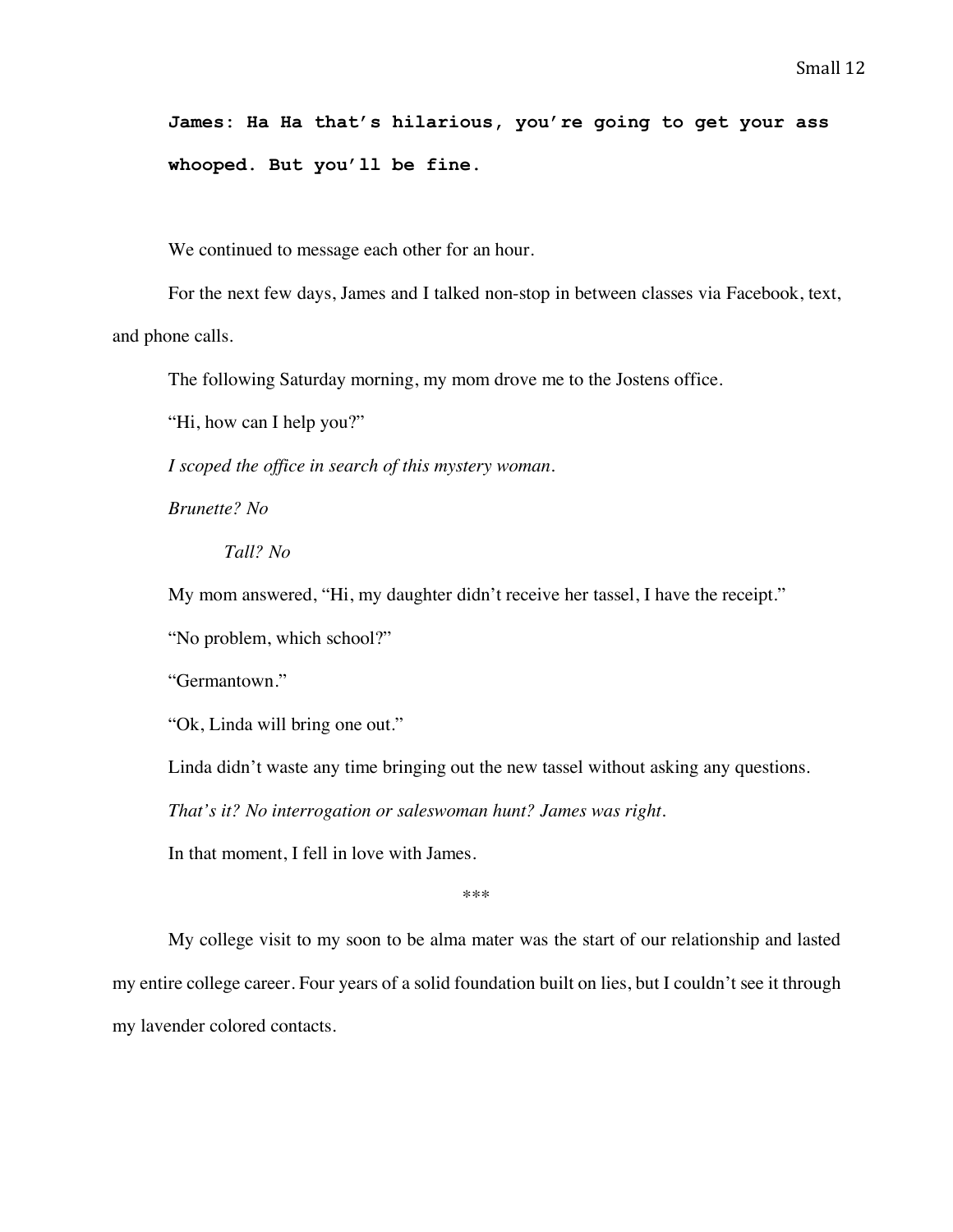### **Lie #1**

The entire trip James acted as my personal tour guide, pulling me out of informative seminars and possibly important college orientation stuff. He introduced me to student athletes to show he was the man on campus (or at least he thought**).** We drove around sight-seeing in a truck I thought was his. He was quick on his feet as I asked inquisitive questions like,

"Why is there a Z on your key chain?"

"Oh, my little sister could barely pronounce my name when she was little so James sounded like Zames, my mom thought it'd be funny to buy the keychain."

I naïvely thought, *makes sense; he's such a family man.* 

Turns out he was adopted. His little sister barely knew him as a child.

Eventually, I met his friend, Zach, the actual owner of the truck and the "Z" keychain.

### **Lie #2**

When you get to college, students often settle into a crew. Your crew may consist of people from your hometown, classes, or organizations based on similar interest. My crew was all of the above. We had a nice mix of guys and girls, which made each game night the ultimate battle of the sexes. One night my crew reserved the basement of dorm to make rotel dip and chill. Rotel was an unwritten necessity for Black gatherings across campus. You can never go wrong with a pot of cheese that's easy to make and will feed ten plus people.

I invited James. He worked the room like a champ. So much so, I never noticed he wasn't showing any PDA. He occasionally sat next to me throughout the evening to crack a joke or two. I was clueless.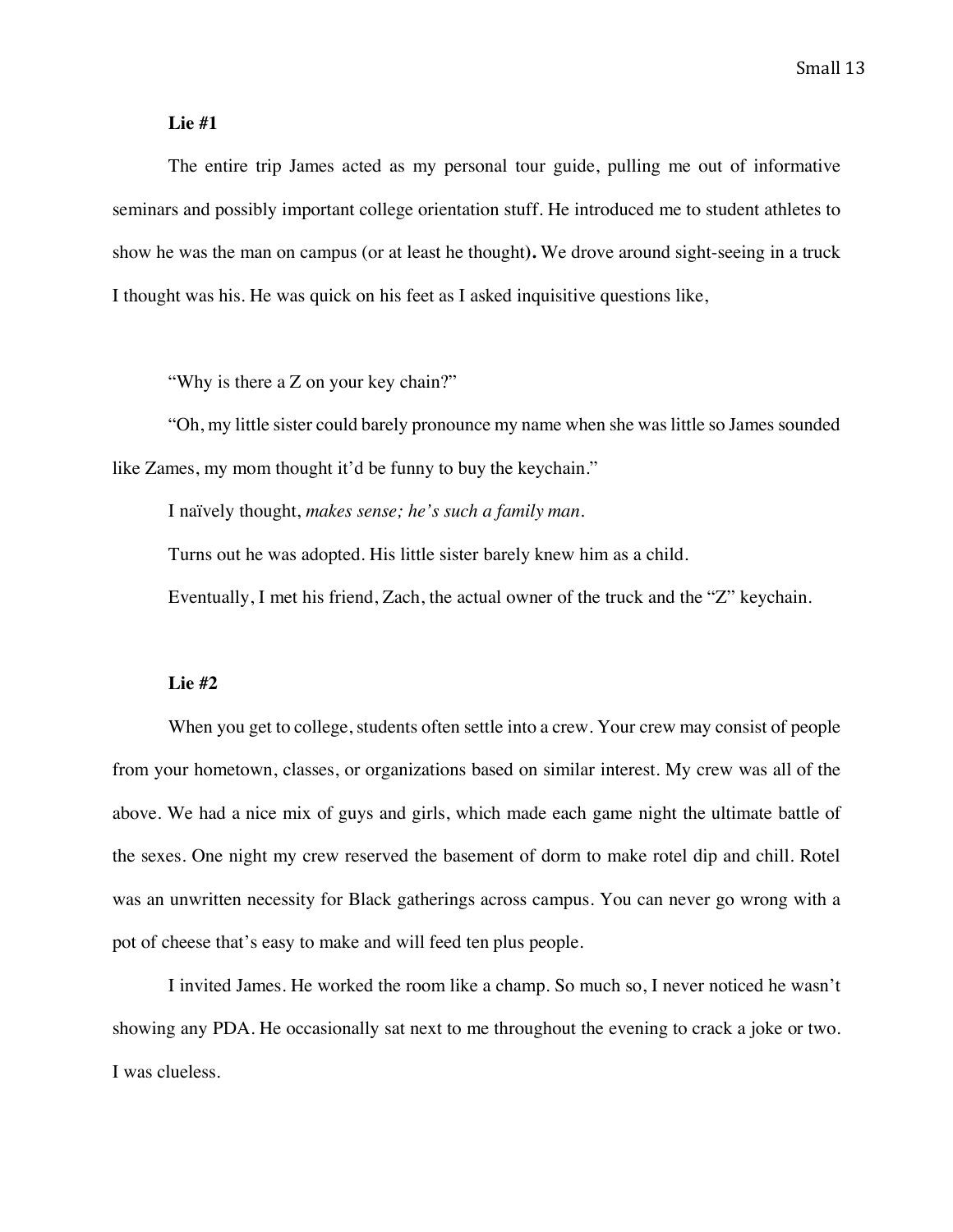That night, sitting in room packing a bag to make my nightly trip across campus to James' dorm my roommate says, "Hey, we need to talk. I didn't want to tell you, but after tonight in the basement, I have to."

"Umm, ok," I responded with confusion.

I was unsure of what she had to say. We weren't as close as before because she hated James. I always thought she was jealous because her boyfriend left her for this sassy Latina with wavy, brunette hair.

"He's cheating on you with Jasmine. He's been sleeping with her. Whenever you left the basement he'd go sit next to her. Why do you think he was running around the room all night?"

I was embarrassed. He wasn't getting along with my crew, he was scamming me.

The late-night study sessions, the lunch dates we skipped because he had to go to "football practice." The yeast infection that wouldn't go away. It all made sense. I cried in my roommate's arms.

### **Lie #3**

James was my man. Our vicious cycle of making up and breaking up was on heavy rotation. We secretly couldn't stand each other, but our relationship was so convenient. I had the perks of dating someone with connections and he got to be with me, period. We fought over everything. Massive brawls of throwing his silver wire trash can against the wall until it dented the can or wall, whichever first, was normal. James' mentor, Perkins, sat us down for weekly talks that traditionally ended in "y'all are toxic for each other". Instead of never seeing each other ever again, the talks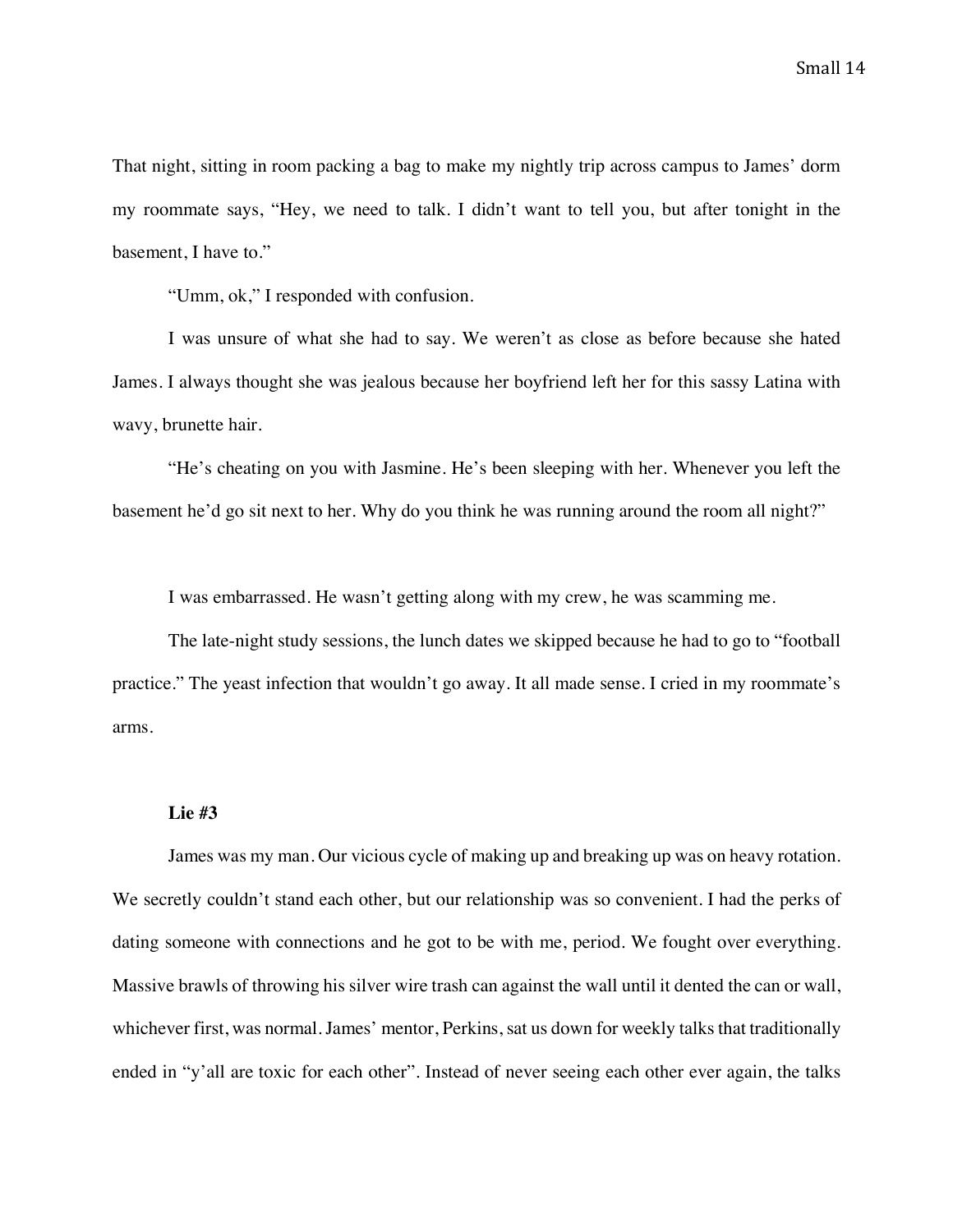fueled our fire to give it another try. Maybe it was the "I'll give my all for Tennessee today" poster plastered in his office. It felt like walking out of church on a sunny day knowing you're going to slide back into your old habits.

One year later, lying in the full-size bed of his pricey condo discussing likes and dislikes we made a new discovery in our relationship. Porn.

In a bashful tone I mentioned my occasional viewing pleasure.

*You watch stuff like that? Yea, it kinda gets me in the mood. That's not lady like.* I'm sure I had a look of embarrassment. *You don't watch it? No. Ever? No, why would I? It's disgusting.*

Two weeks later, I was sitting at James' desktop in the corner of his room. James was on campus studying at the library. Attempting to do some work of my own I took advantage of the time alone to snoop. James is extremely organized, each file folder on his desktop was neatly alphabetized and aligned. I looked over the photos in the photo folder, scanned the documents in the "recent documents" folder.

*Hmm, this one's untitled. Clicks on folder.*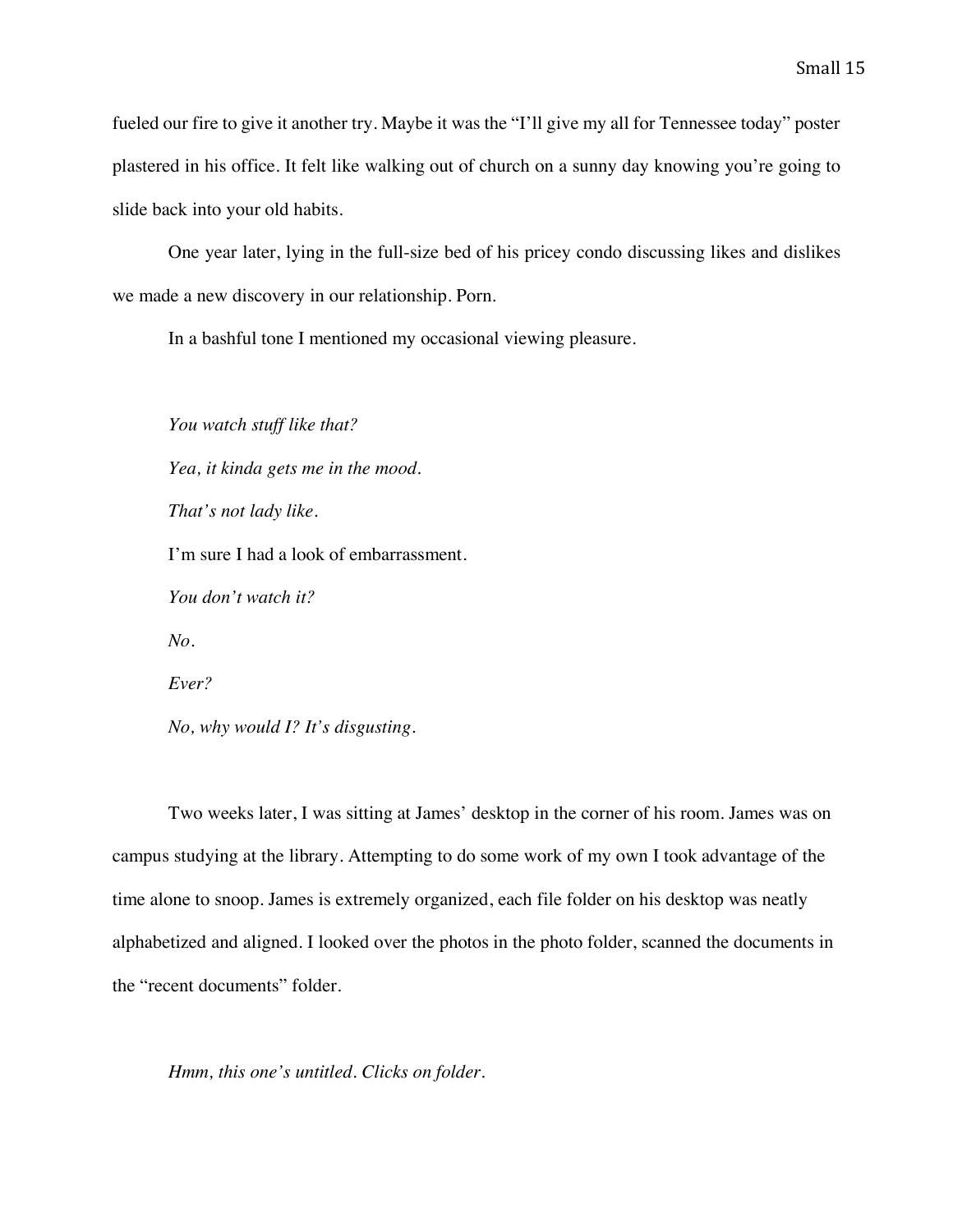### *Eyes widen.*

I fell knee deep into a folder full of "Big Booty" volumes 1-10. Endless categories featuring ebony women like Karrine Steffans before she dominated Mr. Marcus.

I'd like to say I remember his response when I mentioned his porn compilation. Most likely a lie about a computer virus or something stupid my gullible ass believed. Per usual, lie three was overlooked by lie four. Girls and more girls. The night I discovered James' hidden fetish was the same night he met lie four.

### **Lie #4**

Three years into our relationship and I was counting off more infidelity strikes than the tootsie roll owl counts licks. Not just on his part, but my part too. I was just way better at it. I had a strict schedule. I cheated in between classes or late at night after James and my traditional "goodnight" phone call. To avoid moving my car from the dorm garage, which could be easily spotted. I snuck out of the side door where the man of my choice (Brandon) would be waiting with the engine running.

It was clear by lie four that I was the ultimate oxymoron- a dumb, college student. Four's name was Brittany. She lived on the same floor I lived on and I never saw her coming nor did I ever see James leaving. I thought I was getting away with my dirt, but I only realized he was ok with my "busy" schedule because his schedule mirrored mine.

Brittany wasn't my wake-up call. It was actually another woman (that James wasn't dating). My feelings for Brandon grew. I no longer wanted to spend any time with James. I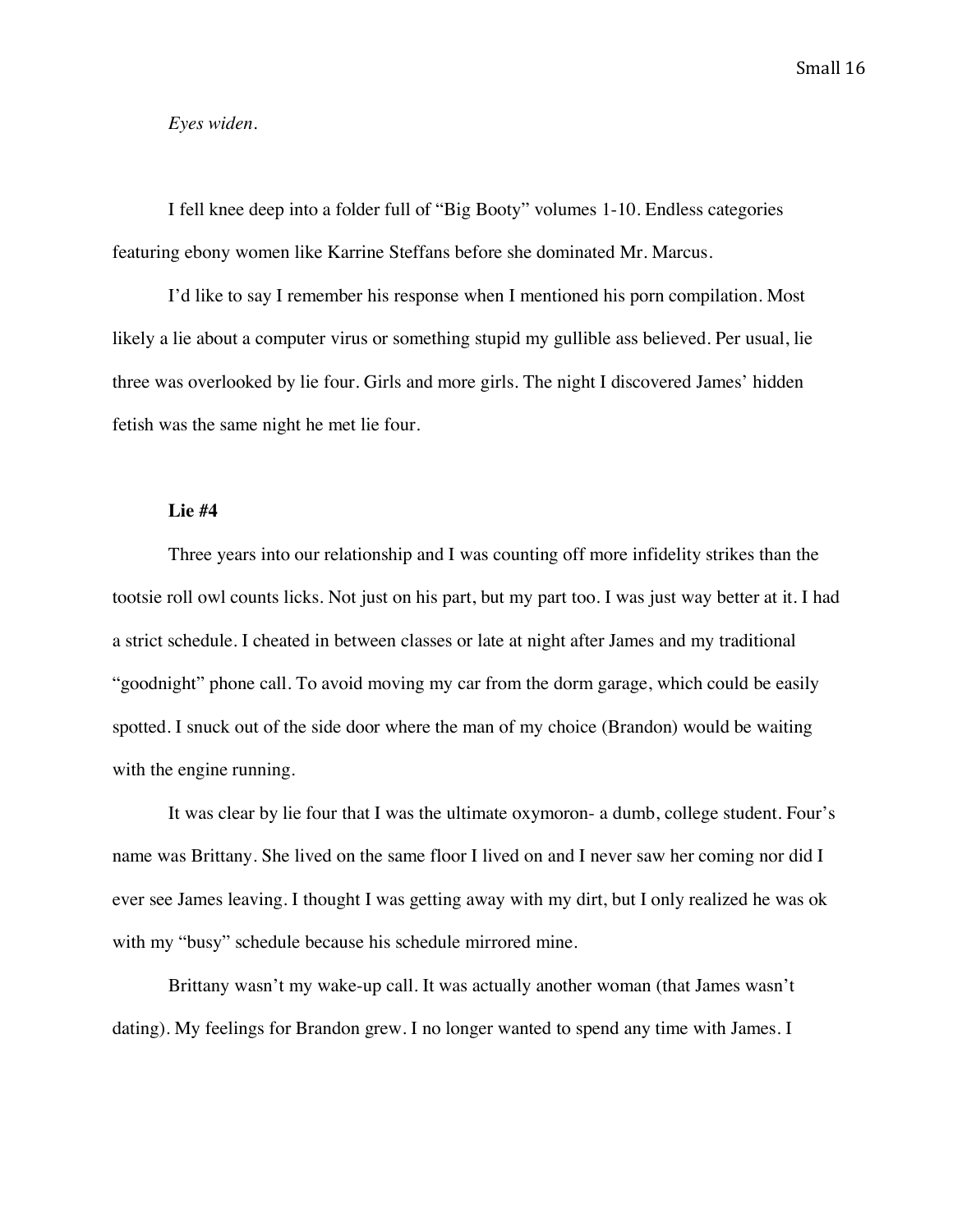searched for excuses or started fights with James, so I could find an excuse to spend nights with Brandon.

"Not tonight, I really have to study."

"I need to stay on campus tonight cause I'm meeting my study partner before class in the morning."

"Looks like it'll be another late night, I have a paper due that I haven't started." "Tonight? No, we're having a girls' night."

Quickly, my nights of studying turned into nights with Brandon. We stayed up eating crappy late-night snacks of broke college students: ramen noodles with crackers covered in peanut butter and honey. Well that's what we did until our nights began to dwindle. Brandon felt bad for assisting in my lies and infidelity that he began ignoring my late-night texts. After several texts, he responded to my previous text with,

**"Sorry, you know I care about you, but I'm dating someone else. I don't want to hurt her."**

Jealously, hit me like a pound of bricks. What was so special about this unknown girl that I deserved to be cheated on and lied to and she didn't? Is she prettier? Is she light-skinned? What makes *her* girlfriend material?

I missed out on another loyal, good guy because of James. It was time to choose myself over a man. Fuck Jam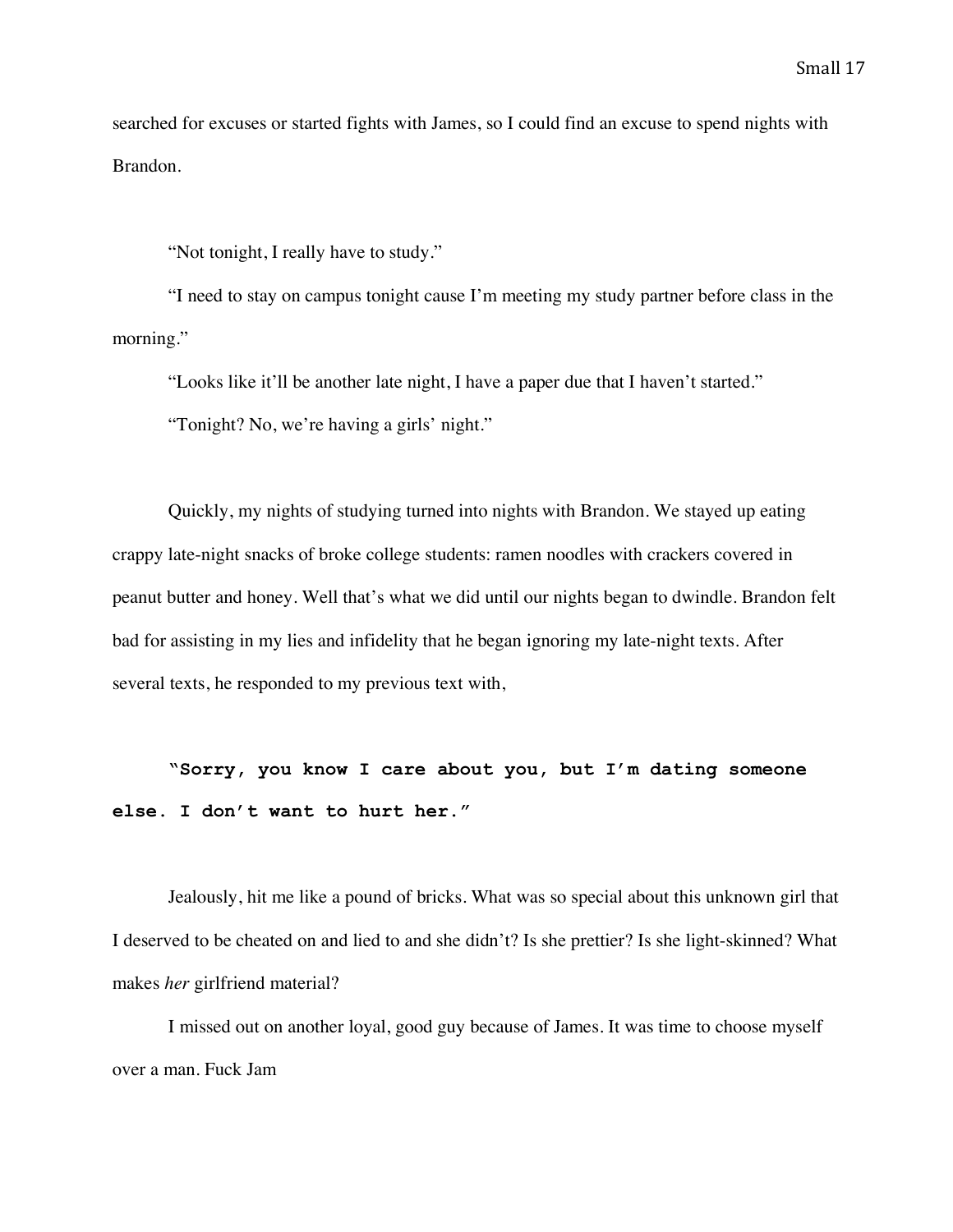### **Red Mustang**

If anyone asks you to play a game of "Power Hour" say no. It's a drinking game impossible to defeat. Out of sheer nervousness because I was standing in the kitchen of my crush, I said yes. Everyone scattered like little ants to take their places. One girl started looking for the best of the best YouTube countdown playlists. Another pulled shot glasses from the cabinet and lined the beer cans along the table for easy pour in between minutes. It was the start to yet another obnoxious college story.

My girlfriend, Krys, and I were pre-gaming before a party at a hood ass lounge in Knoxville. Any African American UT alum knows there aren't any decent places for young, Black people to have a good time. It was either a muggy, old, school portable rented out during homecoming season—The Broker, which always shut down early even if it was the only building on the quarter lot, or possibly the Malibu, better known as the Bu, a shabby night club that may have been a strip club in its heyday. Whatever the location, I knew this party was going to be epic. It was the talk across "Black" campus, and I had to be there.

I'm unsure how or why, but the difference between this pregame and others is that Krys and I were invited to drink with some older students at the home of one of the finest jocks on campus—Ed. He wasn't the coolest because most of his jokes were lame, but he was definitely attractive and that's all that mattered. I always knew how to spot Ed on campus. He owned a gorgeous, fire red Mustang with silver wheels that beamed under the sunlight. It was often parked near mine near the communications building.

Our run-ins were always painless, a quick "Hey, how are you?" or "You ready for the game this weekend?" without stopping for the response. Little did he know, I wanted more, I wanted to be one of the sexy upperclassmen with a long weave and wads of confidence. I just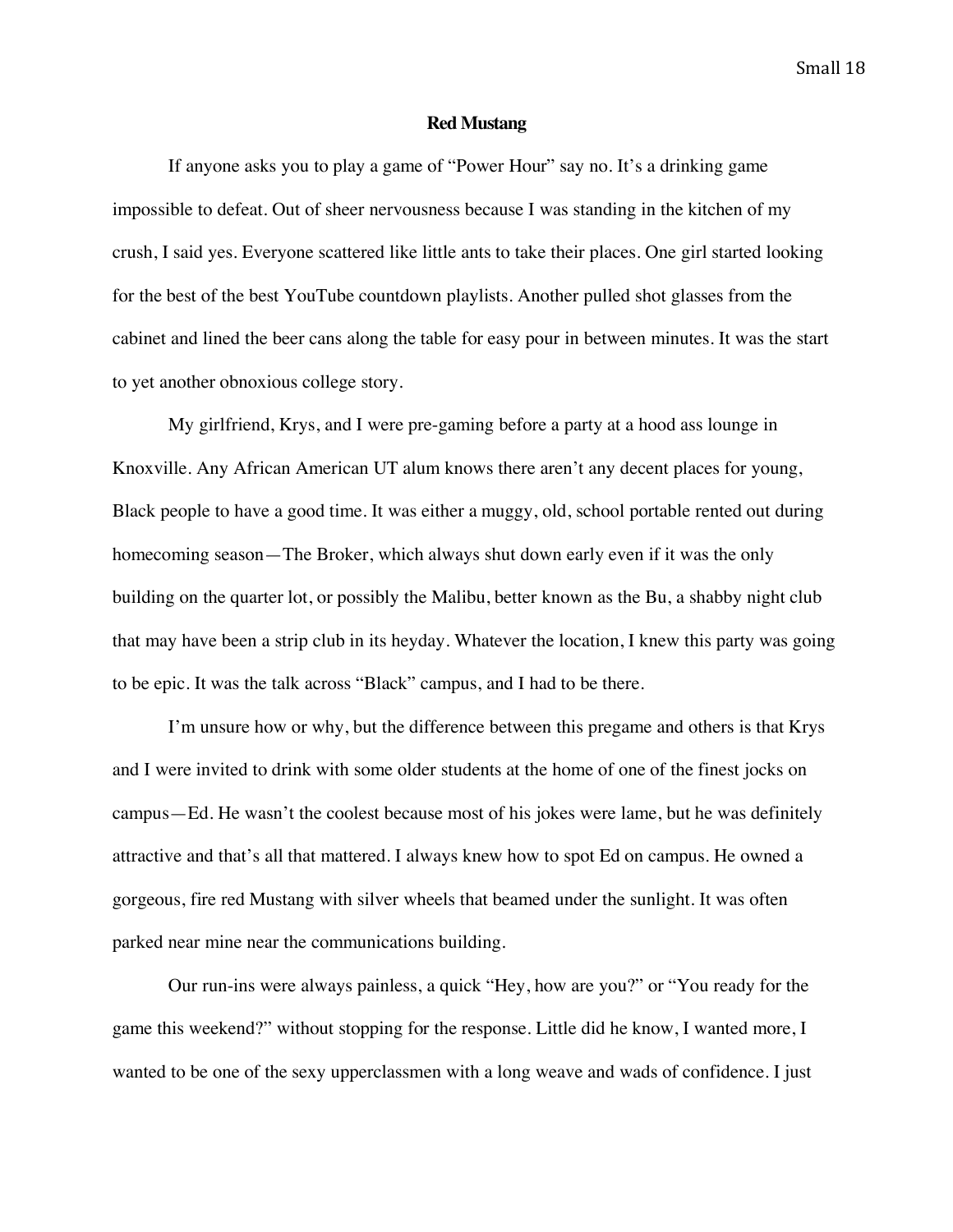knew that'd be the kick our friendship needed. Instead of the PG13 greeting, I preferred something like, *Hey, Ed can I ride you this weekend?*

Finally, this was my chance standing with a group of random girls in his kitchen.

*Y'all ready to play?*

*How do you play?*

*You take one shot of beer every minute for an hour.*

*Oh, wow, that'll be easy.* 

Trying to hide the fact that I only wanted the liquid courage to build my confidence to keep the conversation going.

*45 minutes later*

*Lauren, you sure you still want to go to the party? Hell yeaaaaaaaa. I'm going home, I'm fucked up. Me too, but I'm not ready to go.* Ed jumped in the conversation. *I'll take her home.* Krys looked at him with an incriminating look. *No, I got her. Nahhh, Krys, Ed's got me,* I said with a wink.

Leaning my weight against Ed's beefy body, he slowly guided me to that red mustang. The windows were tinted black as the night itself. We zoomed in and out of traffic while my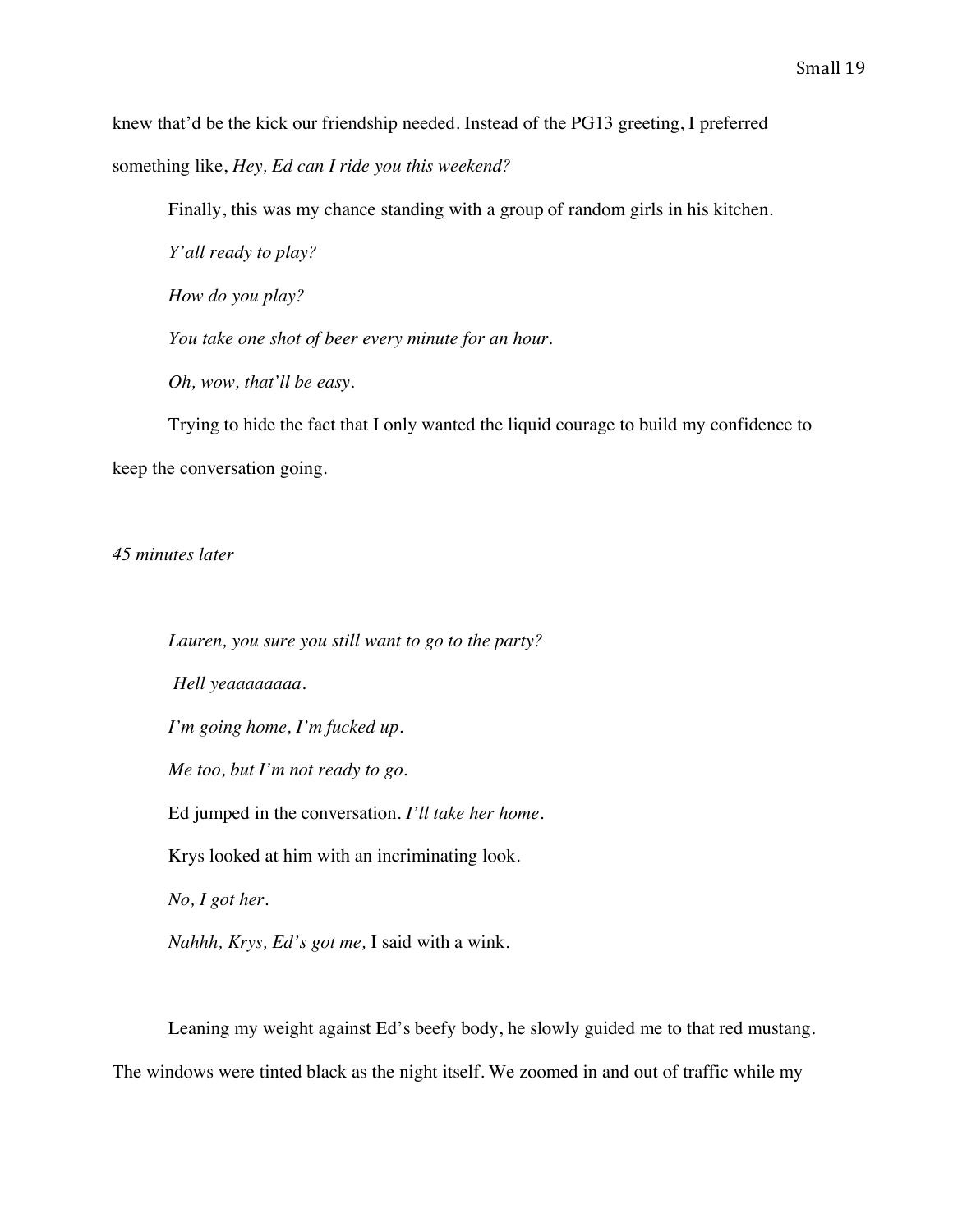head rested against the creamy, peanut butter colored seats. I think I was more excited about the car than Ed.

*I couldn't believe it, this is happening. Ed and me. Riding together.* 

My mind raced with questions.

*Why did I drink so much? I wonder if we'll date after this? What if he goes to the NFL? Am I ready to be a stay at home mom?*

He escorted me inside, helping me to my bed. Like the gentleman I knew he was, he asked if I wanted him to stay. Now, you guys know me well enough to know my response.

We laid in bed together, waiting to see what the other would do. I sat up, leaning over him for a kiss, when the wrong words came out of my mouth, "I have to throw up."

That was it, mood over. He offered to grab me a bottle of water from the kitchen and that he thought it best to let me rest. I shook my head. The door closed. "Damn."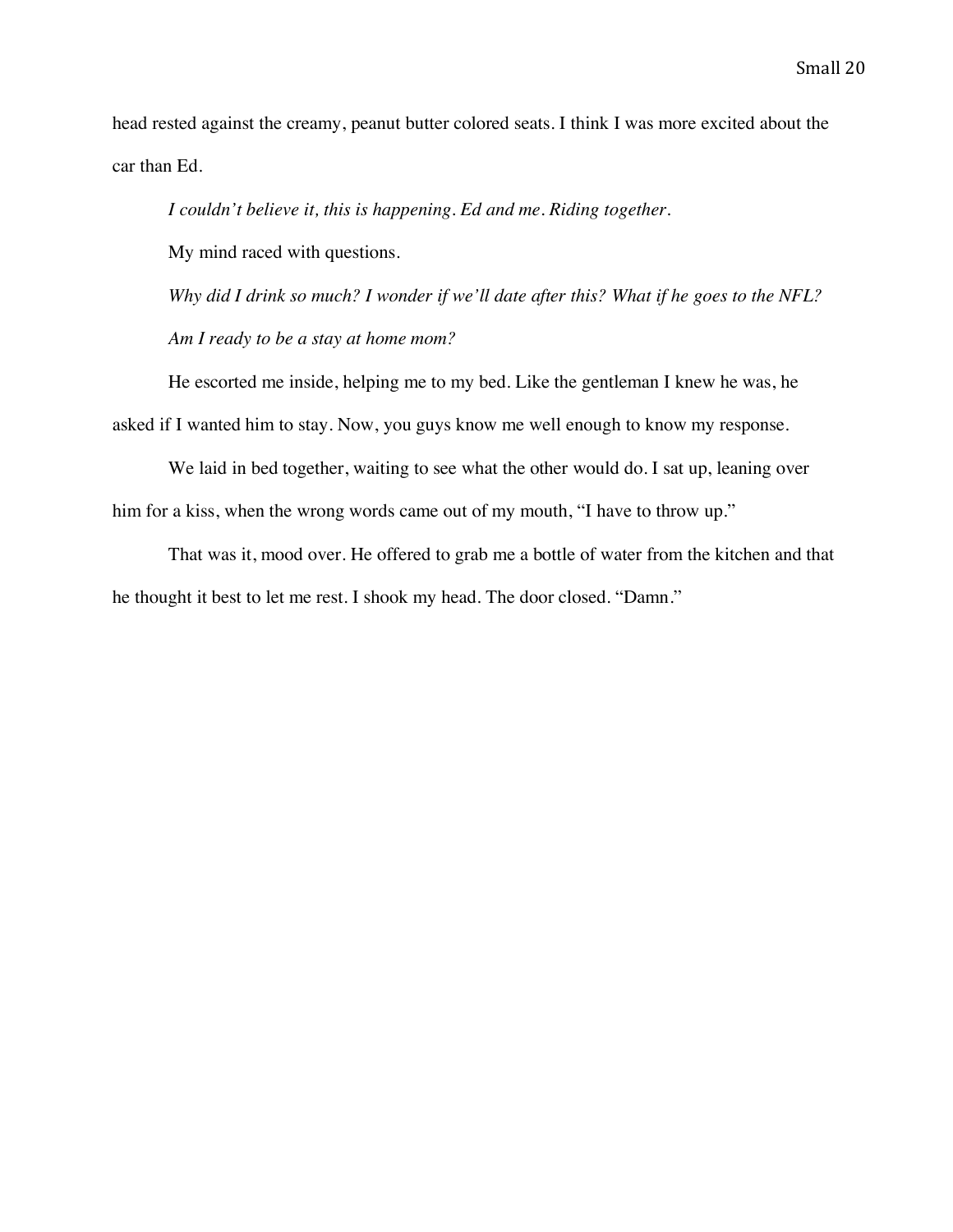## **College Girl Looking For Daddy** <sup>1</sup>

age: 20

Looking for a daddy who can provide for me and treat me like a princess. I am a 20-year-old college student. I'm a thick AA 5'2" in height and I work in a daycare. If interested email me with a picture and your budget. Include your favorite food in the subject. If you don't have a picture in your email I will not respond with mine. If you are cheap don't bother emailing me either. This can be as discreet as you want it to be & I'm not looking for short term thanks!

<sup>1</sup> (Craigslist 2008)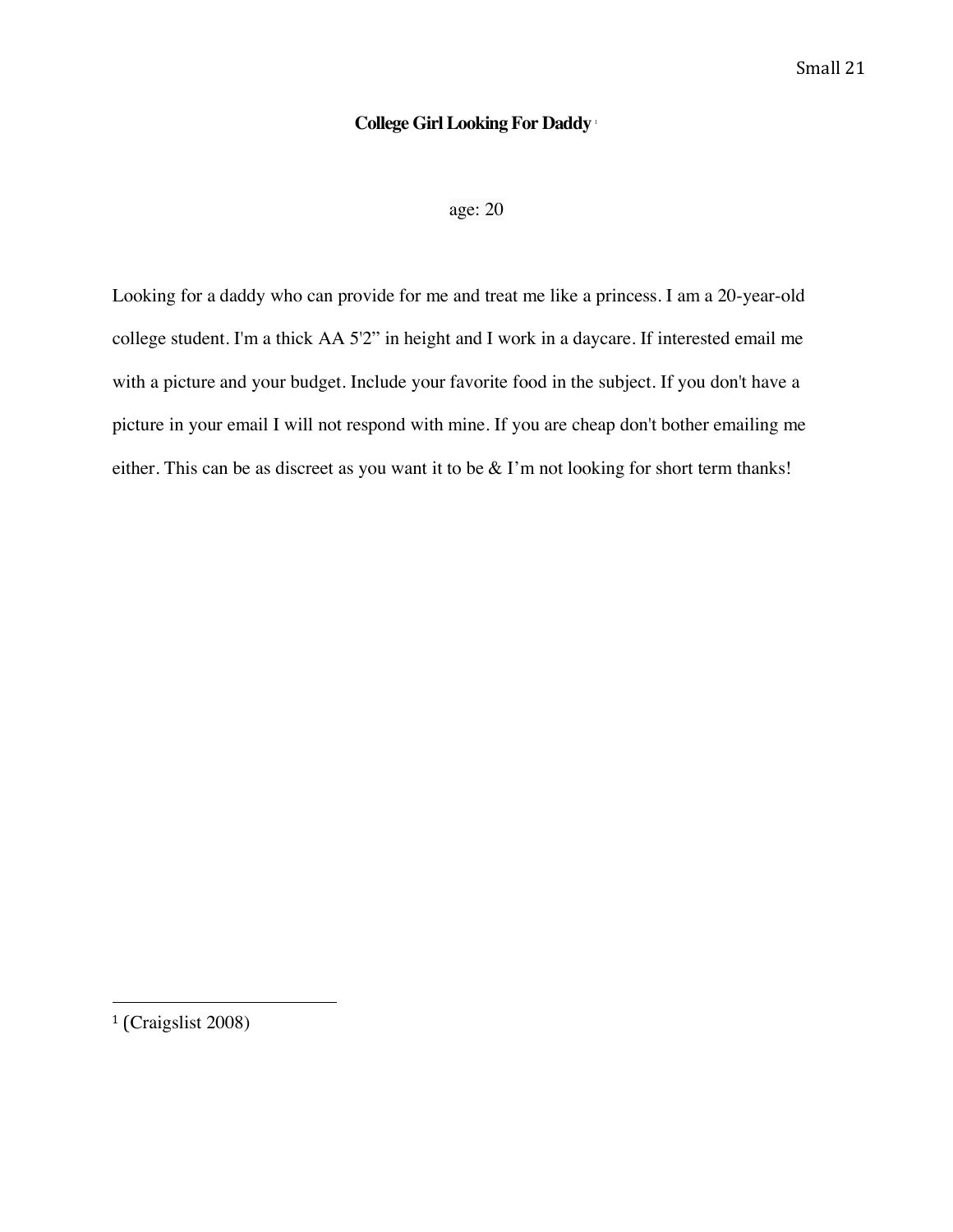### **Lesson 2: Sugar Daddies**

Candice, Kenny, and I were chilling in our townhouse when I got a text from Tim. Tim was very giving, so I made a point to spend time with him.

### **Come to the restaurant and have a drink.**

However, spending time doesn't mean I took it easy on him. I kept him intrigued with my sassiness. It was the only thing I was willing to give. Tim is sweet, thoughtful, and loaded. He owns a couple of bars and a restaurant in the area and there's nothing he wouldn't do for me.

### **I'm with my friends right now.**

### **They can come too. Drinks on me.**

Not only did we go for the free drinks, but I had to stay in Tim's good graces. Candice and Kenny died laughing as they watched me flirt with Tim. Tim is thirty-three years my elder and he was my sugar daddy. Tim never asked me for anything nor asked to come to my place. Every couple of days, he'd take me out for dinner, hold my hand, and talk. Despite the significant age gap, we enjoyed each other's company. He treated me like a queen. He bought me anything I wanted from books to Tiffany necklaces and bracelets. We even took a weekend trip or two.

Our meet-ups faded after I moved from the area, but I'm a much better person for letting Tim temporarily take care of me. So much so, I encourage all of my friends to get one (without offering sexual favors). Find an older man, go on a few dates, and let him buy you nice things. If both parties are consenting parties, then why the hell not? There's a man out there that wants to see a queen smile. Don't shatter his dreams, accept his gesture.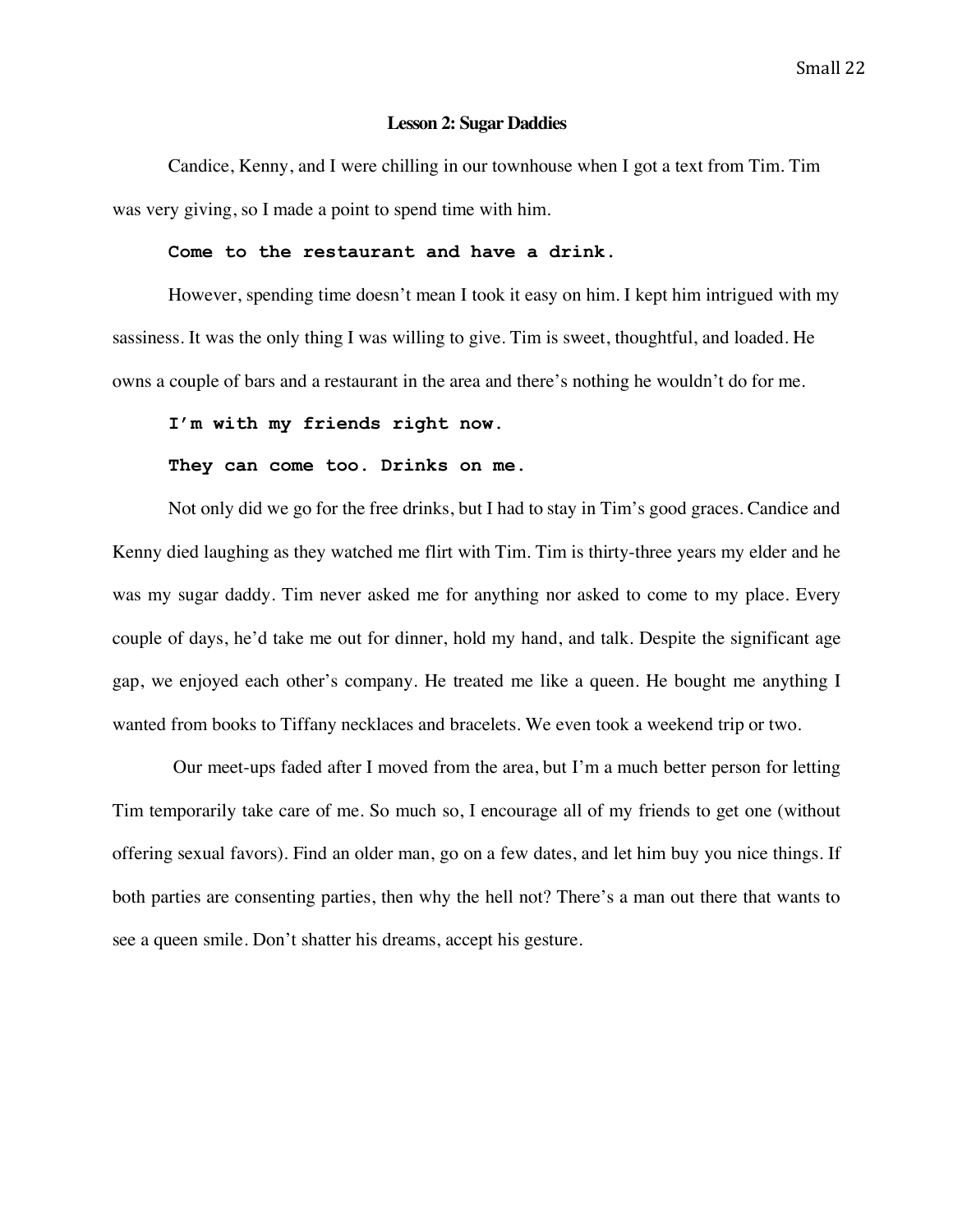### **Side Streets**

Junior and senior year of college collide in my mind. Thanks to boring prerequisites and vodka, a lot of moments are just a blur. It was a constant schedule of work hard, play harder. Days consisted of lectures, club meetings, my part time job, sorority events, followed by whatever time remaining for shenanigans with my friends.

This particular evening was abnormally lite. Taking full advantage of a free Sunday night my best girls and I decided to go to dinner near campus. There was a strip of bars and restaurants we frequented for food specials and underage drinking. A close friend, Jessi, called while eating. She was headed our way to spill the juicy details of another friend's baby mama drama.

"Girrrrrrrrl, Bianca about to fuck him up."

As soon as Jessi and Bianca arrived the "that nigga did this" and "that nigga said" were flowing and our bar tabs were closing. We were all pumped and fed up with wack, lying ass men and we were ready for war. The five of us climbed into Jessi's black Dodge Charger to pay Bianca's boyfriend a visit.

We were in the backseat prepping bottles of acetone to pour all over his most prized possessions while Bianca sat in the front seat crying her eyes out. Turns out the entire time he was dating Bianca, he was in a full-blown marriage. Bianca believed she was falling in love when she was nothing more than his side chick. Unfortunately, for me this wasn't discovered until after I was almost killed.

We arrived at his house and concocted a plan to run straight to his car, in the driveway, and dowse it in acetone. We figured cheating men don't deserve to have nice cars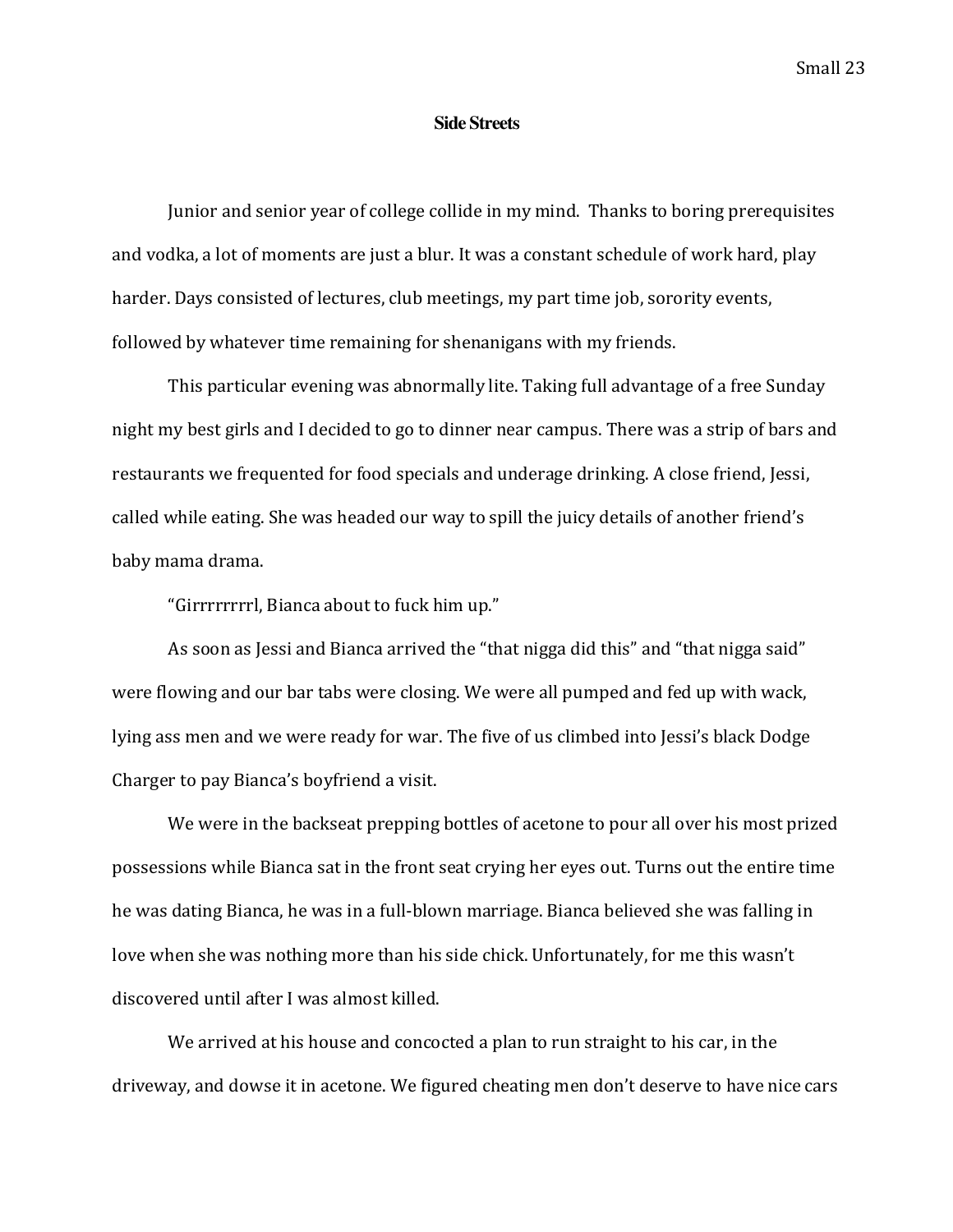(it attracts more women). We hopped out the car and walked slowly towards the car as if four women walking in the pitch-black dark with bottles isn't suspicious enough. As soon as I raised my bottle attempting to pour, a woman throws open the front door yelling in our direction, "Who the fuck is touching my car!"

We took off running. I know women are strong, all-knowing creatures. We give life and sprinkle a little magic on the world to keep it orbiting. We beat the odds and work well under pressure. There is nothing we can't do. So, imagine my surprise when I ran in the opposite direction of the getaway vehicle. From the driveway, my girls went left and I went right towards the cul-de-sac. Jessi peeled the car off towards campus as I laid face down in some stranger's flower bed. This was an all-time low for me, my fresh Uggs were getting muddy and I didn't even know the guy.

The wife drove her car around the cul-de-sac in attempts to catch me and I'm pretty sure she saw me. I'd like to think she had a change of heart as she saw my dumb ass in cow manure. I waited an eternity (maybe only five minutes) for Jessi to realize I wasn't in the car. I heard the hemi circling the neighborhood until they made it back. Jessi touched the breaks just enough for me to hop inside, but we weren't out of the woods. Bianca's boyfriend (crazy lady's husband) stood at the edge of his driveway with gun in hand.

In that moment, I learned a very valuable lesson. Don't waste time on crappy men because they'll cheat and try to kill you too.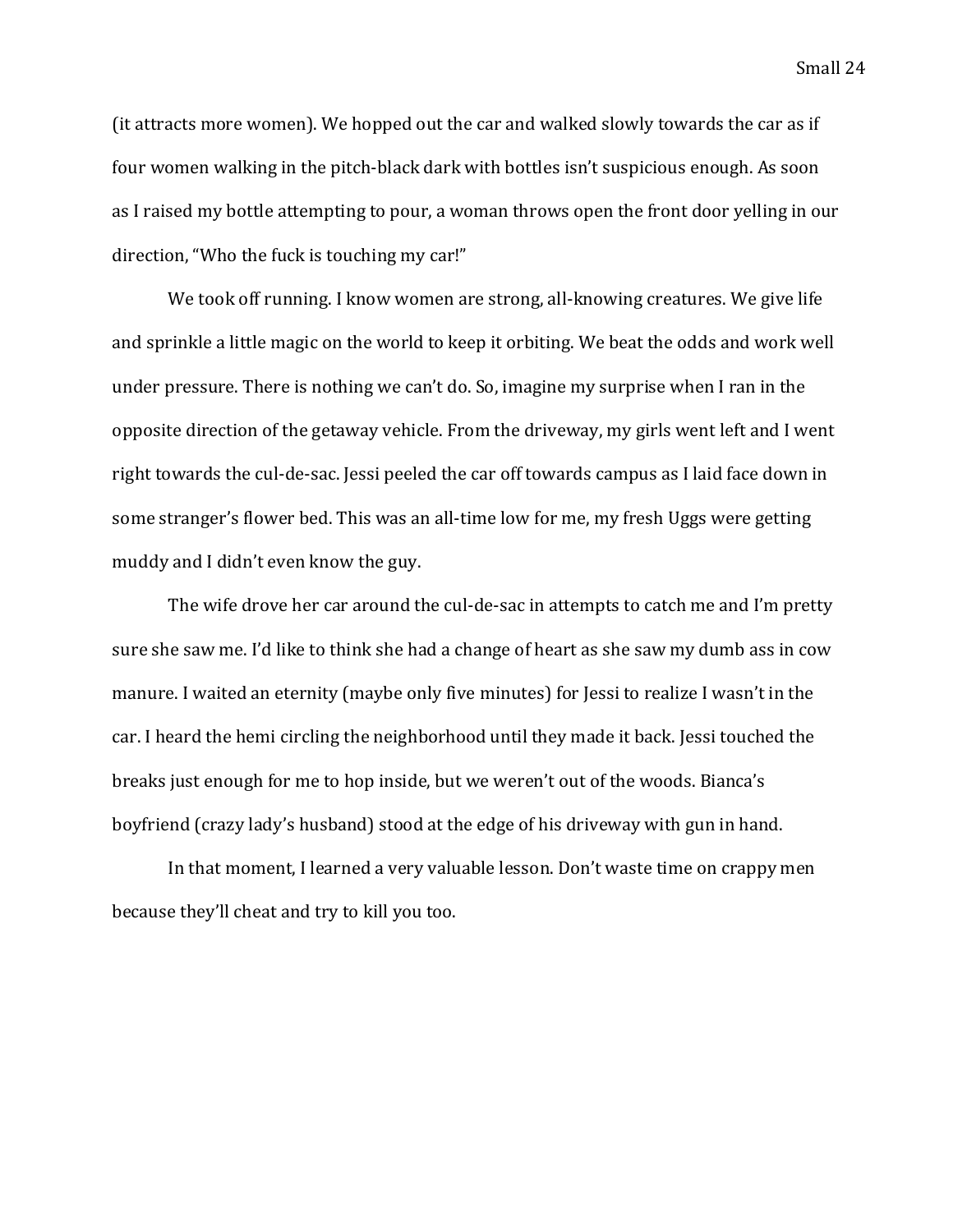# **Most Popular Dating Apps<sup>2</sup>**

11. Hinge

10. Grindr

9. Zoosk

8. Match

7. LuLu

6. Down

5. Tinder

4. Bumble

3. Coffee Meets Bagle

2. Happin

1. OkCupid

<sup>2</sup> (McAlone 2016)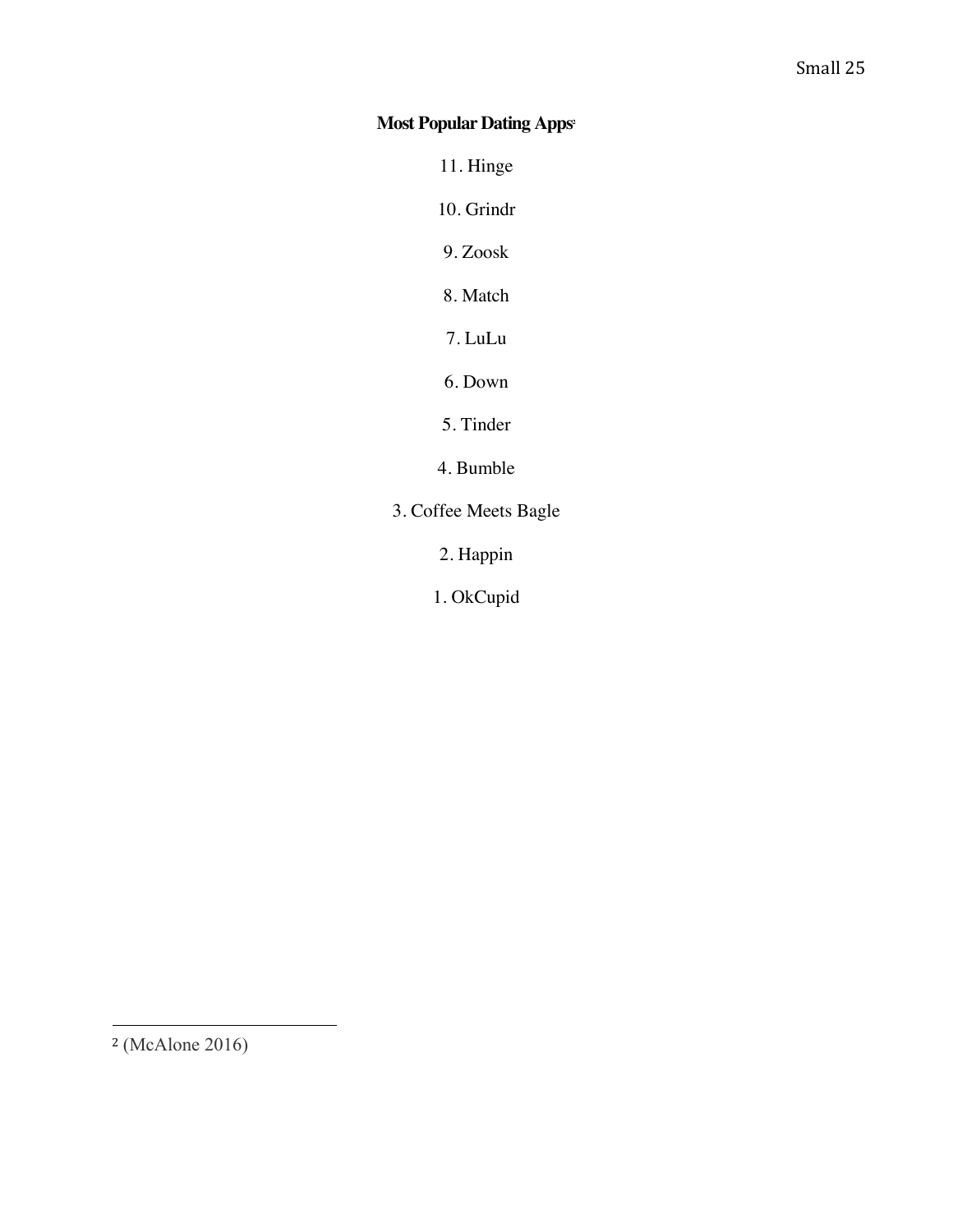### **Holy Sock**

I was cleaning out my lady drawer. The top dresser drawer cluttered with unmentionables. As I was cleaning I found an old sock from an ex. I can't act surprised like I didn't know it was there and it was only one of a pair so it's not likely I wore it. Plus, I hate a mess. At the sight of disorder, my OCD kicks in and I throw away anything that's within my cleaning warpath. I contemplated throwing away the rug in my living room because the vacuum cleaner wasn't close by.

I'd like to say my obsessive cleanliness comes naturally, but that would be a lie. It's Jackie's fault. That lady cleans like the Obama's are coming over for afternoon tea. As kids, my brother and I would wake up to the sounds of Whitney Houston "sho-op"ing on the *Waiting to Exhale* soundtrack or Mahalia Jackson's old-timey hymnals. It never failed, every Saturday morning we were dusting stairwells, vacuuming carpet, and cleaning out cabinets. Jackie's mantra is "Put it away or throw it away" and I will never forget it. I've applied it to all aspects of my life. Men, text messages, and old clothes.

The sock was ugly. It was once a white sock, greyed from countless days of being worn, washed, and re-worn. The red "Hanes" stretched illegibly from a hole growing where his big toe used to go. This shouldn't be here. Amidst my organized chaos of brightly colored panties there was a reminder of him. Someone I deeply cared about and loved. He was the guy I "broke." Women usually have a million and one stories about how "men ain't shit." We are brokenhearted and forced to recuperate after they lie and cheat. We can't appear to be broken because then we are considered bitter by any eligible bachelor. We have to patch up the holes with a sexy dress and high heels and run back to the dating game. We wear a fake smile in front of our new suitor as if we aren't waiting for a call from the guy that left us in this state of depression.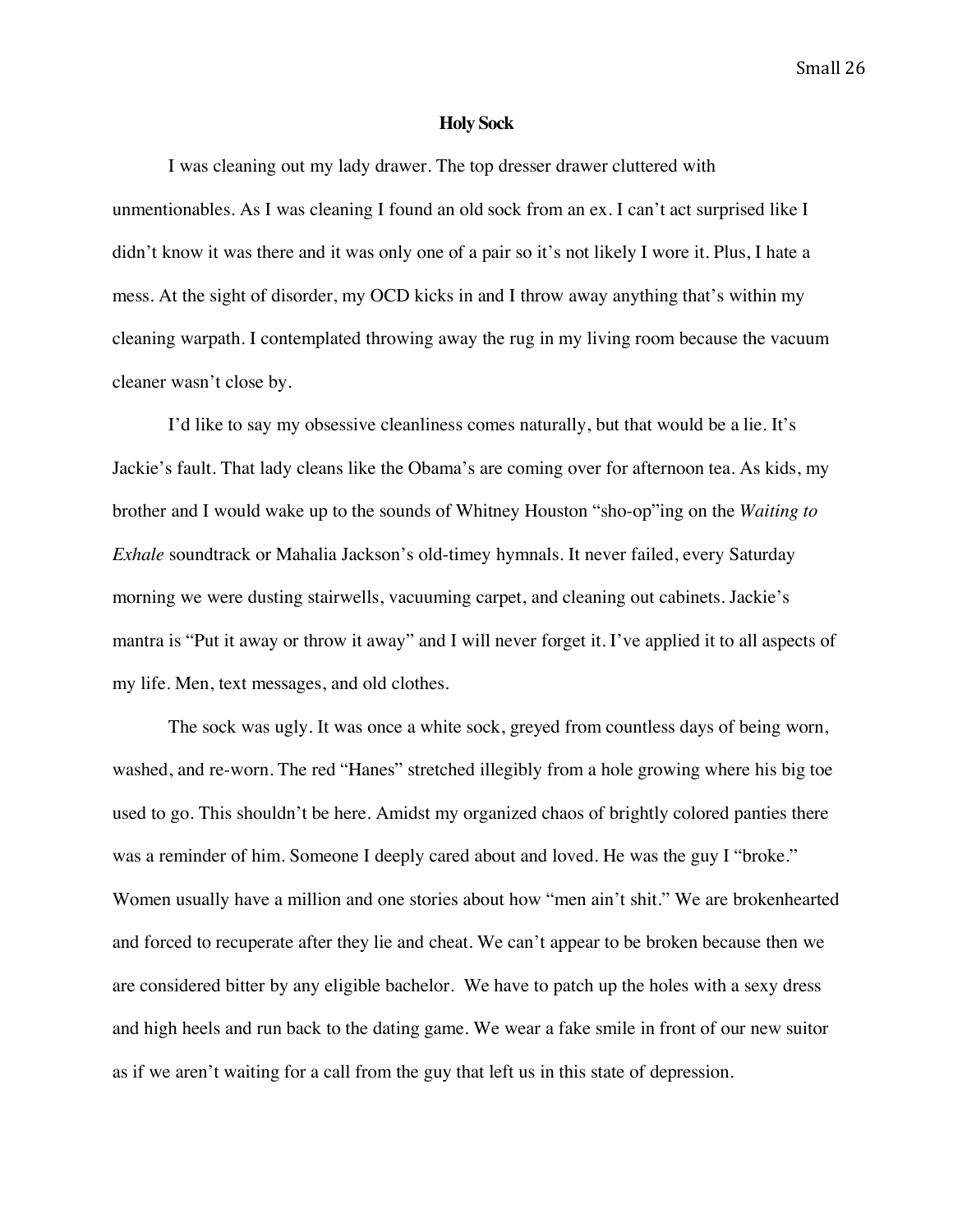However, women rarely mention the guys we ignore. The ones we gave fake numbers to and are now scarred from rejection. Any time I met a guy I was uninterested in, I gave out the same number, 901-362-3333. It was the number to the Pizza Hut back home. The number was easy to remember and the guy was never wiser until asked what kind of toppings he wanted on his pizza.

It's rare we give the sweet or innocent guy the time of day. We make up excuses about him being "too nice" to avoid actually being happy. Instead, we chase the bad boy with infinite girlfriends that always "forgets" to return phone calls. It's an unwritten fact that we always want the one that doesn't want us back. I'd bet a million dollars there's a nice guy head over heels trying to build the courage to ask you out on a date. Unfortunately, you are currently fantasizing about the one unreachable prick.

I actually dated my good guy. Darrell and I attended college together. We saw each other around, exchanged the occasional hi and bye. He had a girlfriend and I had sleaze ball, James, for a boyfriend. I was in love with my boyfriend, he cheated on me with anything walking, but I always stayed. It was a monthly ritual. He cheated, I found out, he apologized, I cried, we made up. He was all I knew, no matter how many trips I took to the campus clinic for birth control and STD testing. I got used to the ghetto PA that probably breached HIPAA by filling me in on the campus gossip.

Jame's definition of a good time was a late-night trip to Wal-Mart to buy cleaning products. It was a small college town so the only options on a weeknight were drink, smoke, or Wal-Mart. Luckily, he graduated a year ahead of me. Otherwise, I'd still be standing next to him in the check-out line.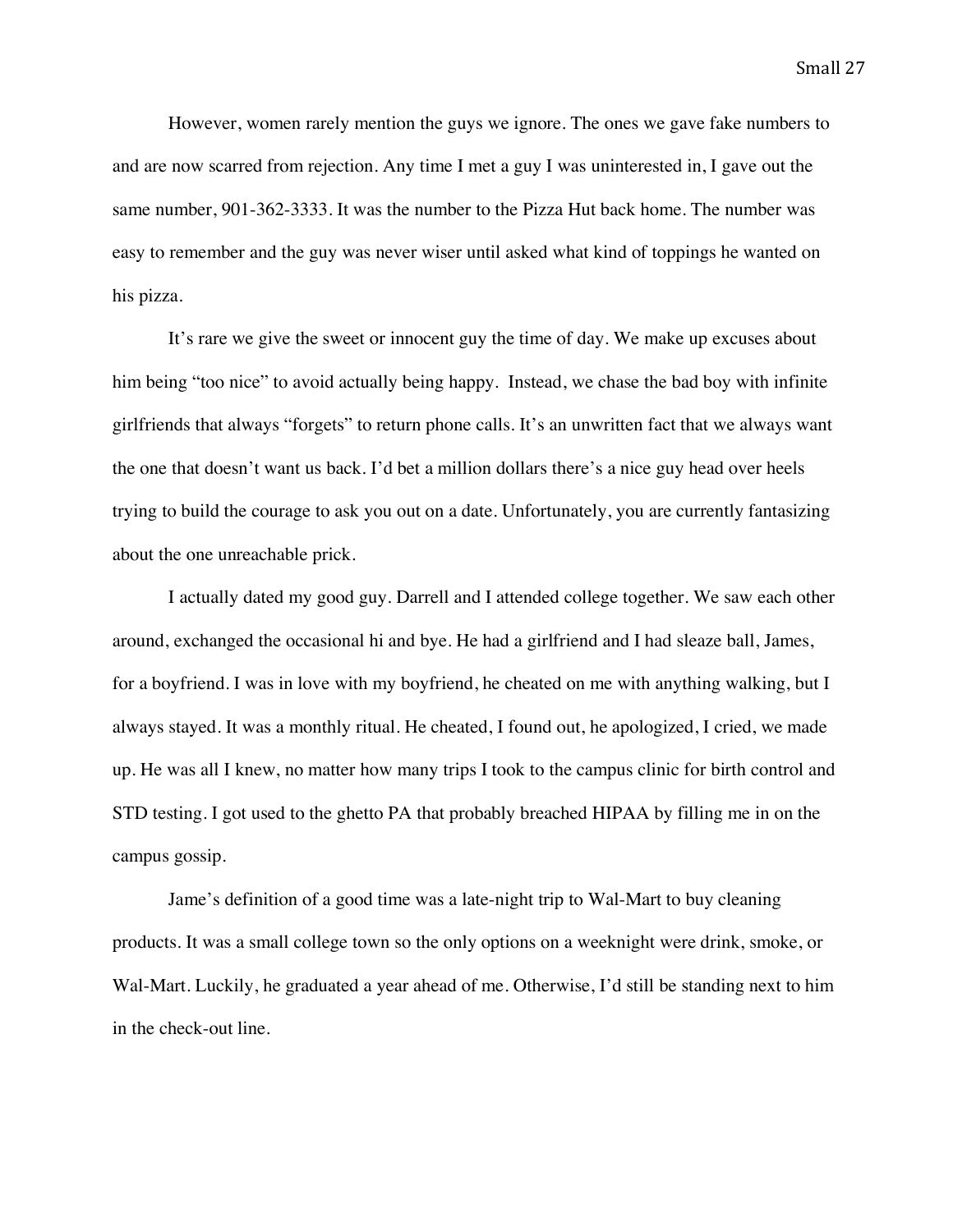In 2010 the hype of Facebook dwindled and Twitter was the new dating site. Subtweets and direct messages were the "it" thing. With Valentine's Day approaching, I tweeted a sad, singles joke about spending my Valentine's Day in the Krystal's drive thru. Luckily, Mr. Nice Guy thought it was funny and direct messaged me offering to buy my Krystal's sack-full.

*How sweet? Someone wants to take me on a date*.

*Krystal burgers will always reign victorious over aisle four in Wally World.*

I gave him a chance. I was moving on from the trashy men I dealt with in the past to someone kind and respectful. He adored me. He introduced me to his family. He made me laugh. Our good times consisted of late nights discussing marriage and having cute, brown babies. Everything was perfect until we decided to move in together. I didn't think it would be that big of a deal, my brother and his girlfriend had been shacking up for years. I mentioned the idea to my mother without her knowing my mind was already made. She hated the idea. My wholesome, Southern values smacked me in the face with bible verses. Constant reminders of how unlawful it is to live with someone out of wedlock and her personal favorite,

"What's done in the dark always comes to the light."

She scared the crap out of me and I thought for sure I was doomed to hell.

*It's God's will that you should be sanctified: that you should avoid sexual immorality, that each of you should learn to control his own body in a way that is holy and honorable, not in passionate lust like the heathen who do not know God (1 Thessalonians 4:3-4 KJV).*

I began to resent him. He wasn't supposed to be there, but he didn't understand. I only asked him to move in as an act of kindness. He wasn't supposed to actually say yes. Because of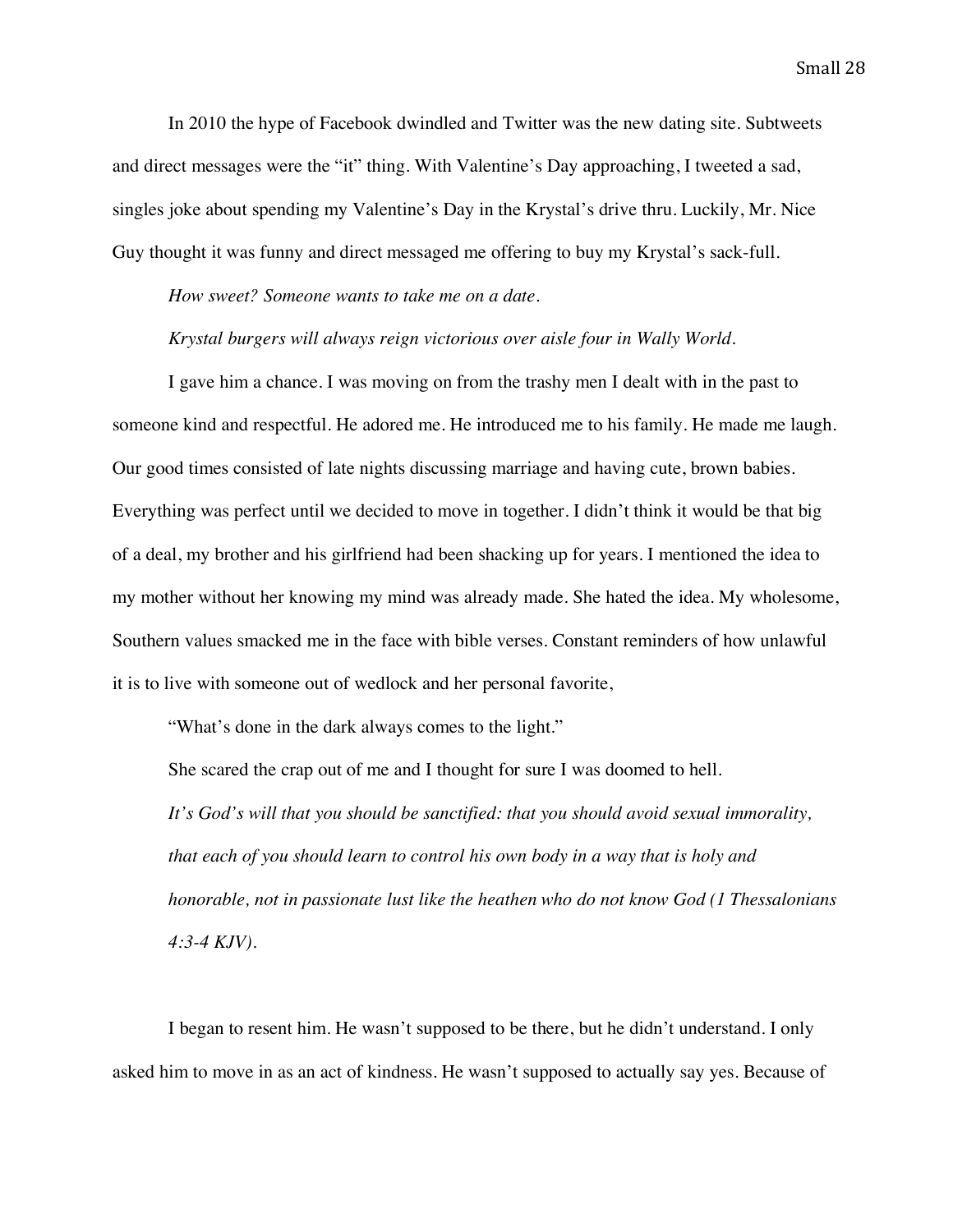my inability to be alone I was breaking every rule in the bible. We were intimate out of wedlock, we disobeyed our parents. I planned to go to heaven one day and he took that away from me.

*Just then a man came up to Jesus and asked, "Teacher, what good thing must I do to get eternal life?"*

*"Why do you ask me about what is good?" Jesus replied. "There is only One who is good. If you want to enter life, keep the commandments."*

*"Which ones?" he inquired.*

*Jesus replied, "You shall not murder, you shall not commit adultery, you shall not steal, you shall not give false testimony, honor your father and mother, and love your neighbor as yourself." (Matthew 19: 16-19 NIV)*

I did everything I could to push Darrell away. I yelled at him daily. I didn't want to see his face. We fought, I called the police. I wanted the devil out of my home. He refused to leave. During the day I left the house and stayed out all night in a new city I barely knew. I became the bad guy that I was trying to avoid. My fear triggered my "bad guy" radar. Your "bad guy" radar is an intuitive radar that alerts any guy that is completely wrong for you that you are moving on to a nice guy. You know when the radar is triggered because your ex or the previous guy you were fawning over will text things like:

```
Hey bighead
```
or

**I miss you**.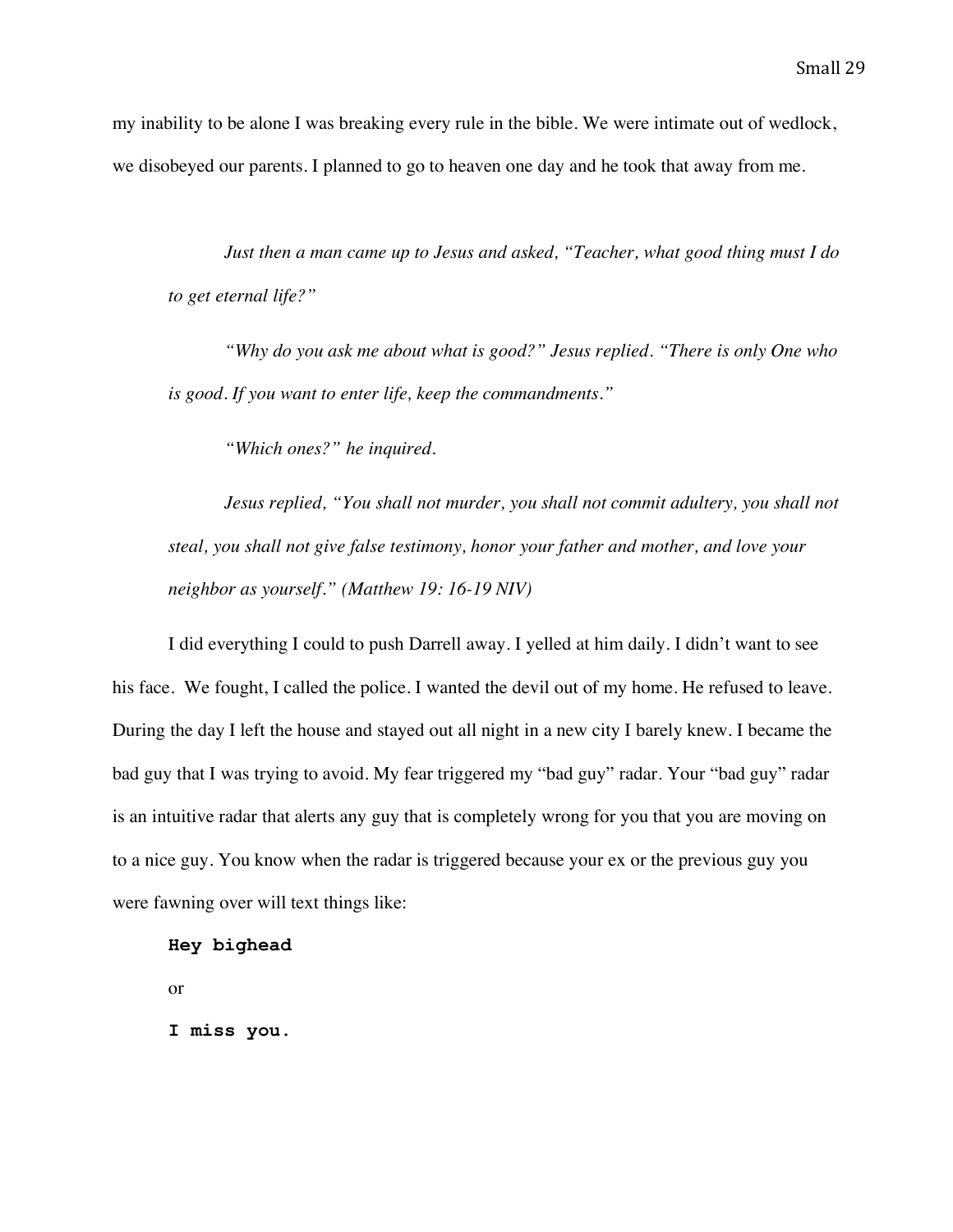I returned the texts from Mr. Wrong. I spent the nights in the living room awake on the couch having "Remember when…" conversations with an old love interest while Darrell slept in the next room.

*It is obvious what kind of life develops out of trying to get your own way all the time: repetitive, loveless, cheap sex; a stinking accumulation of mental and emotional garbage; frenzied and joyless grabs for happiness; trinket gods; magic-show religion; paranoid loneliness; cutthroat competition; all-consuming-yet-never-satisfied wants; a brutal temper; an impotence to love or be loved; divided homes and divided lives; small-minded and lopsided pursuits; the vicious habit of depersonalizing everyone into a rival; uncontrolled and uncontrollable addictions; ugly parodies of community. I could go on.*

*This isn't the first time I have warned you, you know. If you use your freedom this way, you will not inherit God's kingdom. (Galatians 5:19-21 MSG)*

I was mad at God. He dragged me down memory lane and out of my happy place. I put a hole in my good guy's heart. Yet, he never fought back and he was never unkind. Darrell forgave me.

*For if you forgive other people when they sin against you, your heavenly Father will also forgive you. But if you do not forgive others their sins, your Father will not forgive your sins. (Matthew 6:14-15 NIV)*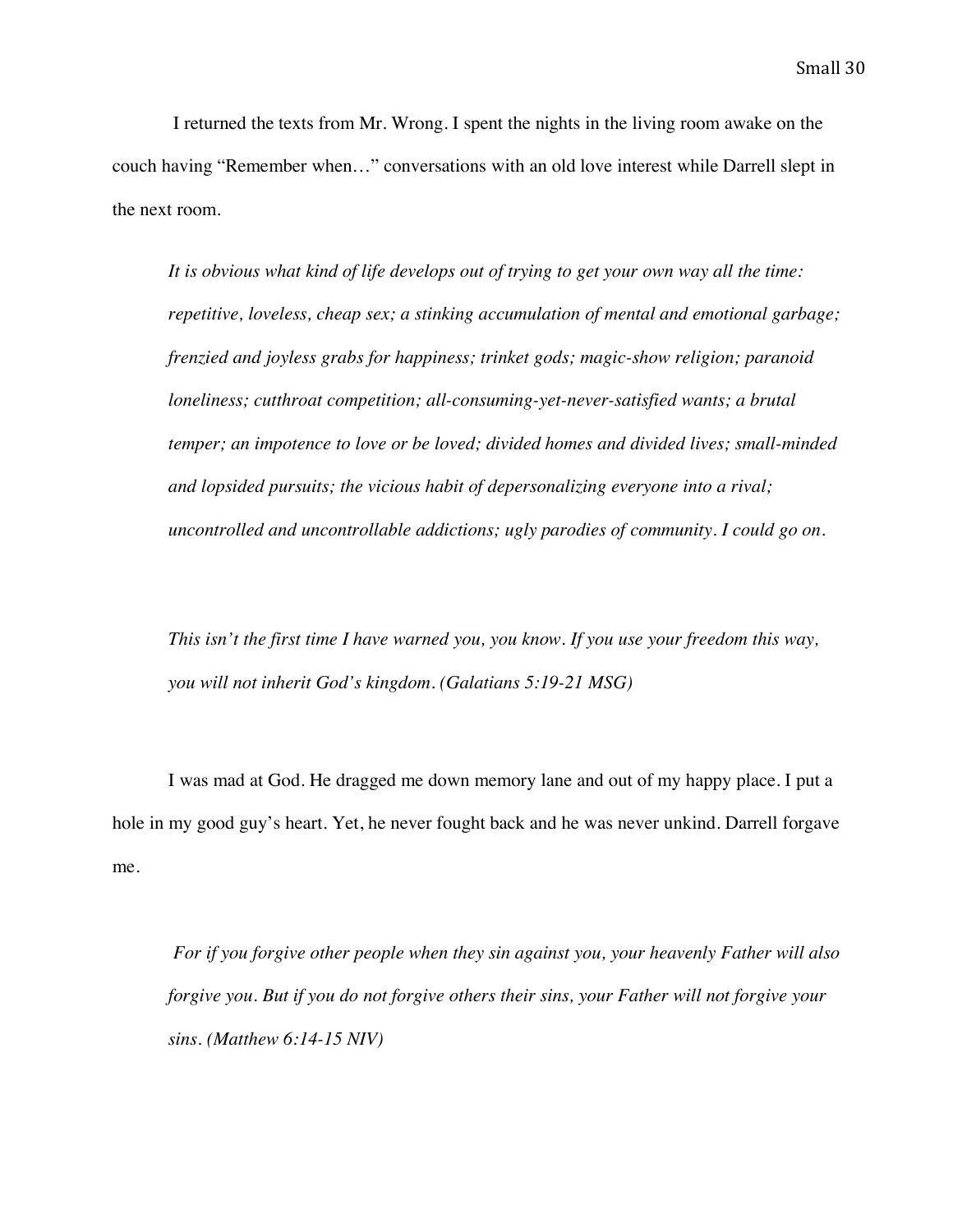One day, after work, I came home to a beautiful red card. He was gone. He said he loved me and was optimistic about us. *How could someone I made out to be my enemy be so kind?* I made myself believe Darrell kept me away from my happiness and I hated him for it. My heaven was gone.

*The wrath of God is being revealed from heaven against all the godlessness and wickedness of people, who suppress the truth by their wickedness, since what may be known about God is plain to them, because God has made it plain to them. (Romans 1:18-19 NIV)*

Darrell appears happier without me. Facebook and Twitter are not buzzing with direct messages but pictures of his beautiful wife and adorable, brown kid. Pushing my nice guy away worked out in the end, but I must say seeing pictures of my ring on her finger is a cruel punishment.

I threw the sock in the trash.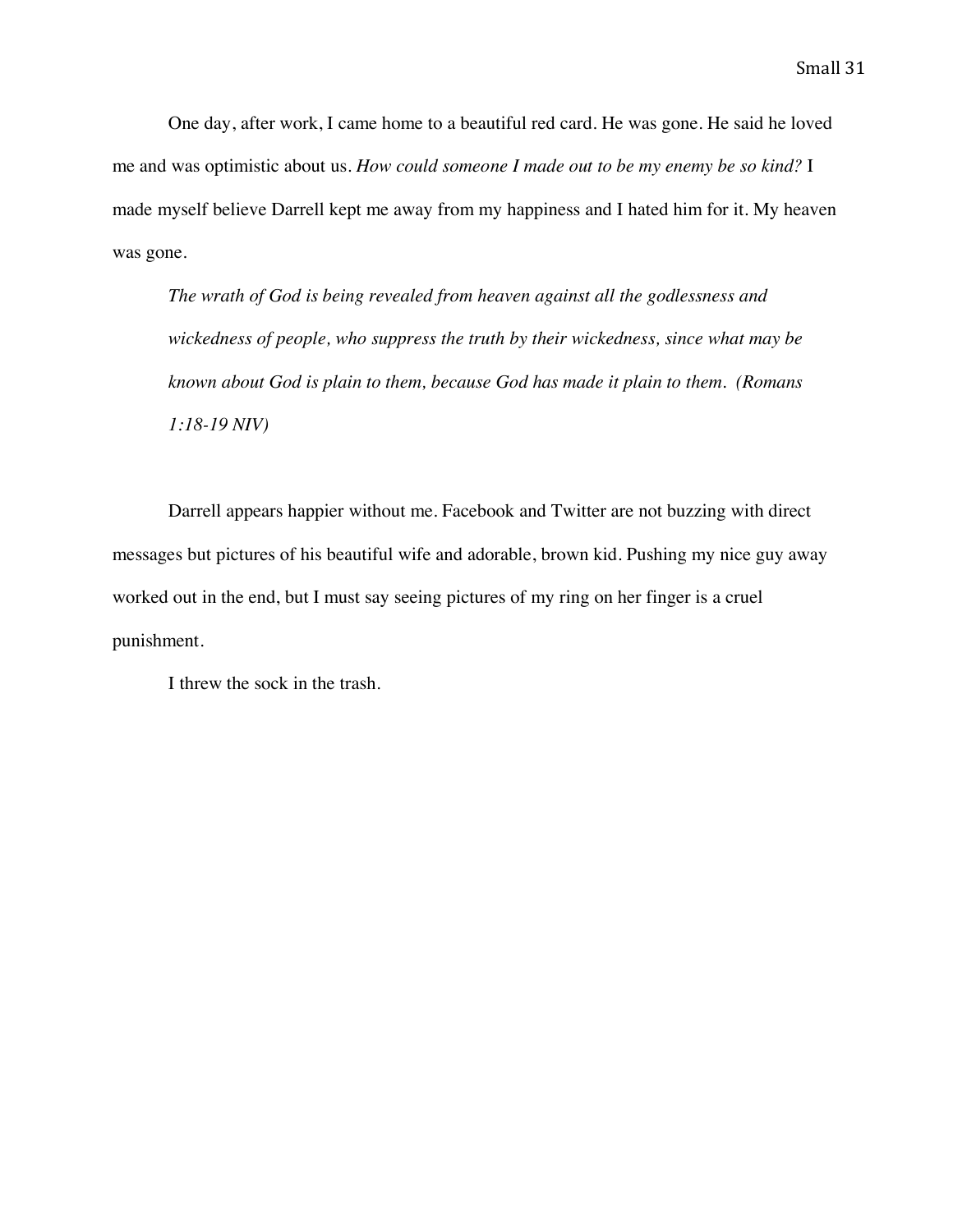### **Lesson 3: Rules of the Game**

**Learn the game.** To love any sport is to know it. You have to know the ends and outs of the game; boundaries, rules, score keeping. When you're in the sixth grade you won't understand how serious the game can be, the only thing you'll know is it feels good. In the sixth grade, you'll doodle his name with little hearts all over your wide-ruled notebook. The colorful gel pens you beg your mom to buy for class come in handy. Your mom will see your doodles, the hand-written notes, and the red blotches on the top of your hand where you scrubbed off "I love Marcus" before you got home from school. She will say things like, "you better not have a boyfriend" or "you only love me." You will think she is bitter because she's been hurt by the game, but to you love is not a game. You think you and Marcus will live happily ever after. In high school, you won't even know Marcus anymore (he will move further north). You will continue playing the same game, with puppy love victories and heart-shattering losses.

**Research the players.** As a college student, you will dream of the major league and the oversized diamond. You watch as the sorority girls with perfectly clear skin recruit the top talent. You will quickly realize through all-nighters and after-hour tutor sessions that none of them are a great catch. You'll debate their stats and trade them out like trading cards. A full roster, all L's.

**Run the bases.** You will lose to the frail, light-skinned girl with the wavy ponytail. Your once favorite sport will begin to push you harder than the opposing team. You approach age twenty-five. You will feel like an unfit competitor for the first time in your career. Consider retiring all together.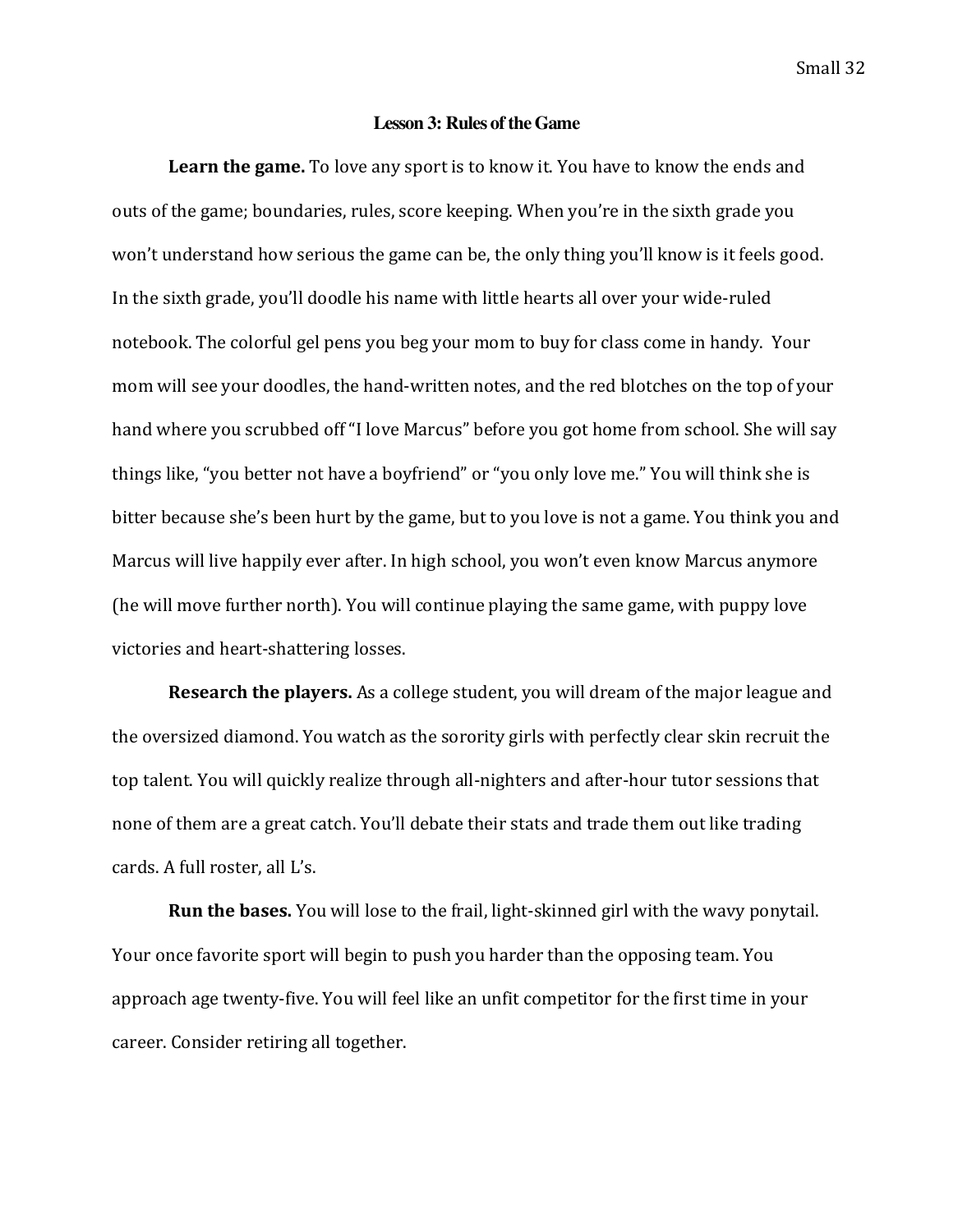**Timeouts.** You will go to another wedding ceremony of a childhood friend, get teary eyed, and wonder when you will make it to the championship. If only you could get over that last tragic loss, that you thought was a for sure victory.

Prep for the next contender with a new, confident, "I can keep a man" attitude because the matchmaker books tell you you've been playing all wrong. Your new fan favorite promises to take you to The World Series, believe him. You'll want to wear his jersey instead of your own. You will feel uneasy about stepping back out onto the field with all the resurfaced dirt and bright lights, but don't worry, you will win.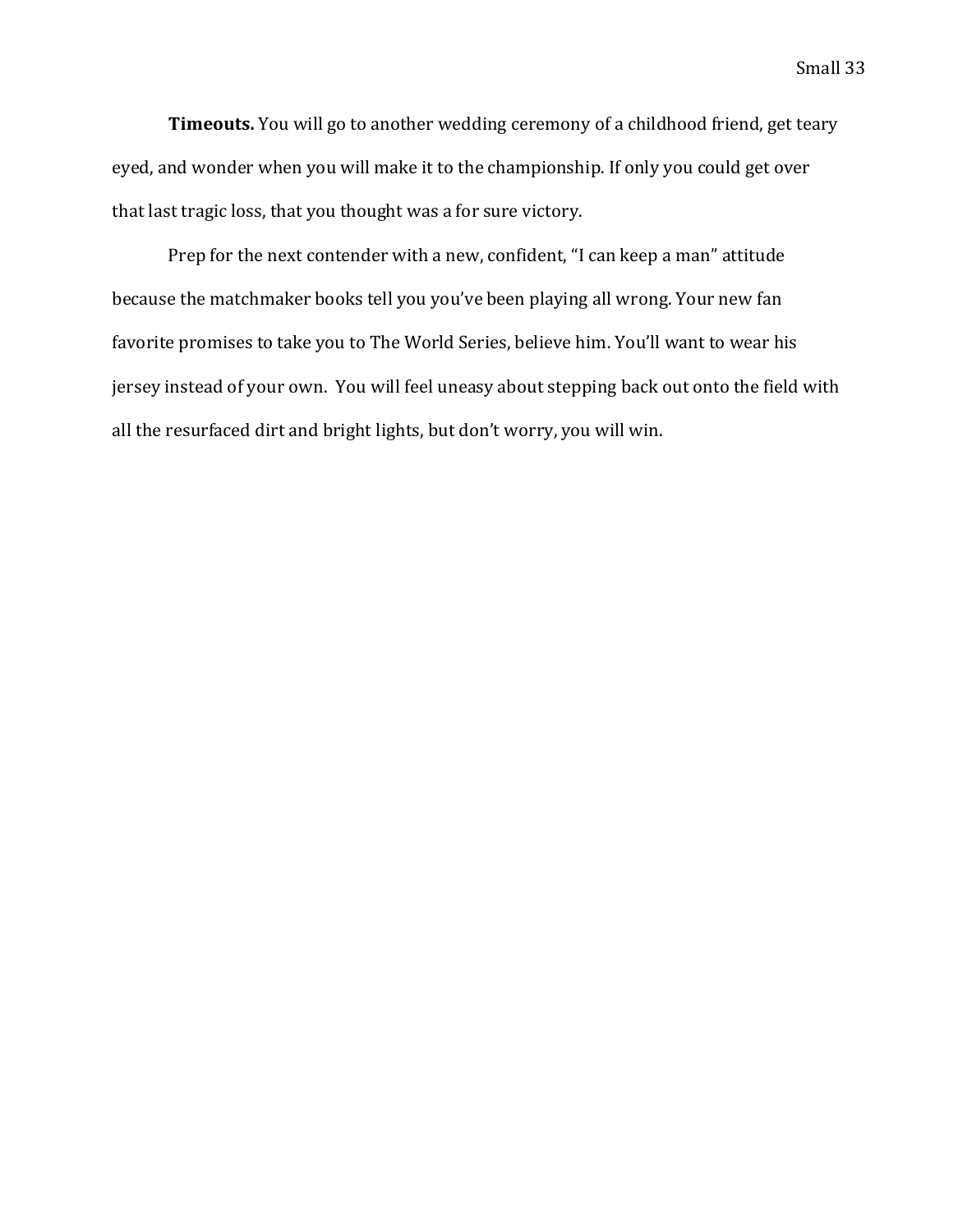### **Don't Eat the Sub**

You ever have a man bring you a Jersey Mike's sub? A Philly with provolone melted just right, lettuce, onions, and peppers. I have. And it was the most shocking thing that has ever happened to me.

It was great because it was a start to a new friendship and showed he cared about my nourishment and well-being. It was not so great because you never really know someone until they buy you a sub. Think about it. You have to consider the type of cheese, bread, toppings, mayo or no mayo. It's a big responsibility for a first date. I'm not sure why I'm surprised because everything we did was a step too fast. Even the day we met.

Sydney and I met at a gas station. I was pumping gas at the gas and he spotted me as he was walking out of the store.

### Hey, you look nice. Where you headed?

Thank you, I'm going home actually, I was headed to a party, but my directions led me to the wrong place.

*You should come with me.*

*Where?*

*A comedy club.*

*Umm, I don't know.* 

Look. My name's Prince, you can trail me in your car. If you feel unsafe or like we're *going too far you can turn around and go home. You don't even have to give me your number.* 

*Who said I was giving you my number?* 

You will by the end of the night.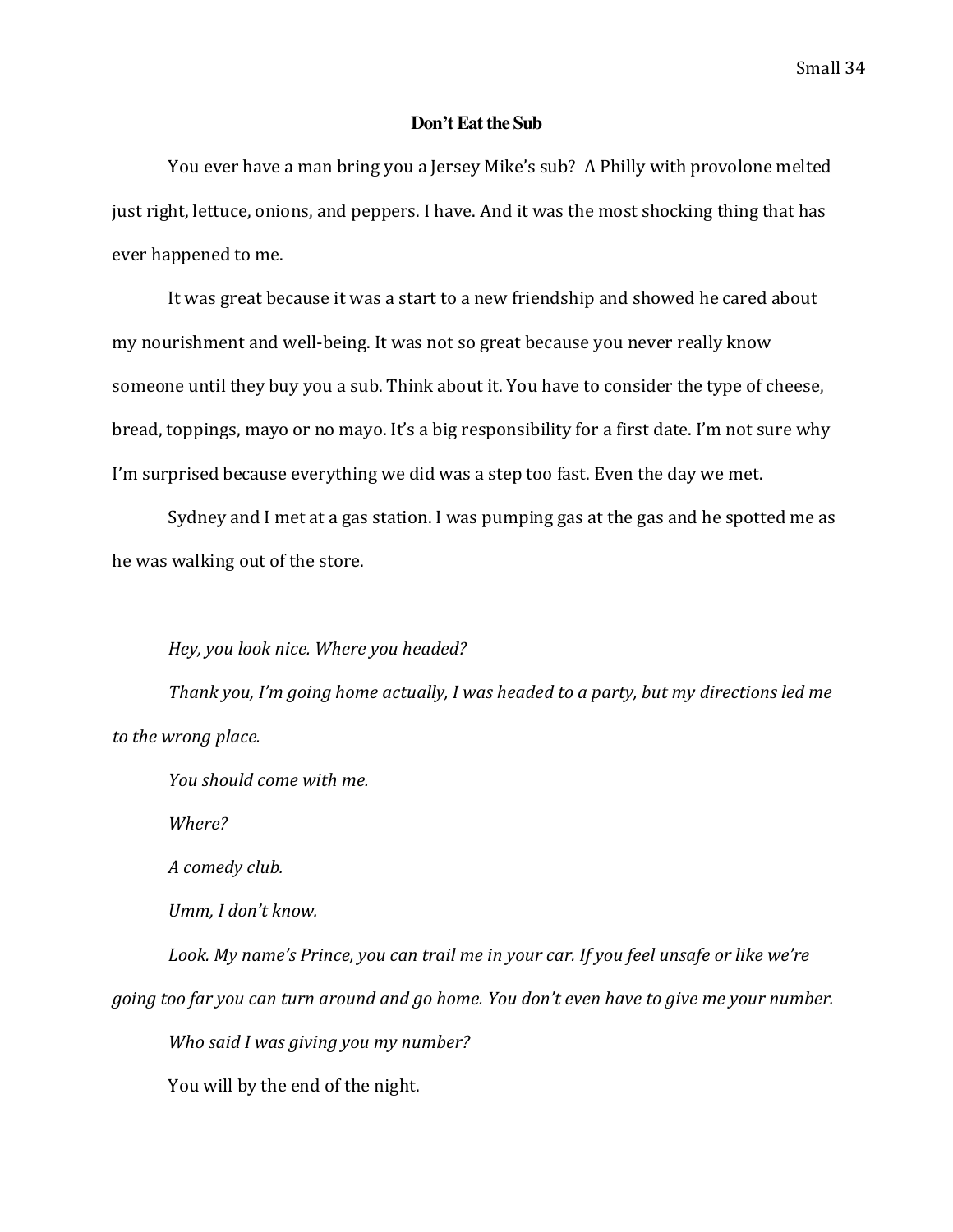### *Whatever. I'm down.*

We had a great time that night. Not only did we exchange numbers, but he brought me a sub over for an impromptu lunch date the following day. As a Southern girl, I don't waste food. We eat every part of every animal, so you know I didn't turn down a sandwich. One dip into the au jus sauce and the next thing you know, we're ripping each other's clothes off. I opened my eyes to take a look at the scrumptious man in front of me (as well as checking for any visible signs of herpes) when I noticed his stomach.

In true Tupac fashion, "Sydney" was tatted in an arch over his stomach. The mood shifted from hot, overflowing passion to strangely hood-tastic as I yelled, "Who the fuck is Sydney? I thought your name was Prince."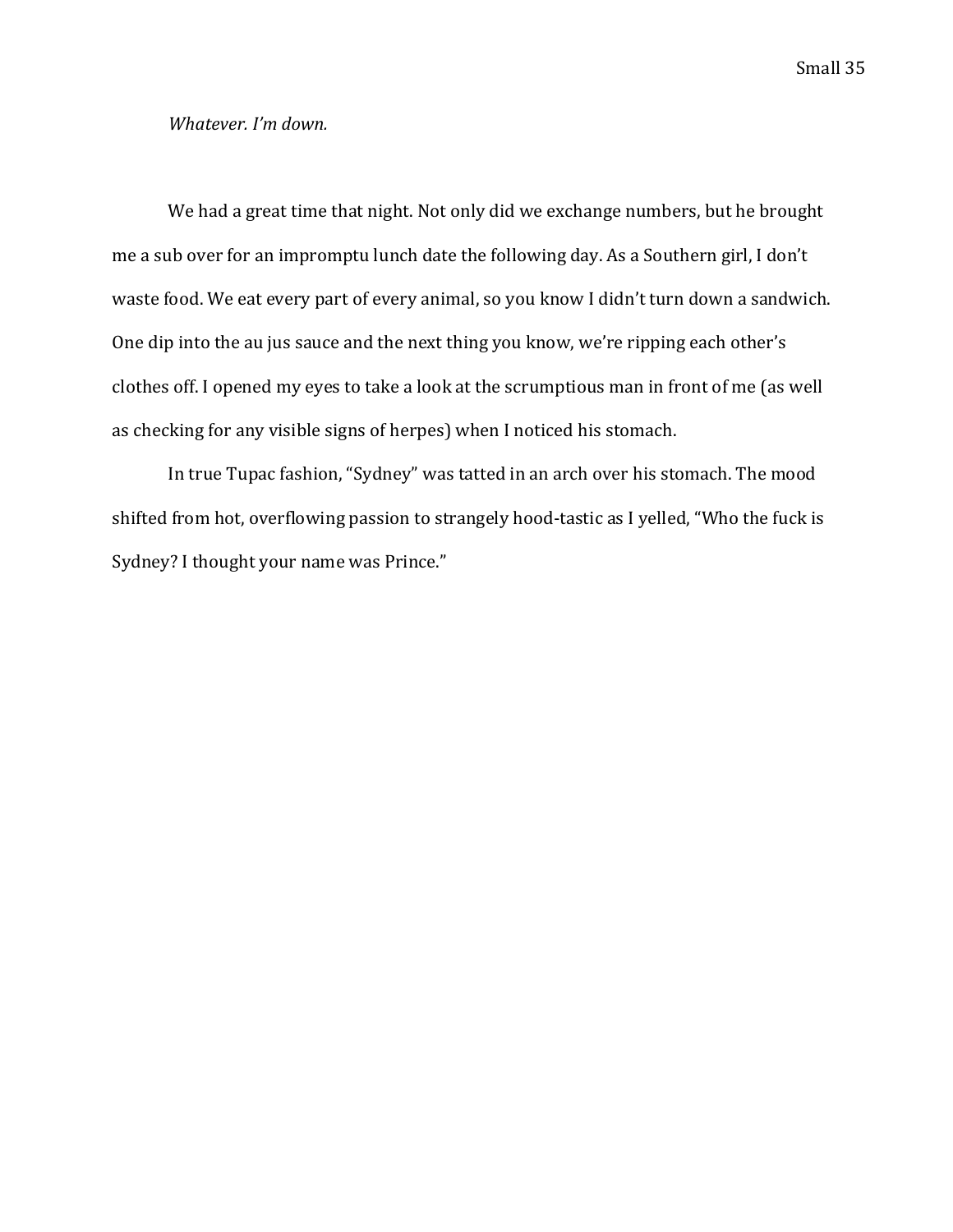### **Mama's Boy**

I don't take many people home to meet my parents, but Richard was different.

**"**If you need any help or legal advice, call me, any time. Just get my number from Lauren."

I cringed watching my mom talk to him. She used her "Jackie" voice. You know the voice your parent uses to sound more professional when normally she pronounces every word incorrectly, including your first name. I wanted her to like him, but this was over kill. I know I'm twenty-seven years old, but what happened to the conversations with a friendly face but a stern tone, which usually begins "What are your intentions with my daughter?" I'm waiting on interrogation and she wants to be friends with the guy. The whole introduction was abnormal. My mother has different thoughts regarding my love life. I believe she is mentally preparing me to become an old maid. How do I know?

Here's a composed list of things Jackie says. I'll let you be the judge:

- *1. "I don't like your dog, but you should keep her for protection."*
- *2. "Having children isn't all that great."*
- *3. "You don't need a wedding, I'll just give you some money to buy a house."*
- *4. "I don't want to hear about another proposal."*
- *5. You don't need a man, just focus on your career.*

Sadly, I'm starting to believe her. Even conversations with people I meet don't go over so well. Most people hear my age and the conversation goes as follows:

*Stranger: So, you don't have any kids? Me: No Stranger: Are you married? Me: No*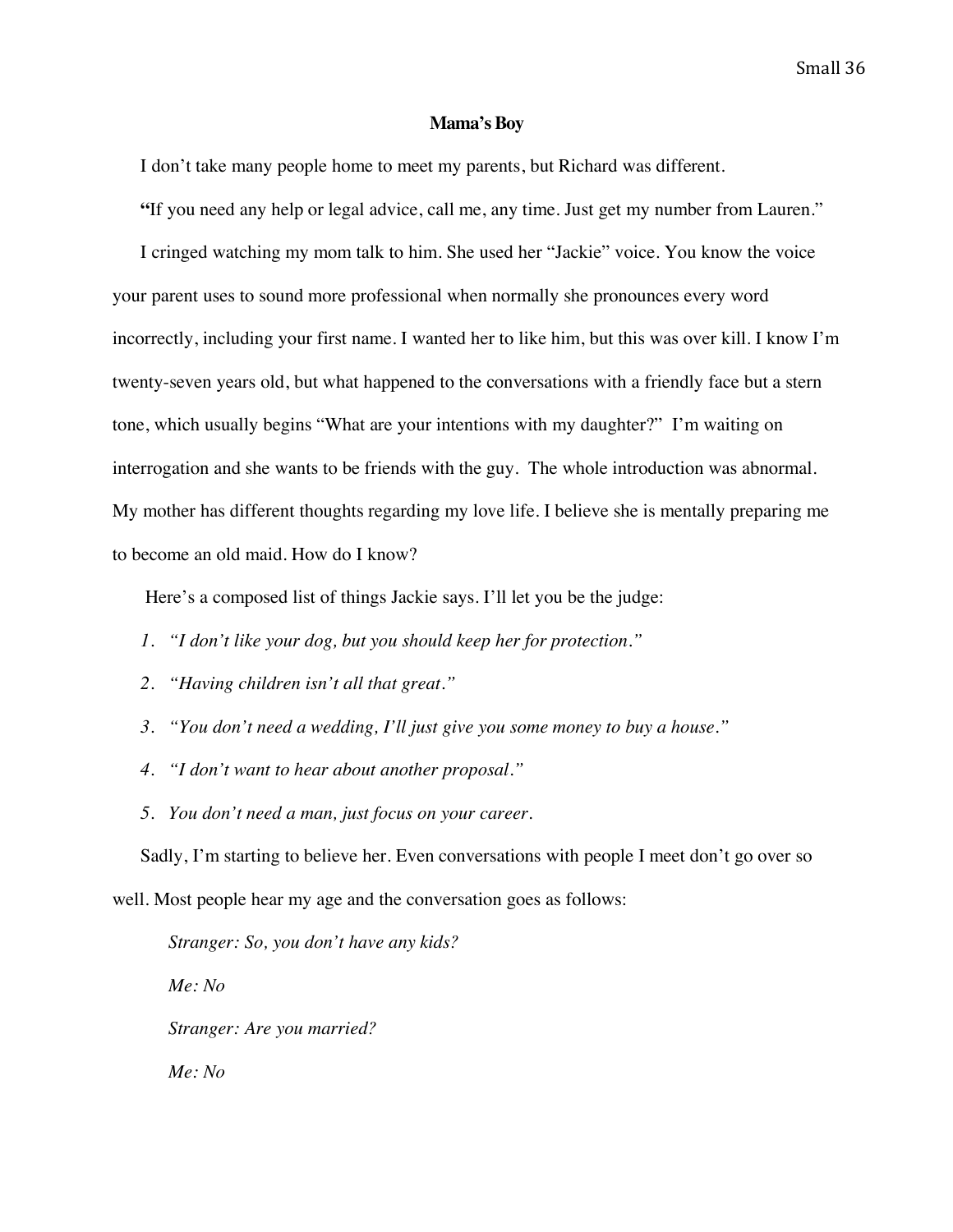*Stranger: Are you at least dating? Me: Sure Stranger: Well, what are you waiting on? Me: A ring Stranger: People don't do that anymore. Me: What? Get married? Stranger: That's not what I meant. Me: Umm, ok. Nice to meet you.* 

As you can imagine, these conversations get depressing. This relationship with new guy had to be different. This fellow turned my hardcore, "women-don't-cry" mother into a sappy, "call-me-later" teen. He had to be Mr. Right. It wasn't love at first sight and I didn't get a warm and fuzzy feeling whenever he looked my way, but he was smart and made a nice amount of money. It seems women easily consider a life of matrimony when there is money on the line. Consider the Anna Nicole's and Kim K's of the world.

We dated for a few months and spent a lot of time together until he went missing. I knew he liked alone time, that's understandable. It's impossible to spend every waking moment with someone and not want to kill each other. I noticed new guy never liked to come to my place. Any time he came over, he prepared a reason to escape. Excuses from having a busy workday to not liking my roommate were a part of our day-to-day interaction. One night we planned a full night together. He came over with a duffle bag of his things because we knew we'd stay in for a while. We were snuggled in and dozing off until his phone rang. It rang several times. In a panic he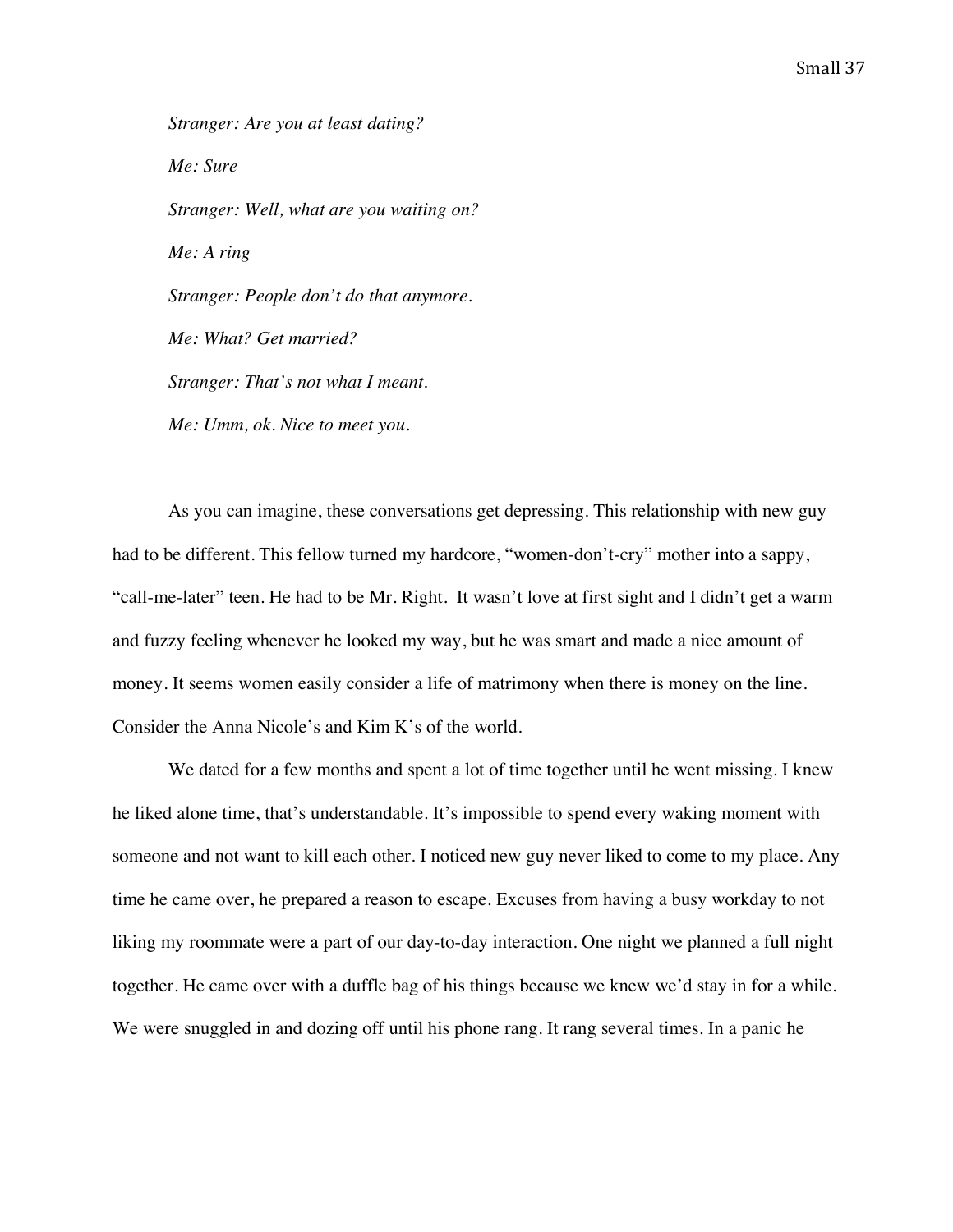jumped up, got dressed, and raced down the stairs and out the front door without an explanation. *WTF!*

The next day he explained his mother wasn't feeling well and thought he would have to drive home to take her to the doctor. Being the best, understanding girlfriend I could be, I accepted his apology. It doesn't matter that his mother lives three hours away. I would do the same thing for my mother, I think. It doesn't matter that he doesn't want to spend the night with me, that means he's a gentleman, I think.

Shortly after, he began to visit his mother for days. I thought, he is the only child; he has to take care of his mother. If he didn't respect his mother, then we would be breaking up for a total different reason. He would leave randomly in the middle of the week or in the middle of the day without any notification. After work, my calls to say hi were interjected by "I'm not sure when I'm coming back." It was official, I was jealous of his mother. Eventually, my after-work calls were ignored, text messages unanswered. It was a new thing for me. Instead of considering how weird it was, all I could think was, Jackie likes him. I began to question myself. "I'm too needy." "I need more space too." "Should I file a missing person report?" "How do I issue an Amber Alert for my boyfriend?" I was losing my mind. I didn't know a single person that wanted to fall off the face of the earth, intentionally. I called my closest guy friends and ask a rehearsed series of questions, "Am I needy?" "Annoying?" "Would you date me?" After the third degree and a compilation of mixed reviews, I was back at square one. I was alone in a committed relationship.

A few days later he emerged like a bear out of hibernation, refreshed and clueless to the chaos of the previous days. He called, "Hey, want to go to dinner?"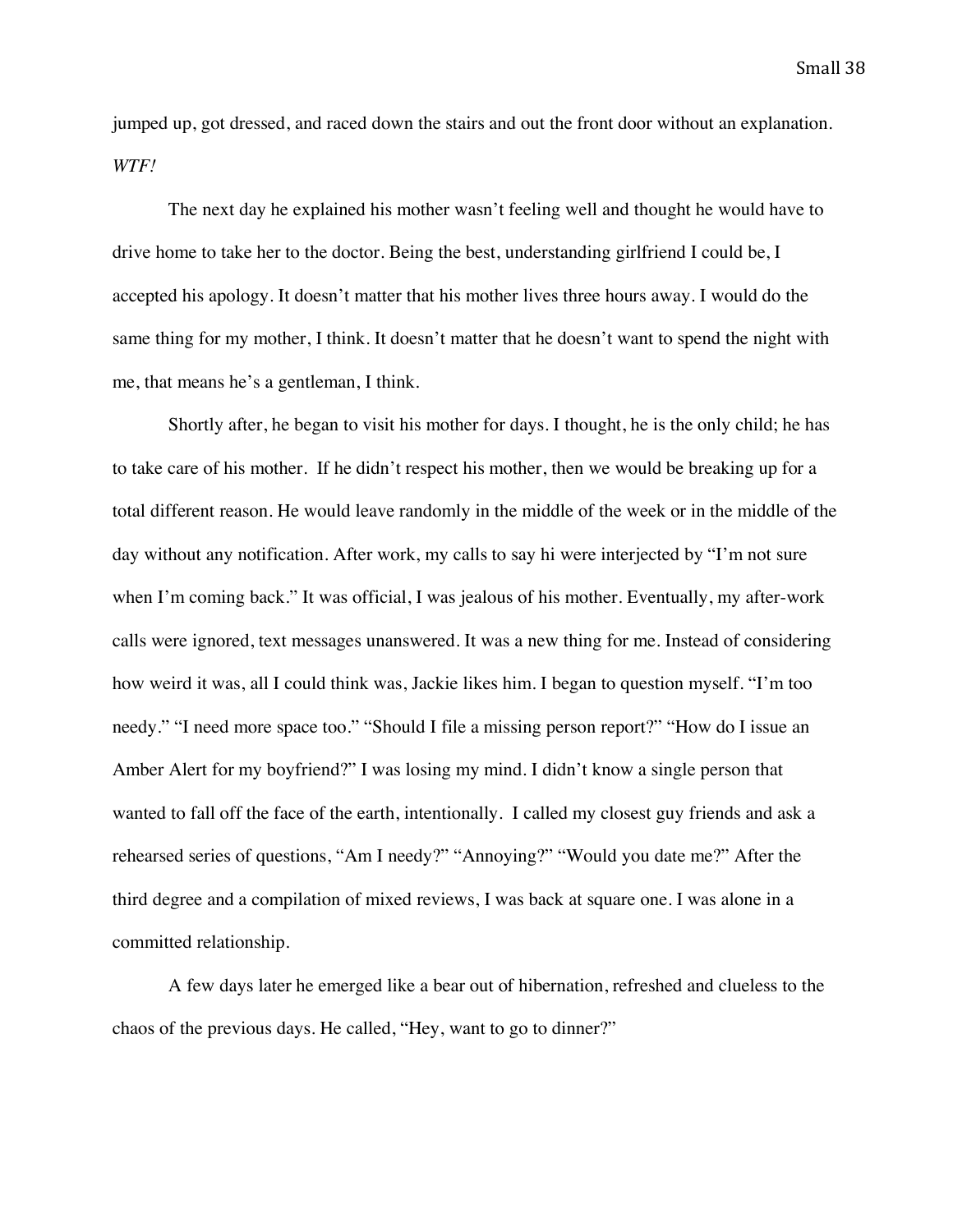### **Hardware**

Men know how to get under my skin. Their intense levels of testosterone and lame jokes can either be sexy and flirty or just down right egg-na-ramous. I work in a hardware store. Sorry to shock you, but I'm not a glamorous Instagram model with sponsorships and flourishing travel blog. Five days and forty hours a week I'm fulfilling the needs of musty, sleazy contractors covered in sod, paint, and stains from today's lunch.

They strut into my assigned department and assess my qualifications to give them advice (as if either one of us has a choice). They ask stupid questions like, "Do you know anything about this stuff or is there someone else I can talk to?" In my head I rip them a new one. *No, I've never installed hardwood floors, but I doubt the homeowner knows you haven't either you sexist, pig-headed, Robert Riggs look-alike.* Then, I gracefully escort them to the products I suggested multiple times as they sized me up. I flash my pearly whites as they begin to feel like an idiot forever doubting a woman in the first place.

At one point, I tolerated the jive, unnecessary comments by convincing myself "It's all a part of the job." I guess I'm quite convincing since I haven't flown off the deep end and shared my true feelings any time any they ask, "Does your boyfriend let you have friends?"

The difference between now and a few years ago is that I walk away. Mid-sentence.

*Me: Hi, how can I help you?*

*Customer: I'm picking out backsplash for my bathroom. You're a woman, which one looks like a panty dropper?*

*Me: \*Smile. Walk away. Approach male employee. Hey, there's a douchebag on aisle ten that needs help.*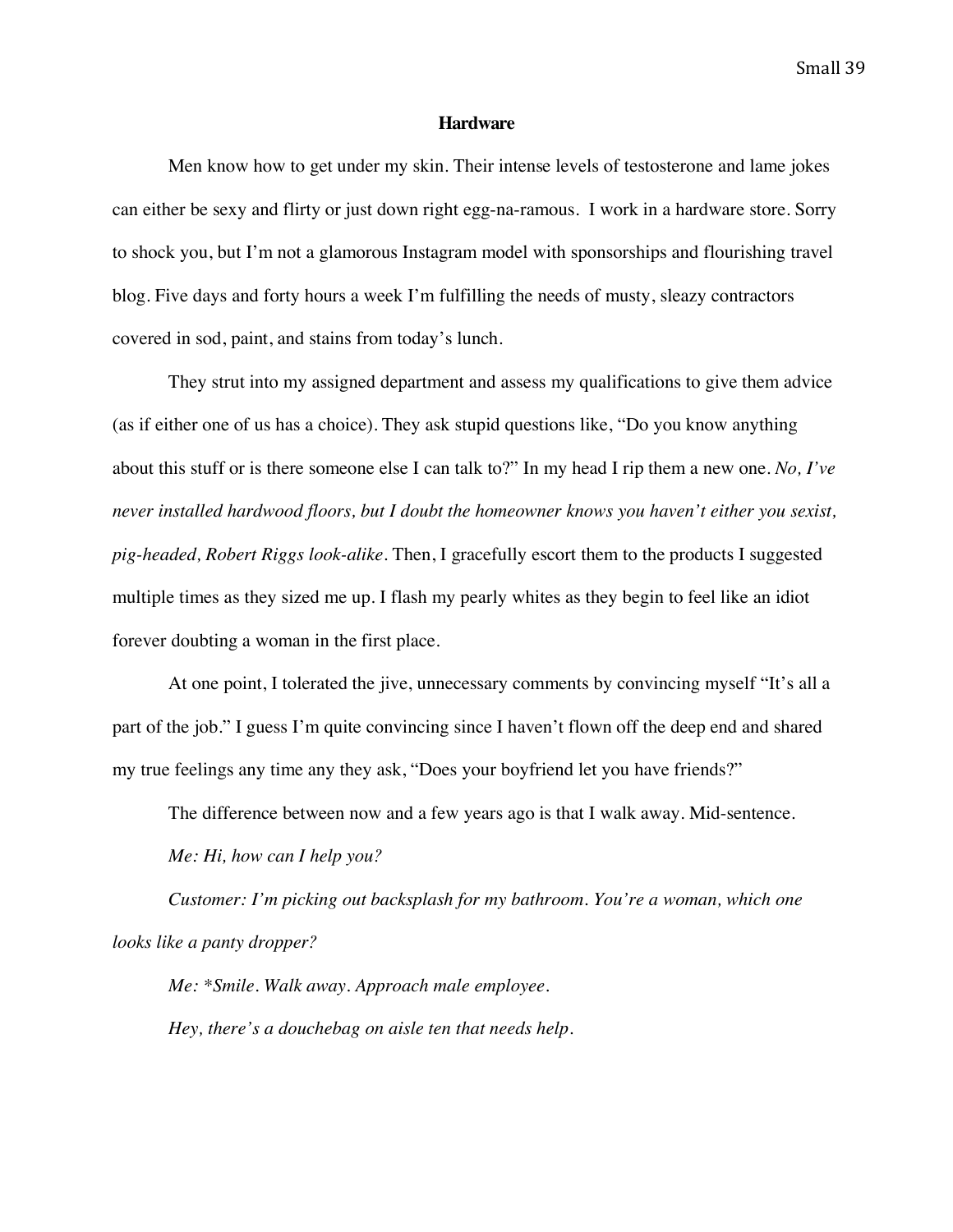I figured it's the least I could do. It's not his completely his fault he's not the sharpest tool in the tool shed.

\*\*\*

*Me: Hi, how can I help you?*

*Customer: Standing next to his wife, he says, "Do you plan on staying a while?"*

*Me: Yes, sir. I'm scheduled until nine.*

*Customer: No, like do you know this stuff? I need someone to tell us what we need to* 

*know, not just take our order. You didn't even tell us your name.*

*Me: \*Looks down at large name tag on uniform in bold font that reads 'Hi, I'm Lauren.' "Ok sir, I'll be right back."*

*I didn't go back.*

\*\*\*

*Me: Hi, how can I help you?*

*Customer: You must be new here? I've never seen your pretty face.*

*Me: Been here about four years.*

*Customer: Do you cook?*

*Me: No, but I can cut blinds. How can I help you?*

*Customer: Hmph, I can't date a woman that doesn't cook.*

\*\*\*

Every day on my way in the building I look for the bins labeled "leave manners here." I

don't see it, but I refuse to believe men can be so rude. Some of them.

I have another co-worker. His advances are welcomed, but only because he's tall, dark,

slim, and fine as hell. If I had a dirty, "men at work" calendar, he'd be April. No shirt, oily skin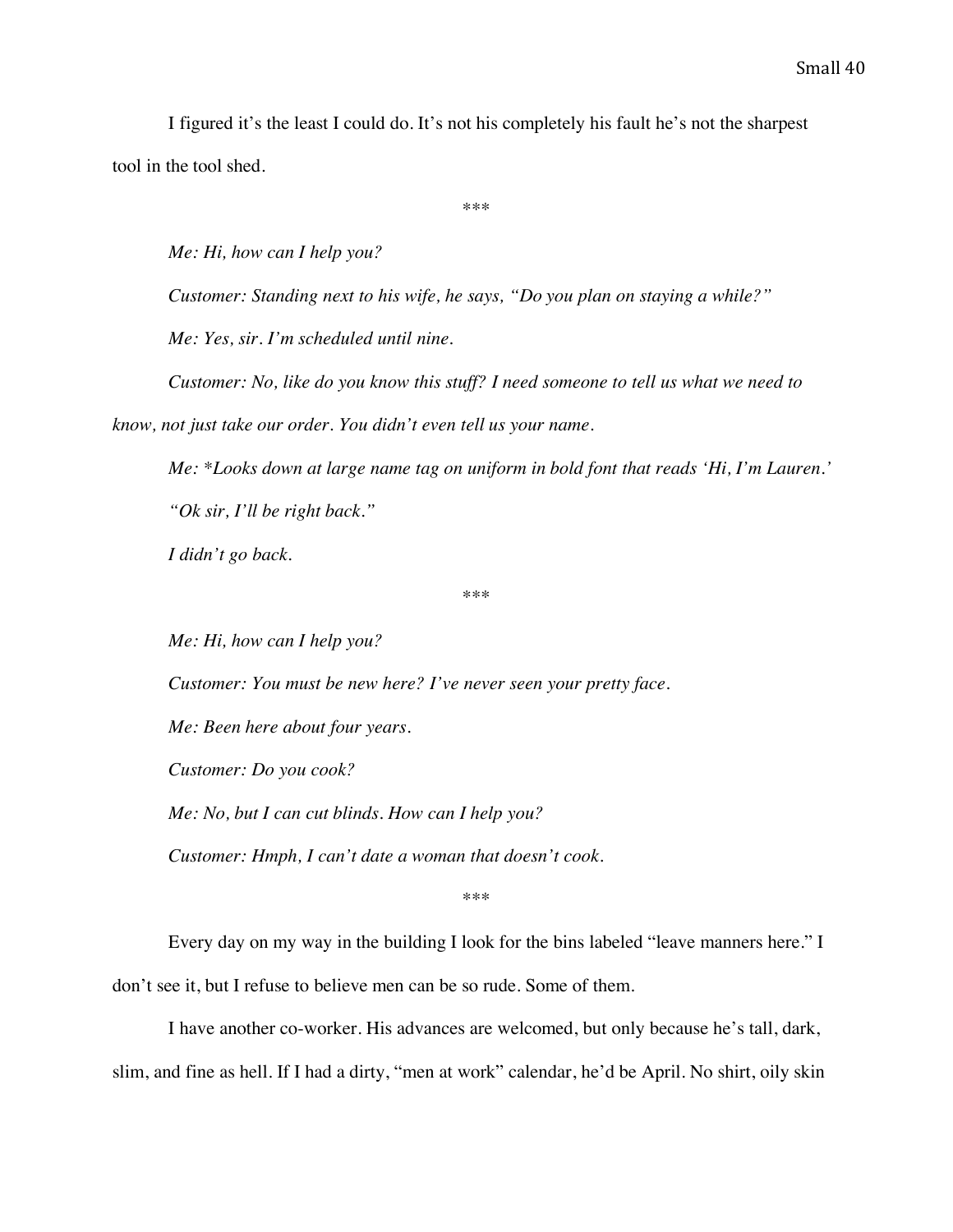glistening in the spring heat with a smock covering his genitals and beefy thighs. Throwing bales of wheat straw off the back of a Ford 4x4 pick-up.

We mildly flirt in passing, the eyes lingering a little longer than acceptable for the work place. We talk to each other long enough to know each other's thoughts on today's weather, but not long enough to know what the other brought for lunch or his son's first name.

It's 2 p.m., break time. I catch him leaving the break room with a co-worker and a honey bun from the vending machine.

In my most sultry voice, "One of these days you're going to turn into a honey bun." Less than two seconds into our daily eye gaze, his friend chimes in, "When that day comes, we'll be thick like you."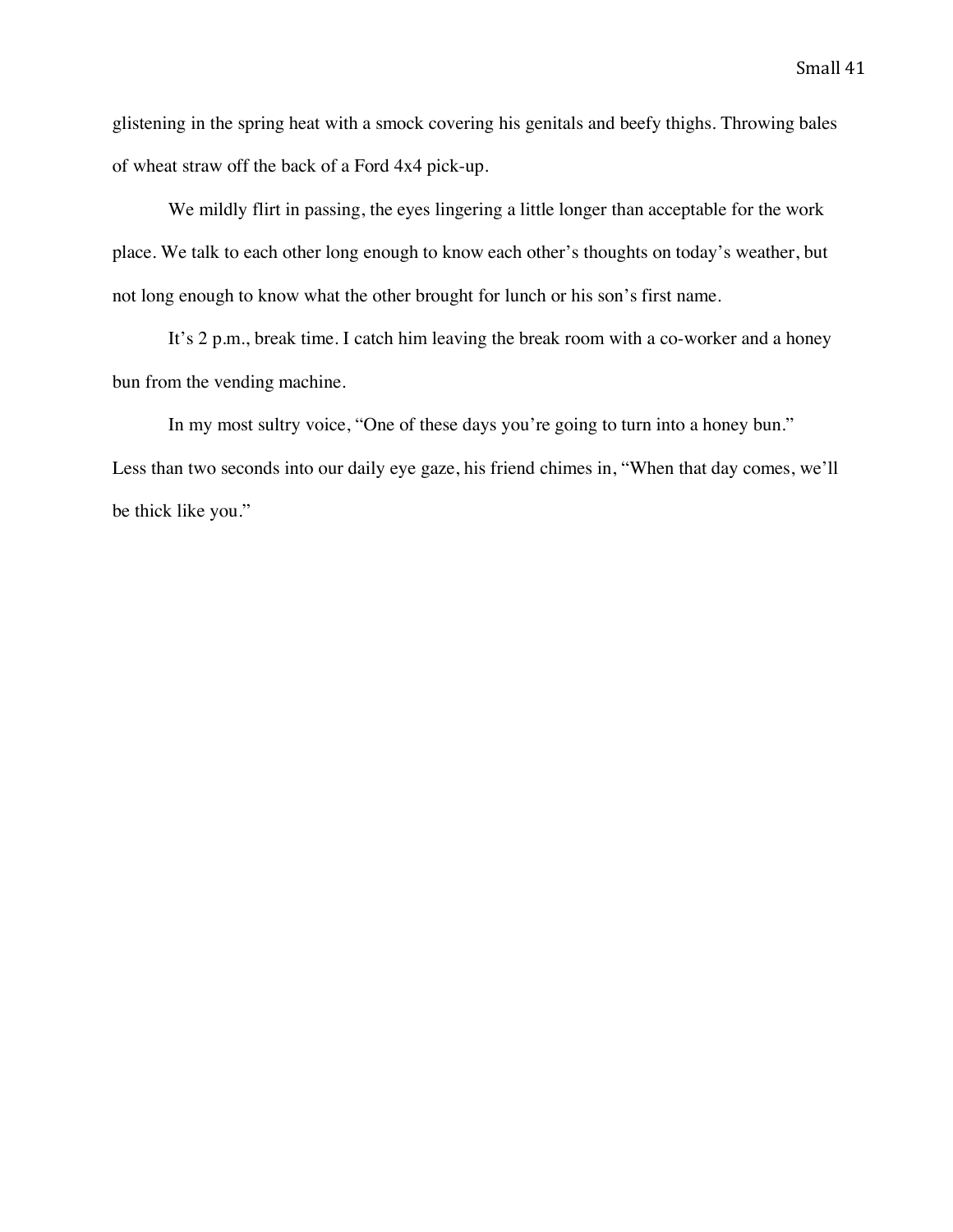### **Mr. One Week**

My sorority sisters and I talk quite often, mainly about relationships. Most of them are in long-term relationships, engaged, or married. Maybe, I was missing something.

Sisterly Advice:

- 1. "Do nice things for him."
- 2. "Be mean to him, they like that."
- 3. "What you won't do, another woman will."
- 4. "Don't chase him, he will come to you."
- 5. "Don't be afraid to approach him."

I did everything I thought I was supposed to. I read the dating guides. I listened to Steve Harvey. I took a long break from the dating scene to date myself. I thoroughly enjoyed myself, in more ways than one. I know exactly what I like and what I want. I treated myself to all of my favorite restaurants. I let myself pick all of the songs on the radio. I went to the movies. I never argued with myself. It was riveting. Things were looking up. I felt amazing and my confidence was at an all-time high. It felt even better to turn down dates without my biological alarm clock ringing in my ear. I soaked up all of the advice possible and I was ready to get back on the dating scene.

Men were all over me. My new perfume "la self esteem" exuded from my pores. For the first time in my life I tried to think like a man and play the field. I was going out nightly. Going on dates simply for a free meal. Responding to text messages with "hey babe" because I couldn't remember names or where we met. My sisters greeted me with "Who is it this week?" or "How is the Asian Guy?" They were referring to Michael*.* He was the only guy I ever dated outside of my race. I was the only one out of the entire group that even considered dating anyone other than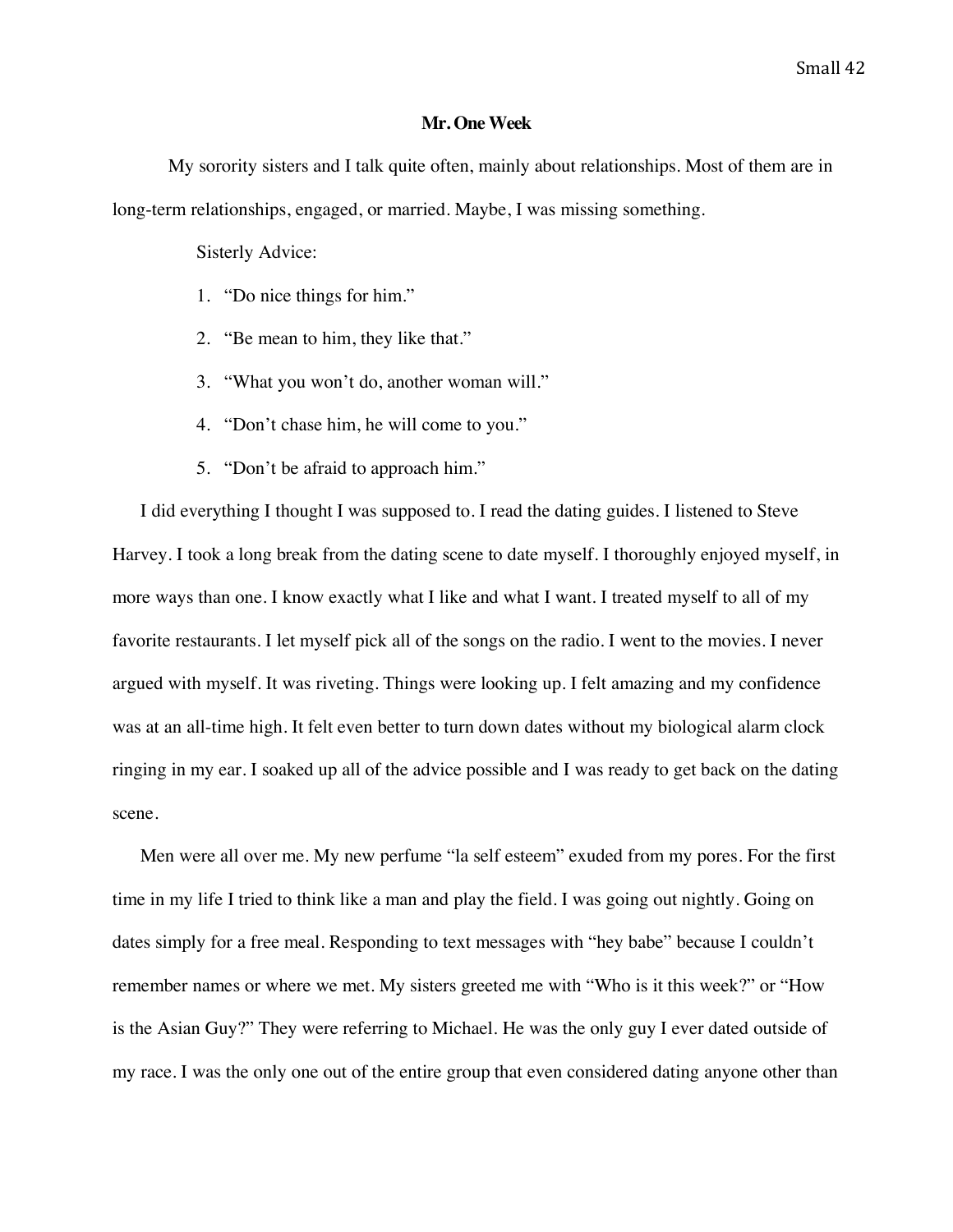a Black man. I'm unsure, yet almost certain, that this innate loyalty to Black men derived from slavery and the Clinton Administration, but it's rare to find an African American woman dating outside of her race. I figured why not, he was actually a good time.

Sure, there were cultural differences in which I was not prepared. For instance, he actually liked living with his family. After his father passed, he, his brother, sister, and his sister's kids all lived in one house. In many cases, the Black family is ripped apart by death or forced to move out and on by age eighteen. Secondly, his entire neighborhood was a tight knit Asian community. I admired that, an entire community focused on growing each other's families and businesses. Whereas, Black neighborhoods are impoverished and saturated with liquor stores.

Like the others, I dated him and kicked him to the curb in less than six months. I know my sisters were judging me for moving on so fast. Our sorority set a standard that we pledge to uphold. A standard to always be poised and ladylike and I was letting them down. I didn't care. My sisters were planning weddings and having babies. I was having fun.

One night, I wanted to go out, it was my new thing. I decided to meet my friend Sterling, for dinner. Sterling had different plans. He invited along one of his friends. He said something about this friend being a friend of a friend. This was all very odd for me considering it was always just the two of us. *Who is this new friend you have? We've been friends for ten years; I thought I knew all of your friends.* Thirty minutes into dinner, in walks this gorgeous man. Not the universal meaning for "gorgeous man," tall, dark, and handsome. Gorgeous by my standards: taller than 5'5, light, and skinny. I spent the night mesmerized by his features as he memorized the stats of the Braves game on the TV above my head. My self-absorbance evaporated and I was no longer the sexy woman that walked into the bar less than an hour before. I wanted this man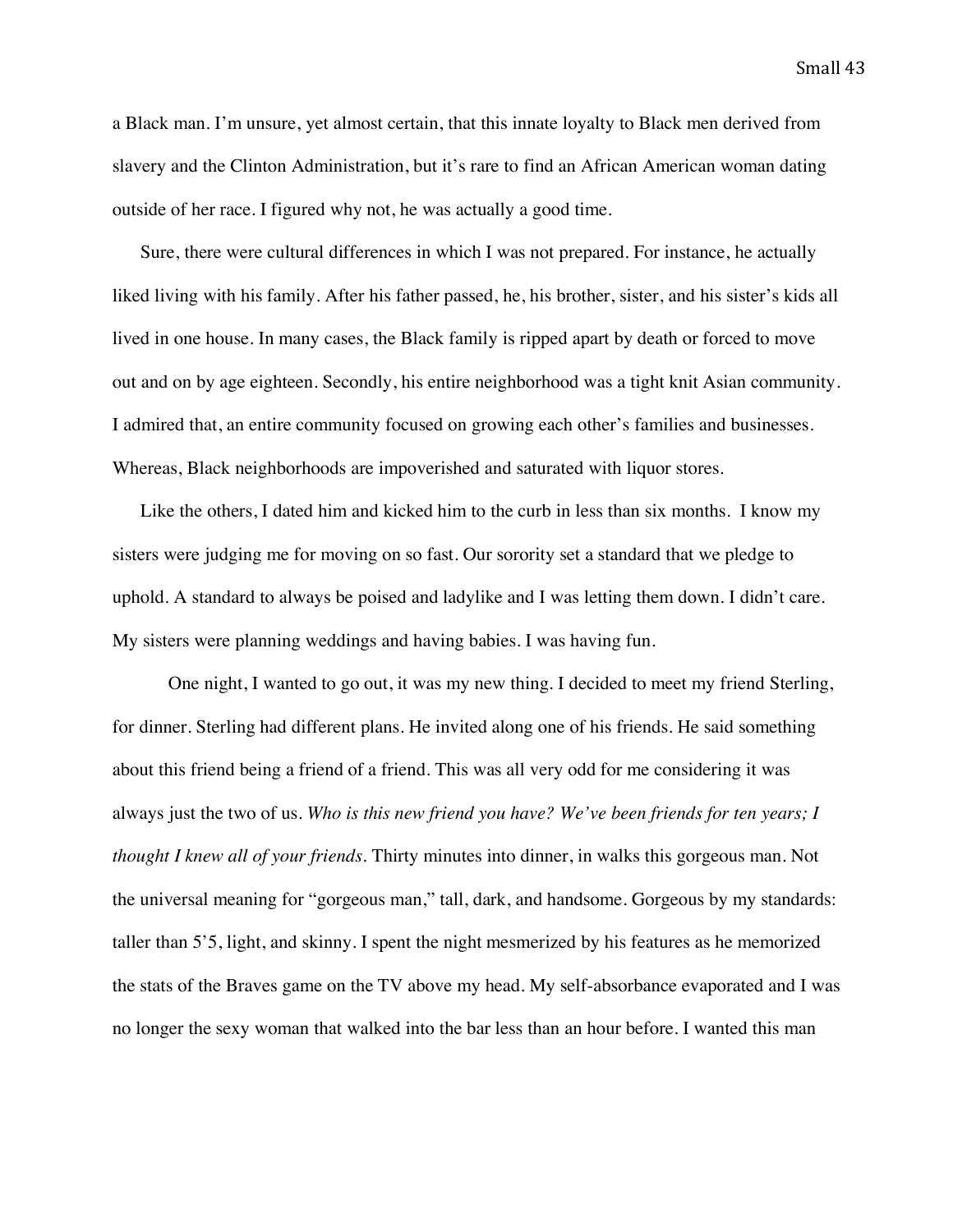and I was determined to see him even if he didn't see me. I started accepting invitations to places I wasn't remotely interested in going.

Friend: "Hey, want to go to the North Pole without a coat?"

Me: "Yea, sounds great, see you there."

After each meeting, we slowly began to hang out without the group. We were thinking about each other nonstop, but nothing was happening. He was dating other women and I was still dating the Asian Guy.

Searching for the Lauren I took time off to find, I decided to tell my sisters about this mystery guy I failed to mention. He and I were just friends, it seemed unfair to lump him into the same category as the nameless contacts flooding my inbox.

A year later, we were sitting at a bar gazing into each other's eyes (like any other cliché couple). Stammering through his words, he asked me to be his girlfriend. Finally! Maybe my girls were right when they said they had a good feeling about him.

From that moment my girlfriend senses kicked in and things went downhill from there. The calls were fewer, time spent was awkward. I chopped it up to him being busy. *Things will feel more natural soon*.

One week later, my phone chimed with a new text notification that read:

**"I WISH I NEVER ASKED TO BE IN A RELATIONSHIP."**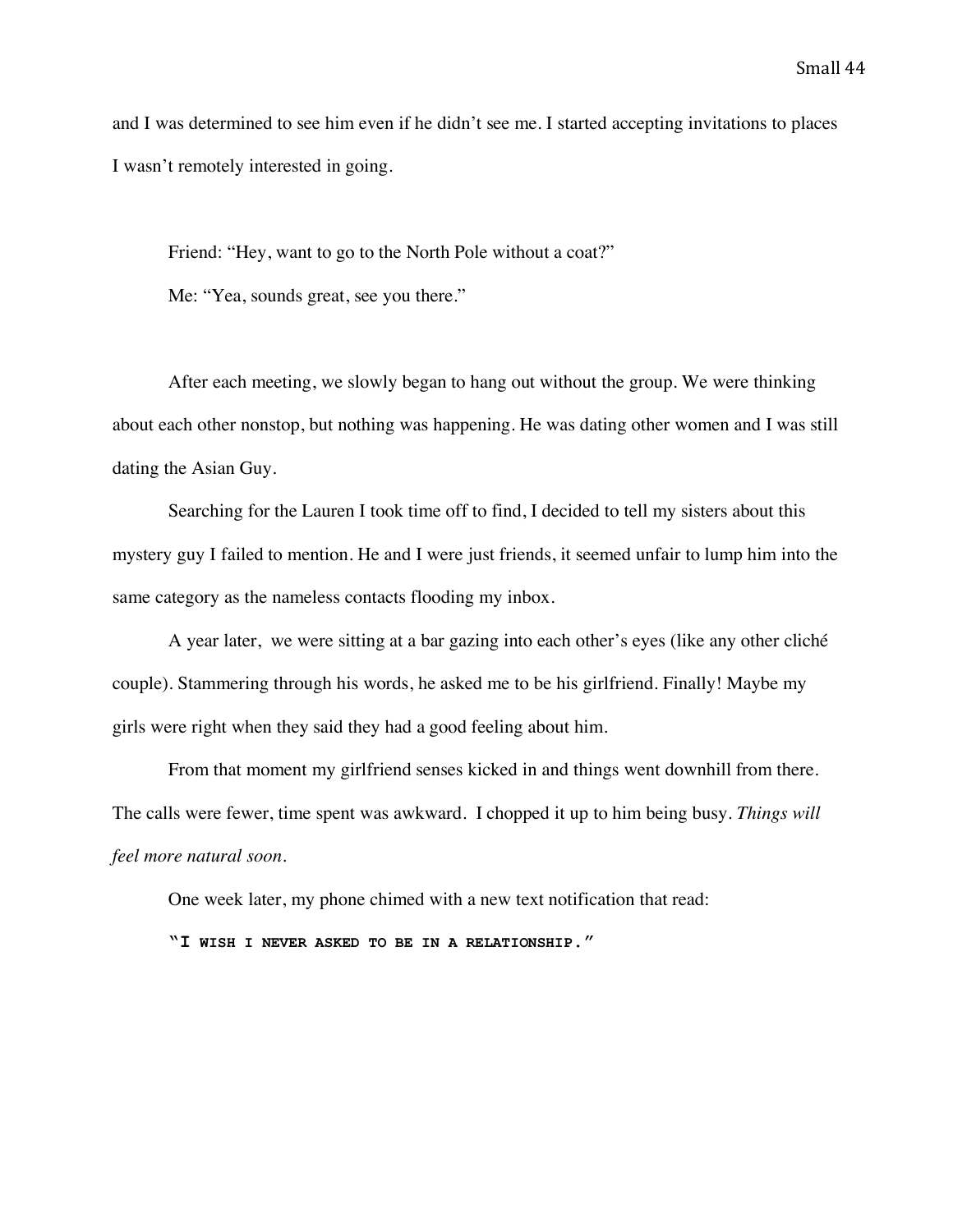### **Lesson 4: Time**

Life is truly what you make it. If you choose to be happy things will work in your favor. If you choose to be a bitch, karma will be a bitch right back. You have to take the test and trials and make them work for you. Situations occur at work, at home, with your friends, strangers, even with your exes. Learn to take your losses and turn them into victories. How you ask? First, be honest with yourself, everyday won't be roses and lilies. It's the way you handle the bad that determines the good. I am sure I sound wise beyond my years, but I learned this the hard way.

Let me tell you a little story. Once upon a time there was a naïve, little girl that thought her knight in shining armor would sweep her off her feet in his apple red mustang and ride off into the sunset after the big Friday night football game. Ten years and a few messy break-ups later she is writing to you from her plushy bed made for one, toasting to the ones that got away.

During my most difficult break-up (which at the time, all of them where the most difficult) I was hysterical, melodramatic, and the world was ending. *How could I move on? He was the one. Will I ever get married? Our argument wasn't that bad.* Your mind tackles the 7 steps of grief for your dead relationship. But I'm here as a living testimony. With a little space and time, you'll be a lot happier. Taking a few tips from the tough times I discovered some valuable lessons. These are the things I learned from my ex:

### 1. Be patient.

Your heart aches right now and all you want to do is respond to his five million phone calls, texts, voicemails but wait just one minute. After arguments or break- ups, we can be very vulnerable. Take a few days to yourself to calm down and think rationally. Don't get riled up by your bestie telling you what you should or shouldn't do. Allow yourself the opportunity to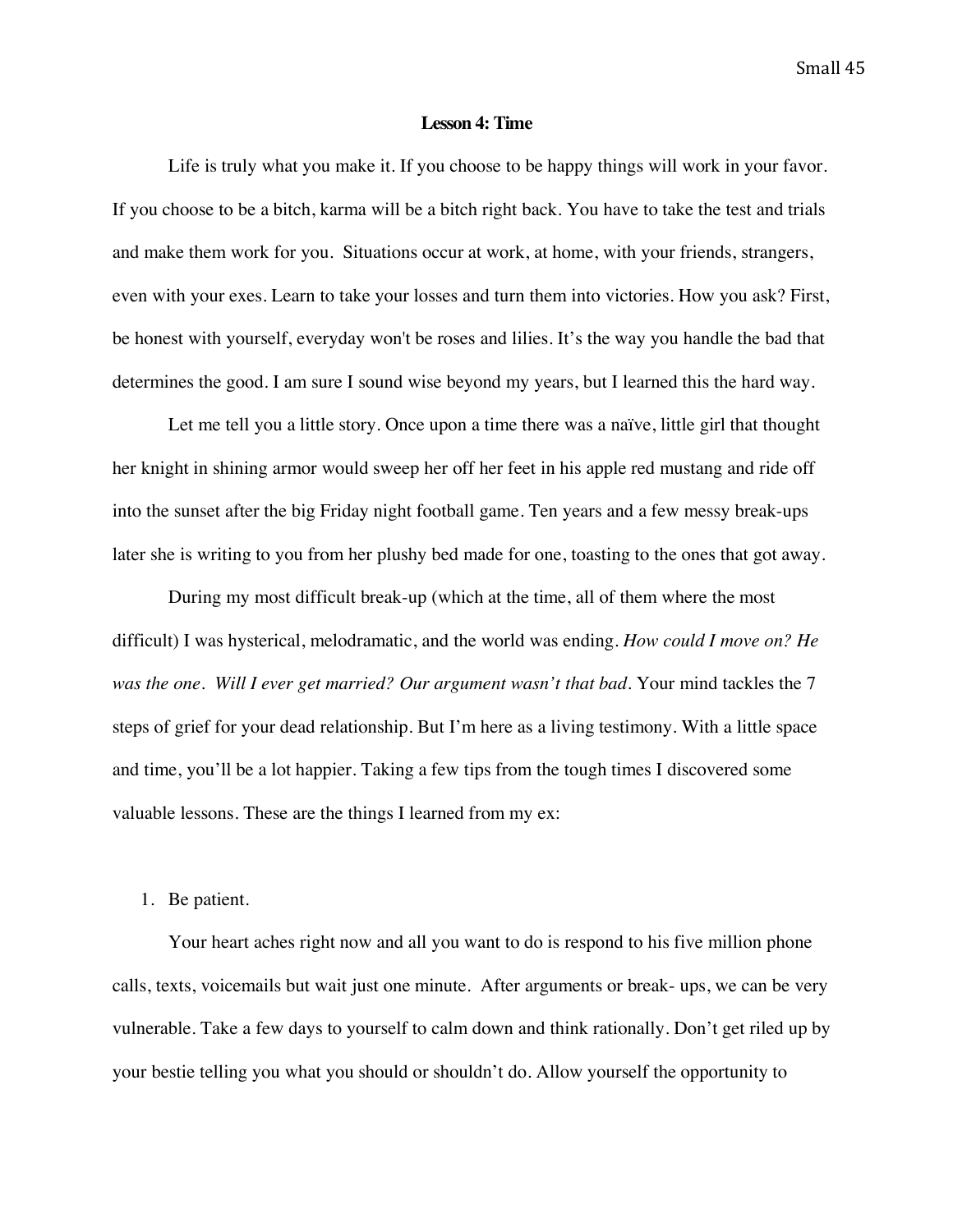meditate on your own decision. Deciding to continue to date or that you just can't seem to forgive and forget will make a lot more sense once you have had time to think things through.

### 2. Compromise, but don't settle.

Relationships require work. In order to withstand a long-lasting commitment, both parties have to learn to compromise. There will be things you dislike, but you tolerate them because your S.O. loves them. For example, he has no clue you hate watching *Wrestle Mania*. Or you may not realize he isn't the best at yoga, but he downward dogs anyway. It's a compromise. Don't let major issues such as your happiness go to the wayside because you are afraid to stir things up. My mentor once told me, "in relationships you have to pay attention because the yellow flags become red flags." If something bothers you, don't be afraid to speak your mind, you will either be able to agree or disagree. If you disagree, tell him to keep it moving.

A couple of months pass and you may be thinking you could have done a few things differently or what you disagreed on doesn't seem to matter anymore, it is natural to feel this way. That's the whole point.

Look at the bigger picture and take inventory. *Are you happier now than you were before? If you take him back, what are my deal breakers?* There are more fish in the sea that are more compatible. No need to disregard your happiness to end up in an unhealthy situation again. 3. It's over!

At this point, two things will happen. You'll see him with a new person and you'll either be happy for him or punching him in the face and yelling obscene things at the new love interest (this option never ends well). Pull yourself together then move on, consider this a new chapter in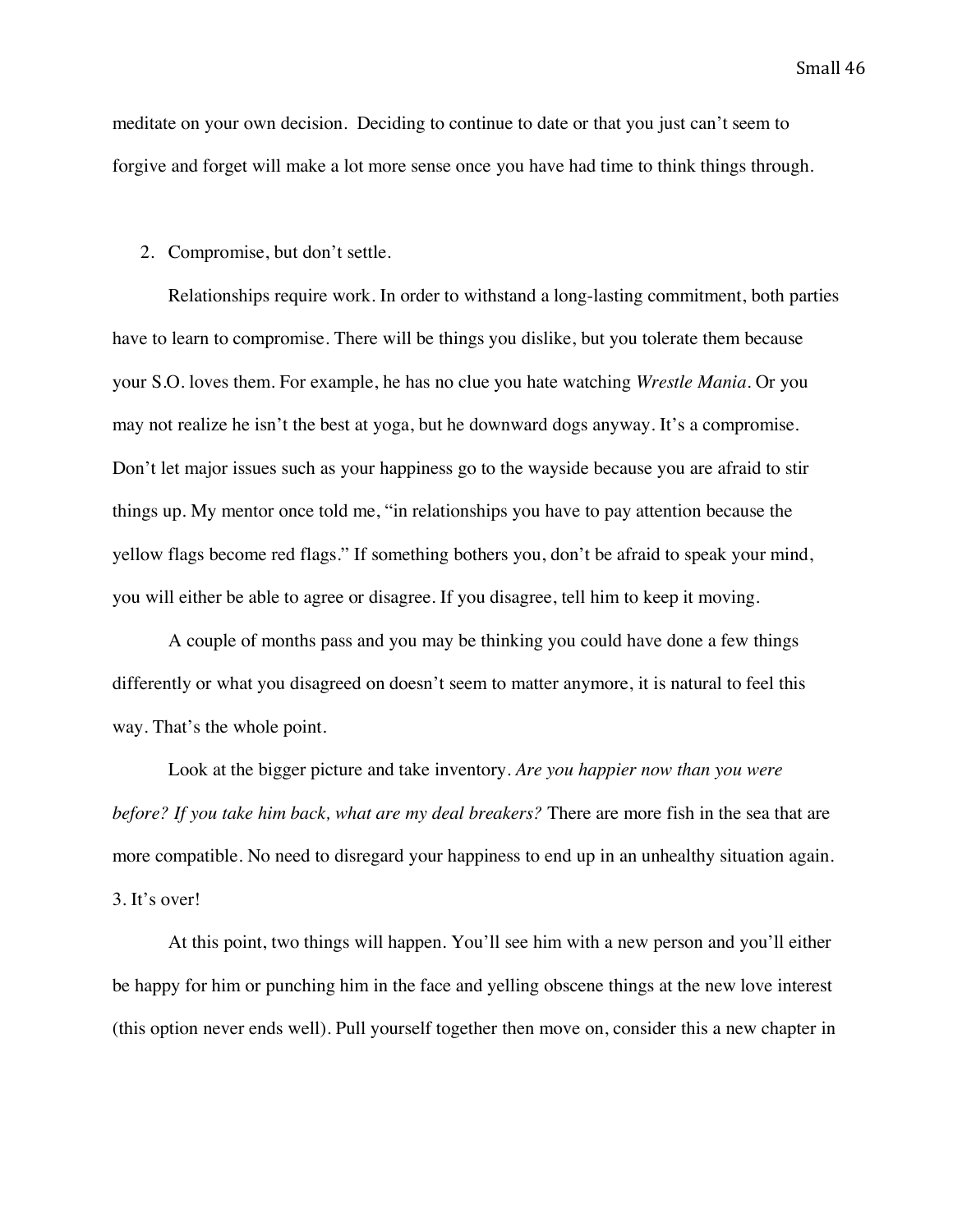your life. Date yourself, reconnect with your friends, set a new goal, or pick up a new hubby, I mean hobby.

Being single is not a bad thing, it just gives you time to remind yourself how amazing you are before Mr. Right comes along. Later you'll thank me for the bullet you dodged.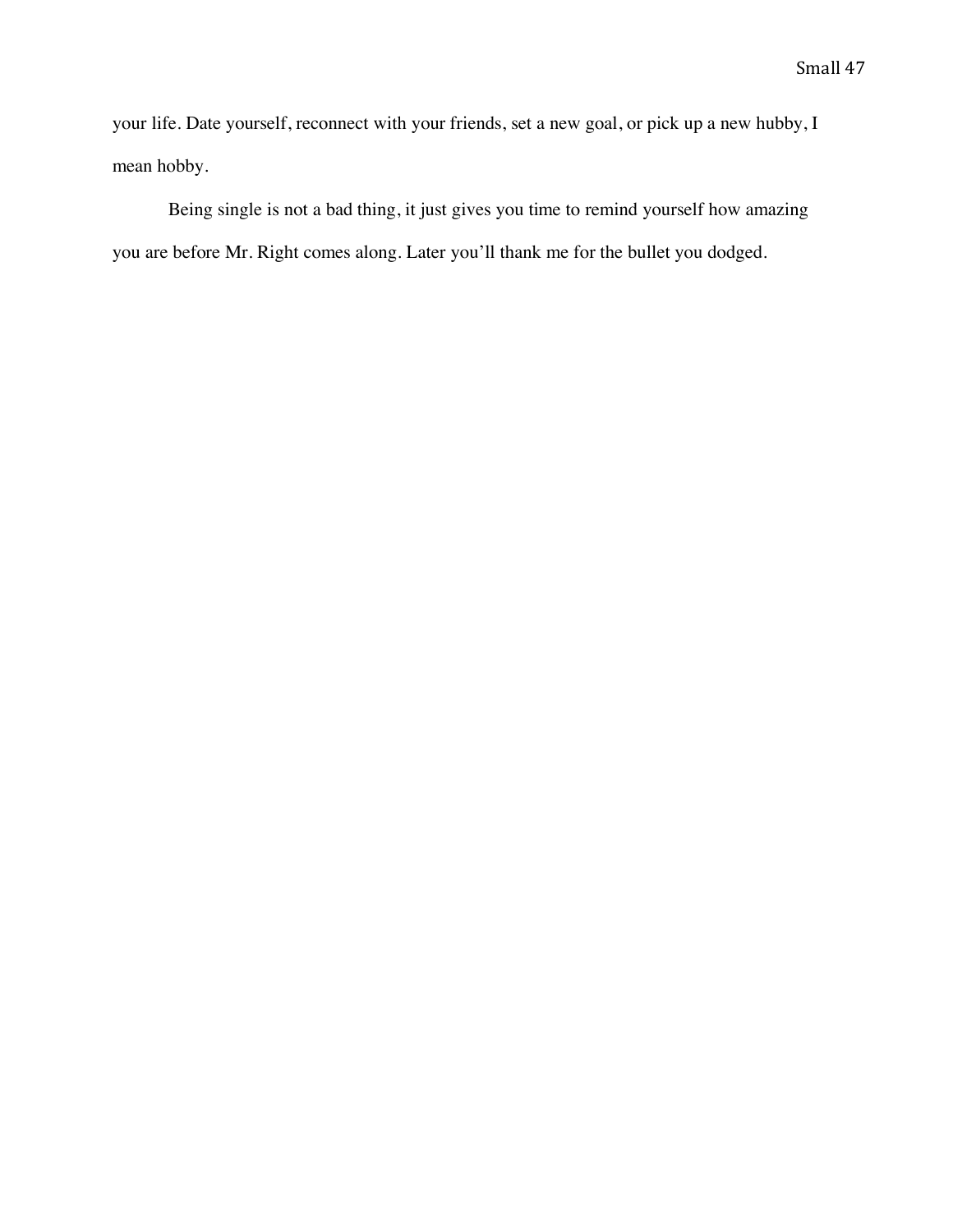### **Birth Control**

My alarm rings at 10 a.m. every morning with the caption "pill." One would think your body would adjust to hearing the same sound at the same time. You don't. I get a faint, nauseous feeling before taking each pill. I'm tired of it. I'm tempted to throw the whole three-month supply away. I'm not ready for kids, but at the age of almost thirty, I'm willing to take my chances.

I've tried damn near all kinds of birth control and they all suck once effectively inserted into your vagina, swallowed orally, or injected directly into your arm. There's always a weird side effect to remind me (despite my pro-choice stance) that controlling your uterus is just unnatural.

My OBGYN is annoyingly nonchalant. I think it's a tactic to keep patients calm, but I find it weird. God forbid, she tells me I have a life-threatening illness. I can see her standing in front of me in her white coat saying, "Ah, it's no big deal."

No matter how nonchalantly Dr. C lists the effects, none of birth control options are perfect. I ask her to run through the side effects like I'm ordering food at a restaurant,

"Ok, one more time, the Depo-Provera does what?"

Then making my selection turns into a game of Go Fish.

"I'll trade sporadic spotting for mercury shattering mood swings, thanks."

I hate B.C. because it's yet another pesky reminder that women have more to add to our list of worries than men. "Alex, I'll take low wages, voting rights, the #MeToo movement, and a birth control prescription for 200, please." Men skate by asking simple questions, "You're on the pill, right?" I don't even know why they ask, the answer doesn't change the outcome of the evening.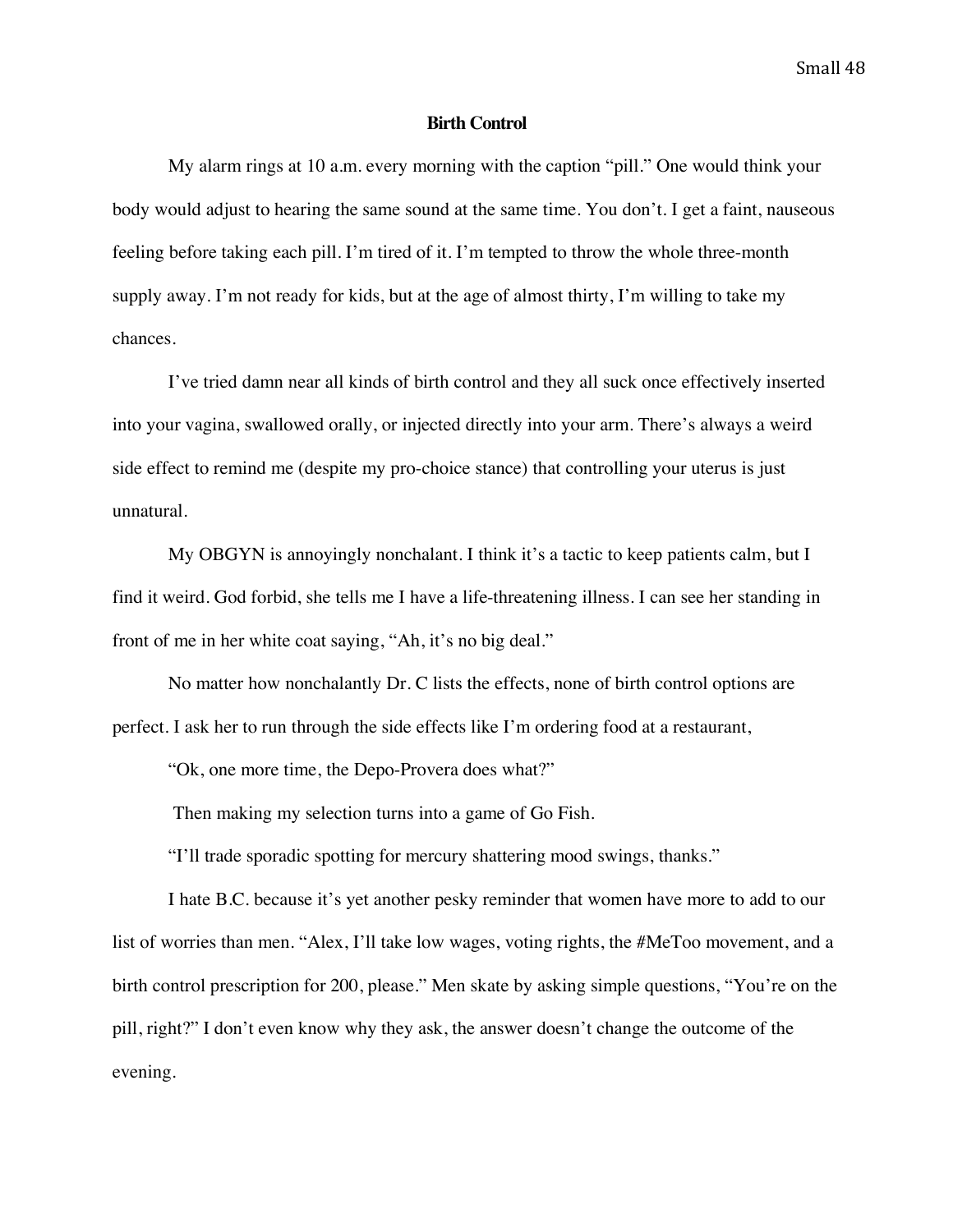I've been on the pill a long while, maybe been twelve years or longer. However, if you count the number of days I've turned off the alarm without remembering to actually take the pill, it may be more like ten or eleven years. I don't have any children, so I assume it's working. But the more I think about it, I'm only taking the pill to save myself the embarrassment.

Jackie, isn't the most endearing woman. She helps hundreds of people through service, time, and money; but she does it without cracking a smile. It's as if she's thinking, *I'll help you, but I don't have to like it.* As you can imagine, it makes it tough to confide in her, even though she's the only person that can help. Whenever I get baby fever, I think about telling my mom I'm pregnant. My mother and I live in different states and she still terrifies me. She has strong views on all the southern, "that's just blasphemous" things like children out of wedlock and gay marriage. So, no matter my age, I'm in for a good talkin' to.

When I was 17, I asked my mom for birth control. The timing was perfect. She was on the phone gossiping about her co-worker's teen daughter getting pregnant. My mother's exact words were, "She should have bought the pill when she asked." I figured, great, this is my cue.

"Hey mom, you think I could get birth control?"

"Why, so you can have sex?"

"I mean no, like, just in case."

"No."

"No?"

"Yea, no!"

*Great talk, mom.*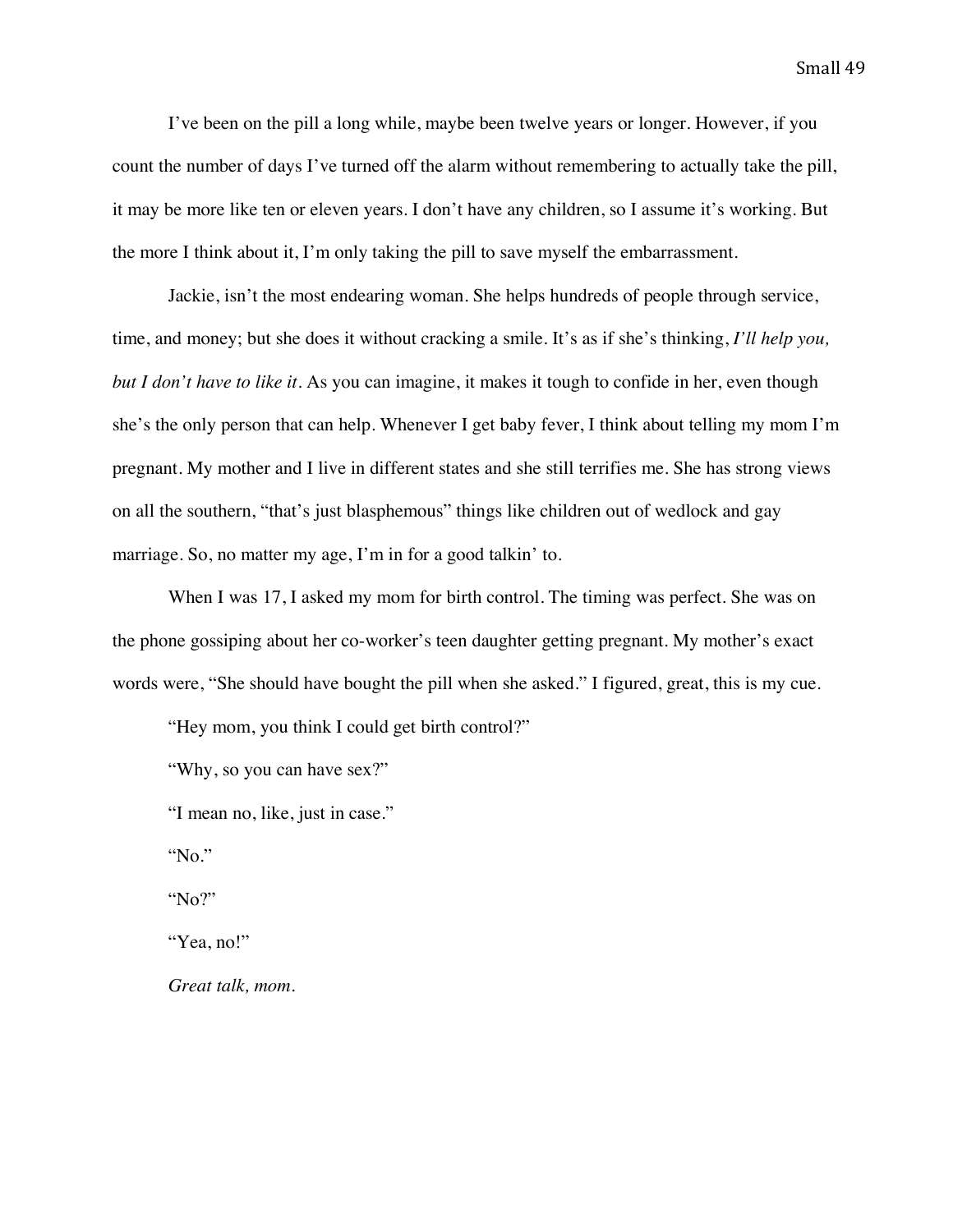### **The Break-up**

I never thought I'd see him again. Seeing Michael's face, the Asian Guy, after all these years made all those old feelings fly into the pit of my stomach. Feelings of "Did I do the right thing?"

I see our last fight replaying in my head. I don't remember why I broke up with him, but I set the whole thing up. I only started a fight with him because I realized I'd jump the gun with him. He was in love with me and I had a crush on Mr. One Week.

I could think of one hundred and one reasons to end it all. None valid, but I knew it had to be believable. I started with his elementary need to take a nap every day after work and his discouraging words about me going back to school. No matter what I actually said, by the end it was clear he needed to get his shit out of my house. I didn't have plans for the evening, but I had to make my "storm out" look real. He had to get upset enough so I could say my line "You know what? This isn't going to work." That's always my line:

"You know what, this isn't going to work cause you're crazy."

"You know what this isn't going to work cause your baby mama gets on my nerves." "You know what this isn't going to work because we don't like the same ty shows." The reason never matters, you just have to be confident in your delivery.

You have to find what works for you, but I raise my voice, ignore important questions, and demand "you get out now." Michael didn't deserve it, but it worked like a charm.

This is not my brightest hour because I broke a good man's heart for one week with a guy that didn't want to talk to me on the phone. I make myself feel better by freeing him for the other fish in the sea.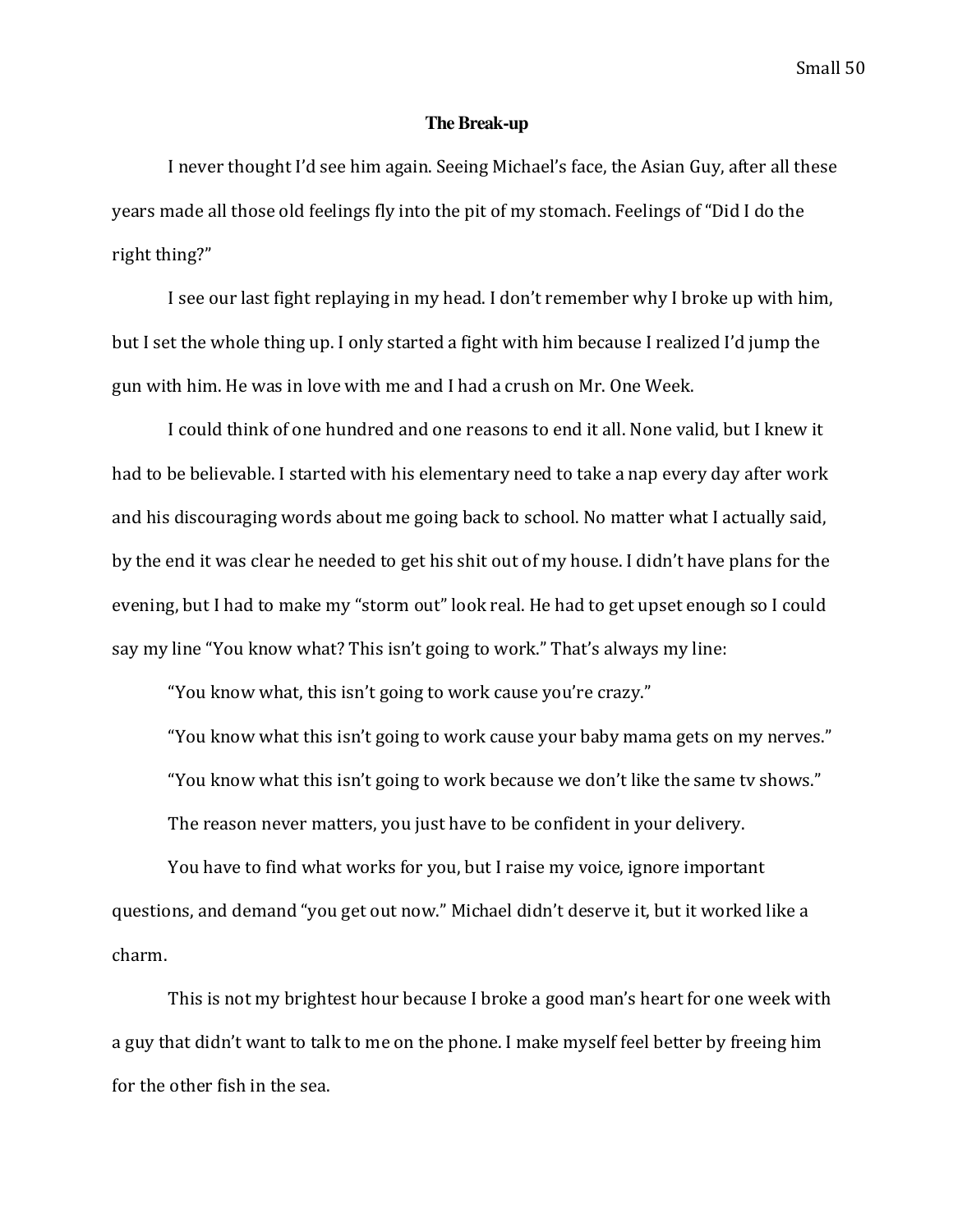### **Airport**

"It's the weekend baby!"

A hometown radio legend, Stan Bell, would say that every Friday evening right before the weekend. I'm sure he got it from someone else, but I distinctly remember his voice whenever I hear the phrase. In a city like Atlanta, weekends are where it's at. Festivals, brunch, parties…you name it, it's going to be lit. Everything in the city is packed with people stuck in traffic and long lines, including the airport.

It was a Friday evening. I paid \$30 for a ten-minute Uber ride to the train station for the train station to take me to the airport. I hadn't gotten on a plane and I was already exhausted. It was 4 pm and my flight was scheduled to board at 5:49 p.m. and I was in panic mode. Fresh off the train, I was speed walking toward the Spirit check-in desk (because they make you pay for a ridiculous, carry-on bag) when I was stopped.

"Miss?"

"Ma'm"

"Excuse me"

Still walking, I look over to my left and there's an airport employee flagging me down with orange, alert flags. He looked the part: a black and red collared shirt, black pants, with a red and yellow fluorescent vest like the ones school zone crossing guards wear. He was an official, power toting, rule monitoring member of the TSA and he was flagging me down. Now, I'm freaking out! *Did I drop something? Am I going the wrong way What could it be?*

I walked over to the side where he was standing, and he says,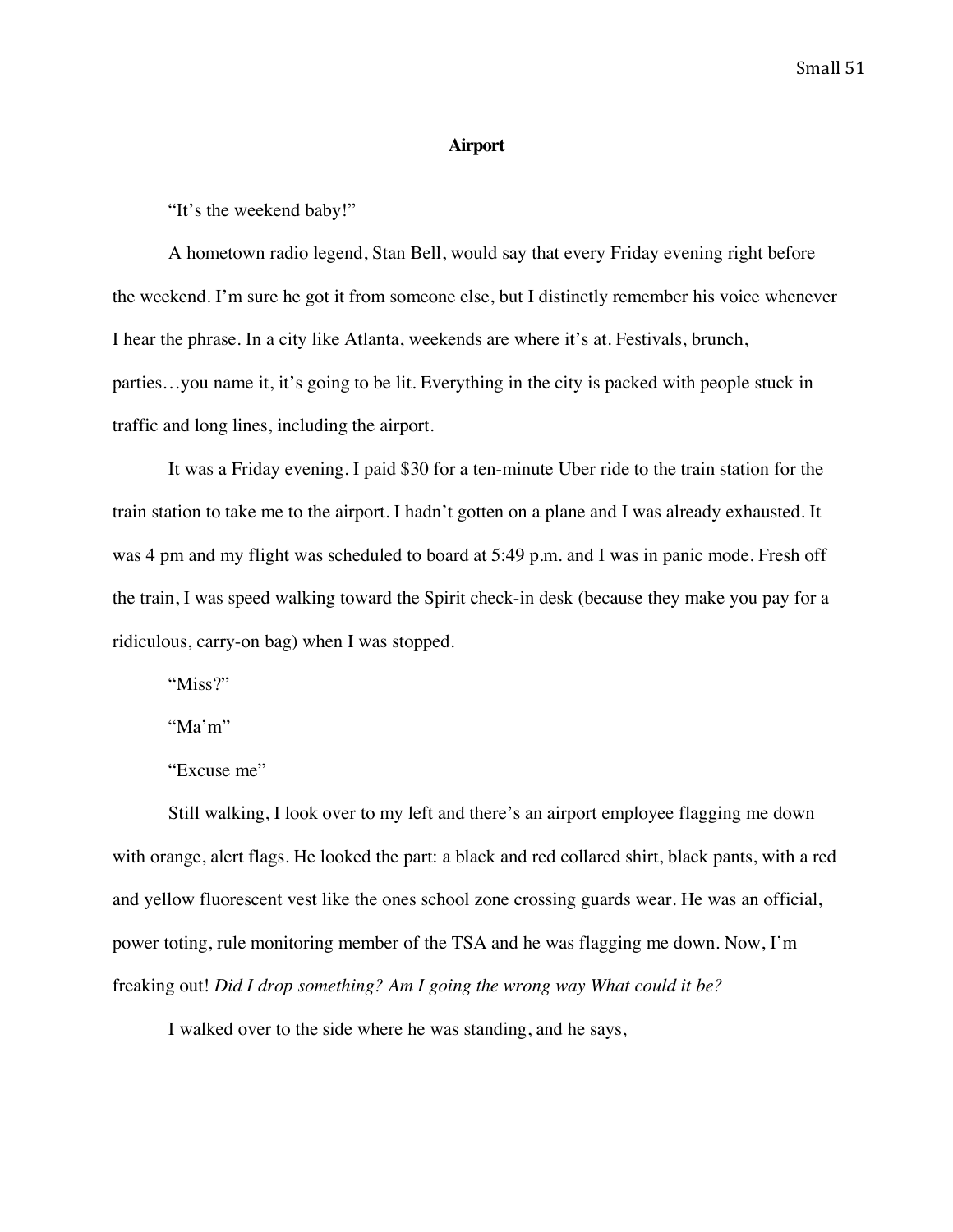"I just wanted to tell you, you look stunning today."

It took every bone in my body to not kick him in his knee caps and risk getting thrown out of the airport. I scrunched my face and fixed my mouth to only say, "Thank you."

I returned to my brisk walk to the check-in desk, ranting.

*How dare your little, barely two-feet-tall, I can't see over the wheel, arrogant ass stop me for some bullshit. I wouldn't want to date you on my worst date. You don't deserve to tell me I'm beautiful. I knew that before I left my house today. Men always thinking they can abuse their power. Don't stop me unless my shoes are on fire, douchebag.*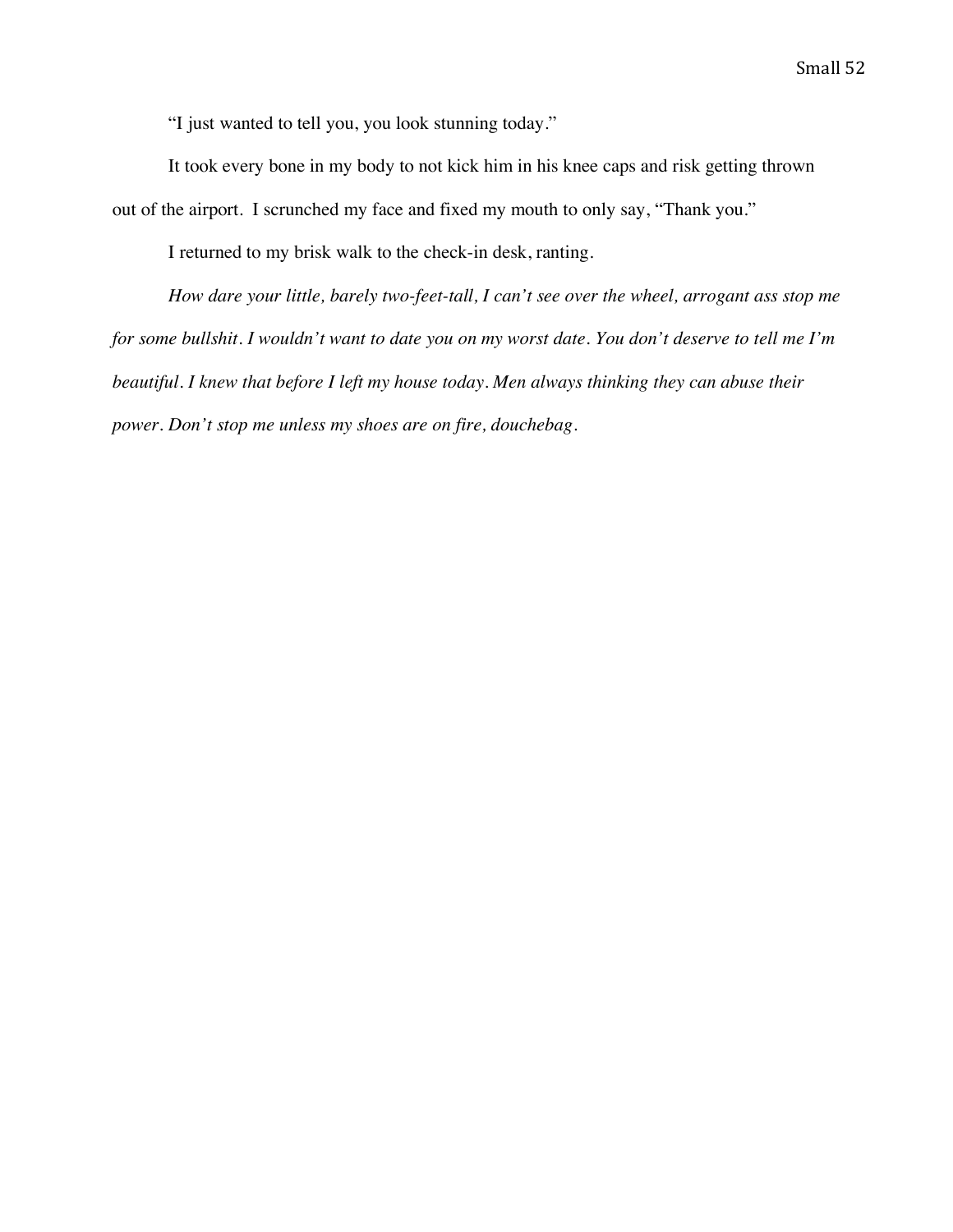#### **Thirty**

My soul died. I'm not sure when, but that's what I hear. A close mentor and my even closer therapist both mentioned my dead soul in the same week. It was the week of February 18, 2018. I specifically remember this because I was still on a high after seeing the highly acclaimed Marvel movie, *Black Panther*. I felt like the beautiful, Black warriors in the film, but what I heard was that I was mildly depressed and broken. Their "I'm only telling you because I care" tones convinced me that it was indeed true.

I know how this happened. At twenty-nine, you feel you have one too many things to worry about. After twenty-five there's a steady downward spiral called a quarter-life crisis. Your body aches for attempting the stupid things you were doing before age twenty-five. It's like a biological clock ticking towards death.

I'm tapping on thirty years old and have no idea what I want to do for the rest of my life. In my early twenties I kept applying for jobs that I didn't want, just because after college, you need a job. Some being in retail and the others as step mom. I was climbing the corporate ladder of retail management and trying to figure out how I'd balance as a working mom if the time came.

I dated four guys sequentially. Each of them had children. There was Joseph, who I fell for while in college during one of my cheating escapades. He has two children by two different women. I spent valuable time buying gifts and trying to prove that I could be baby mama number three. Syd has two by two women. His second was born on my birthday a year after we started dating (strange timing, right?). Chad has three, but I was technically his rebound while his children's mother was getting her life together. I wish he would have told me that before I started babysitting them for free. And last but not least, Richard. He has a daughter that I never got the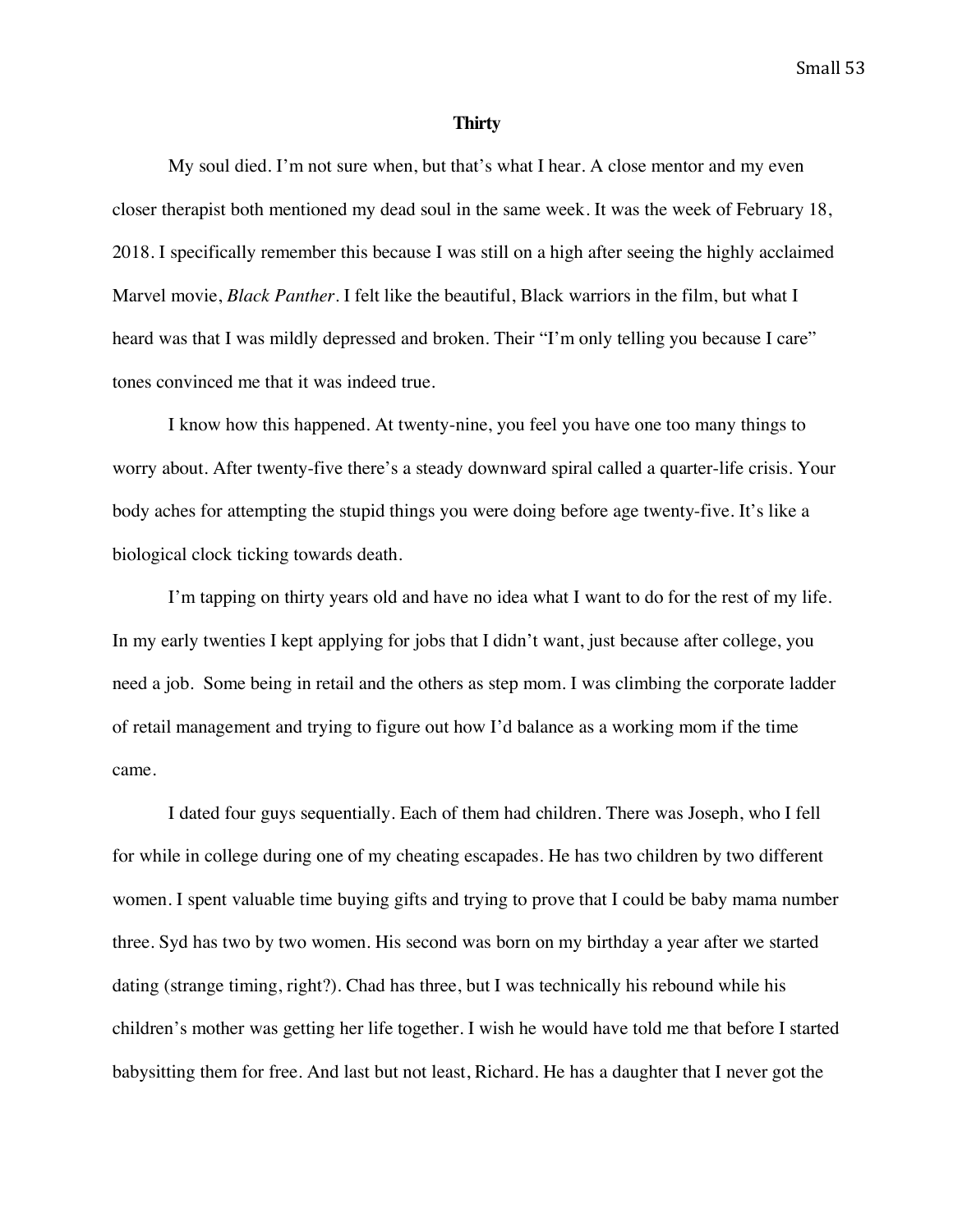chance to meet, thankfully. By this point, I've reached my quota for taking care of men and their children.

At first, I thought I was bored with retail. Instead, it was my body telling me I was out of fuel. I've tried it all: spiritual healing, crystals, yoga, meditation and nothing seemed to work. Men take note: your lover doesn't do things only because they care. Yea they care, but they ultimately want a wedding proposal. I was drained of unnecessary love, resources, and creativity that there was none left for myself. I blame insensitive men and their kids for killing my soul.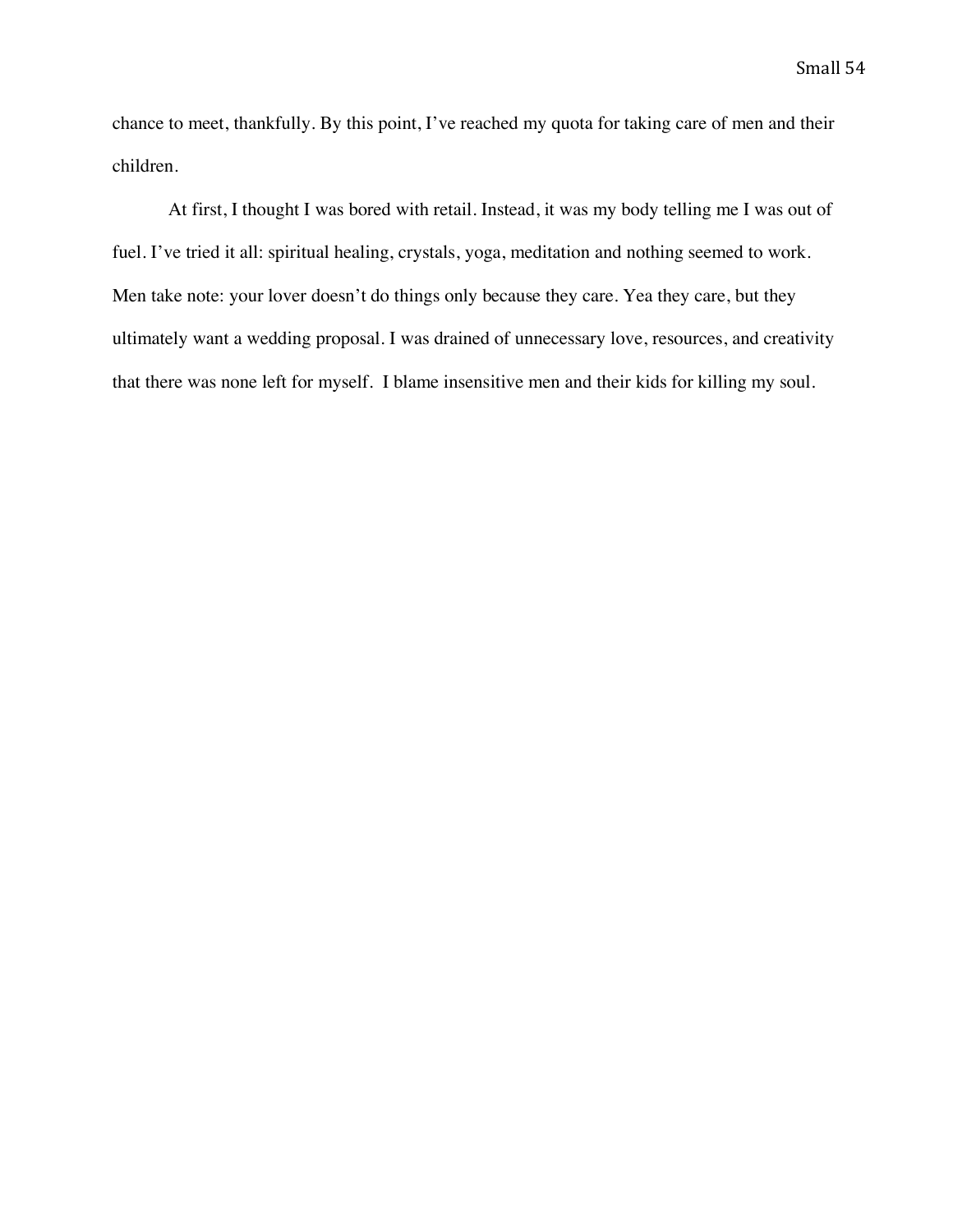*Have you ever felt warm on a cold, cold night? That's how it gets you when you least expect it and you can't reject it. That crazy little tingling feeling pain in your chest yes, that's love.*

*-Jazmine Sullivan*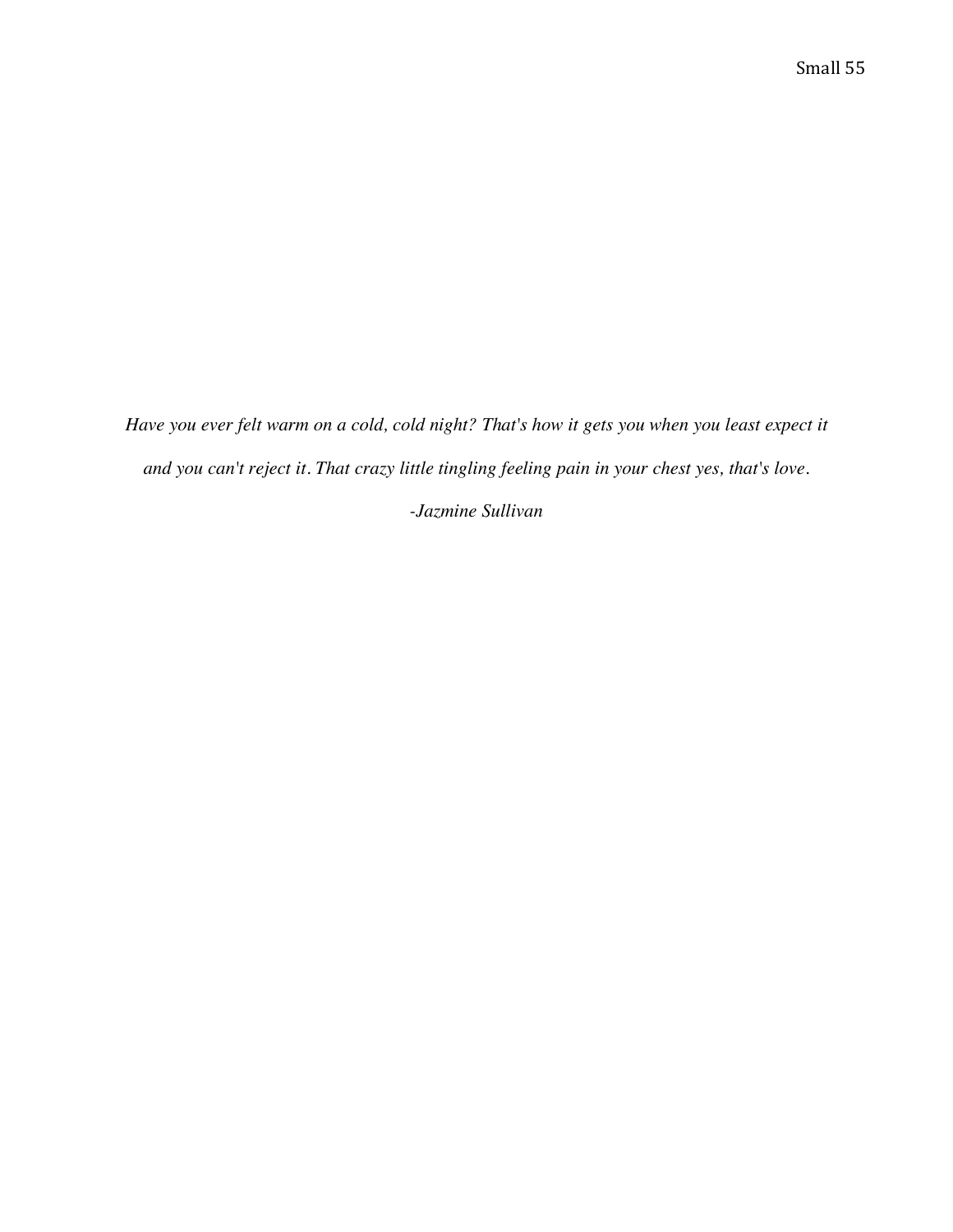### **Love**

Love- ləv/

*noun*

**1**. an intense feeling of deep affection.

"babies fill parents with intense feelings of love"

*synonyms:* deep affection, fondness, tenderness, warmth, intimacy, attachment, endearment

**2**.a person or thing that one loves.

"she was the love of his life"

*synonyms:* beloved, loved one, love of one's life, dear, dearest, dear

one, darling, sweetheart, sweet, angel, honey

*verb*

**1**. feel a deep romantic or sexual attachment to (someone).

"do you love me?"

*synonyms:* care very much for, feel deep affection for, hold very dear, adore, think the world of, be devoted to, dote on, idolize, worship

Ever think about love and one face comes to mind? That's him. Happy or irritable, I want to be by his side. After all the games, rules, lies, and meaningless connections, it all makes sense. The bible says, love is patient, love is kind. It does not envy, it does not boast, it is not proud. It always protects, always trusts, always hopes, always preserves. And I finally get it. Hell, even Webster gets it. It's not about who can out scheme who or how many notches you have under your belt, instead he or she's the one you're willing to fight for.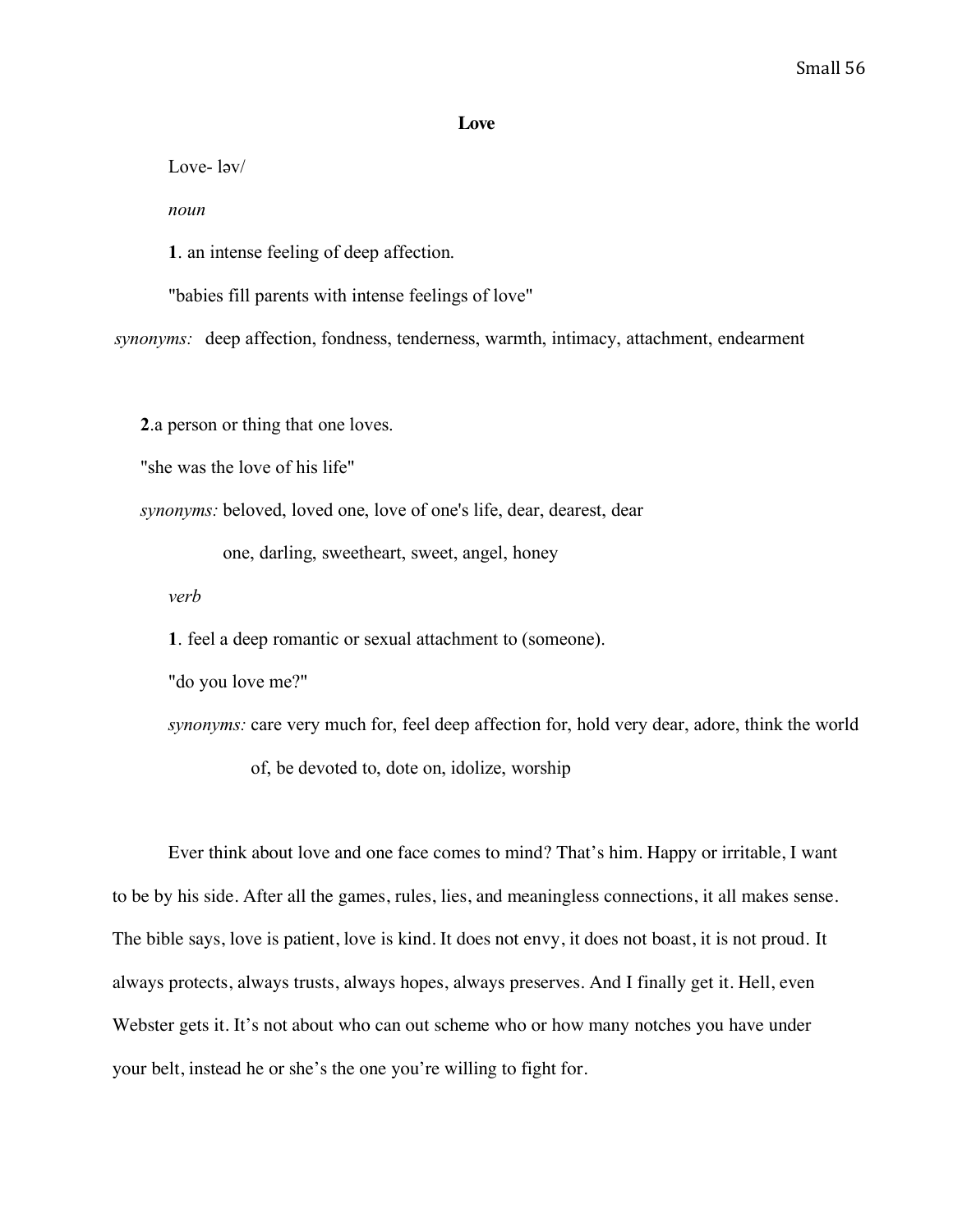I fight for him every day. I fight the old me because he makes me a better person. I should fight him for always managing to be nice when I'm on his last nerve. He's my favorite person. And our love story was unexpected.

\*\*\*\*

### **"I WISH I NEVER ASKED TO BE IN A RELATIONSHIP."**

I read that God-awful text a few times more, then I deleted it. I decided then and there I wouldn't get upset. *I know what I want and he's immature, he can't handle all this woman, end of story.*

Things went back to "pre" normal. Mr. One Week and I were back to hanging out in groups, he was seeing other people, and I was telling myself I wasn't upset. My actions said otherwise. He talked to me, I gave concise answers. He reached for bear hugs and I gave church hugs. You know, the infamous side hug where your bodies are two feet apart as you reach one arm around for a gentle pat on the back. Yea, I couldn't risk getting too close and ruining my "I'm better without you" demeanor. I couldn't give him the power of knowing his words or text hurt my feelings. I was the new and improved me, remember? The me that learned to love thyself and embrace single life.

I did not ask, but I think my cold shoulder got to him. After a while, he began to ask questions:

"Is everything ok?"

"You're not mad, are you?

"Want to meet and talk, just the two of us?"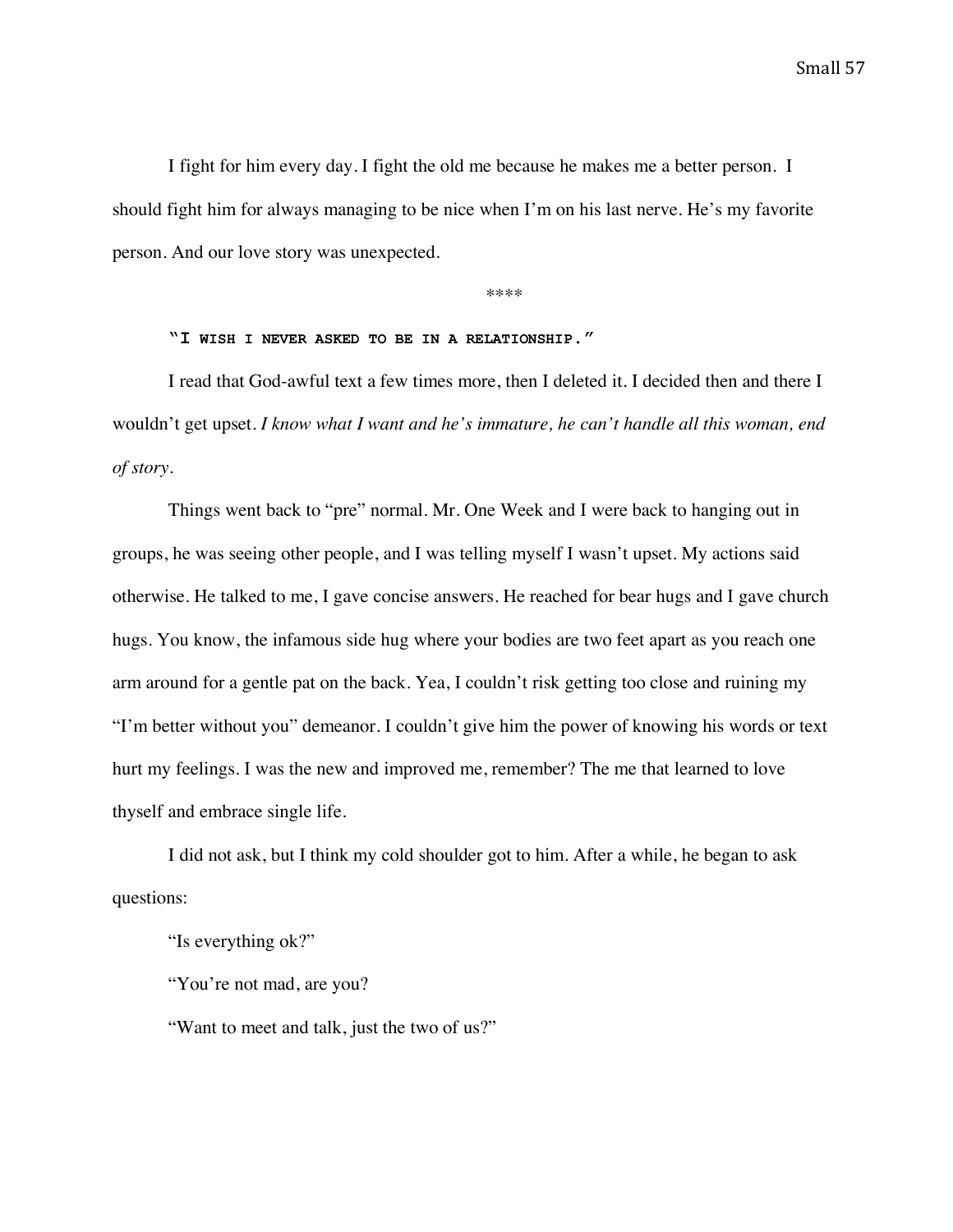His genuine concern was sincere, I couldn't resist. I did something I'd never done before. The same night, I put my big girl panties on and met him for a drink. In true, mature woman fashion I put my pride aside and talked about my feelings.

Two years in and I feel the way I did the minute he walked in the room. I knew he was unlike the others before. There was a glow around his face. My voice shut down. I spend nights mesmerized by his features as he memorizes the stats of the Braves games on TVs above my head. He makes my self-absorbance evaporate. He tells me I'm the sexiest woman in the bar.

*Hi, I think you're my fish.*